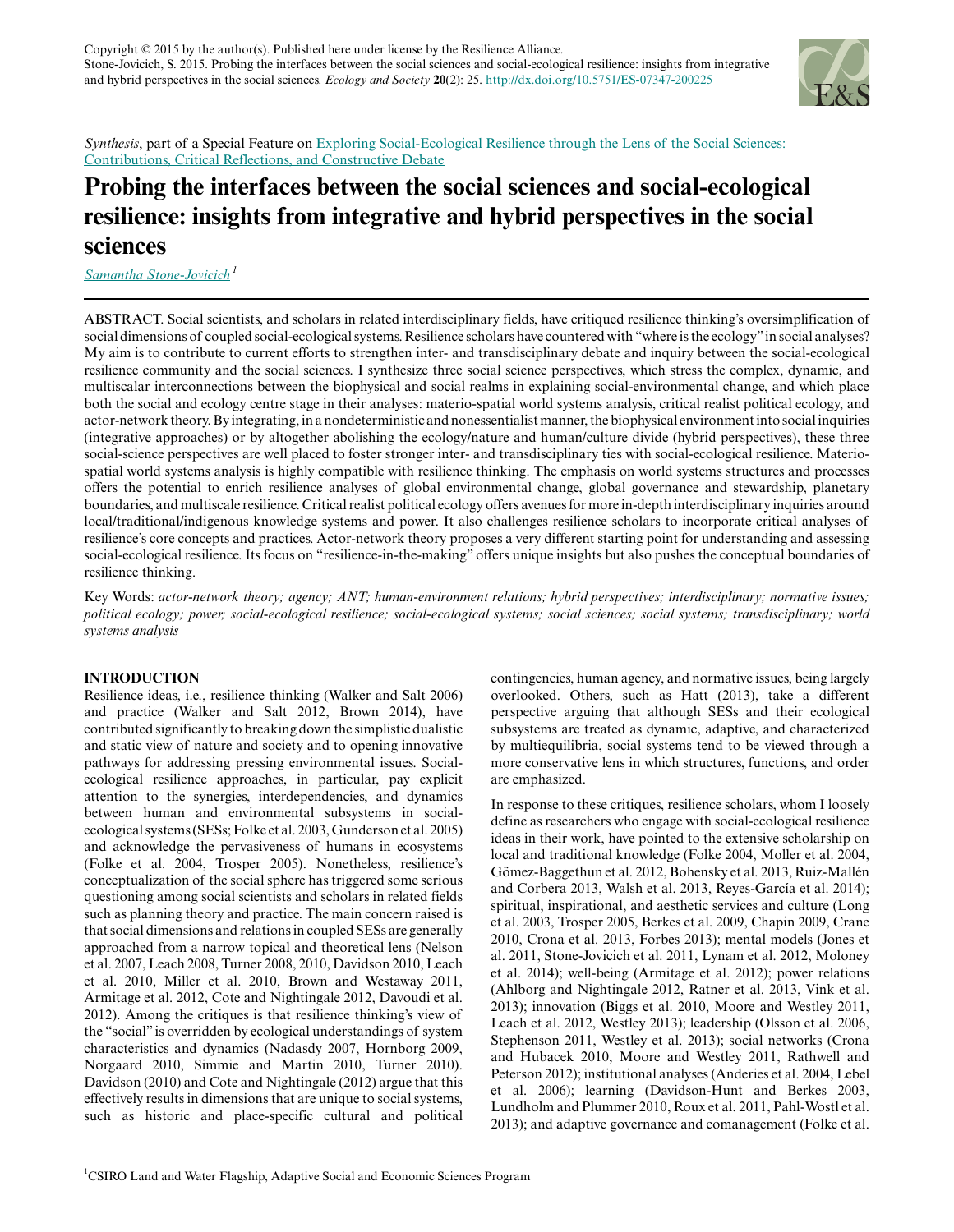2005, Olsson et al. 2006, Plummer and Armitage 2007, Kofinas 2009, Galaz 2012, Gupta and Pahl-Wostl 2013*a*, *b*, Baird et al. 2014). They also have challenged social scientists to consider more explicitly "where is the ecology?" in social analyses (see, for example, Peterson 2000).

The concerns and questions raised by both resilience scholars and social scientists are, at their base, reflections of very old and enduring tensions and debates within and across the natural and social sciences (see Ivakhiv 2002, Glaser 2006, Catton 2012, Barry and Born 2013). In this latest round of the debate, neither camp is entirely right or wrong. In earlier work, resilience approaches to the social leaned toward structural functionalist analyses that conceived social systems as a set of components, e.g., economic structures, institutions, norms, cultures, and knowledge systems that are interlocked functionally to minimize instability (see discussion by Hatt 2013). For example, Adger et al. (2005:1036, as cited by Hatt 2013; emphasis added) defined social-ecological resilience as "the capacity of social-ecological systems to *absorb* recurrent disturbances (...) so as to *retain* essential structures, processes, and feedbacks." Resilience inquiries have since broadened both their theoretical lens and methodological toolkit as evidenced by the range of topics and disciplinary contributions in articles published in *Ecology and Society* and elsewhere (e.g. Westley et al. 2002, West et al. 2014). Moreover, the boundaries between resilience scholars and those engaged in other traditions of human-environment research are at times blurry. For example, economists Kenneth Arrow and Steve Polasky, political scientist Elinor Ostrom, and geographer and land-change scientist Billie L. Turner II, are not necessarily regarded, or may not label themselves, as resilience scholars. However, they are among a number of scholars who have made significant social science and interdisciplinary contributions to resilience thinking. Nonetheless, there remain some relatively unexplored areas in the resilience scholarship, notably the role of human actors and agency; the interplay among diverse framings, discourses, and values; and issues of power, politics, and conflict in driving change and shaping complexity in coupled social-ecological systems (see Lélé 1998, Nadasky 2007, Leach 2008, Hornborg 2009, Davidson 2010, Brown and Westaway 2011, Evans 2011, Armitage et al. 2012, Hatt 2013, Brown 2014, West et al. 2014).

The social sciences too have debated about how to incorporate the biophysical world into their theoretical frameworks, inquiries, and analyses (in the case of sociology, for example, see Carolan 2005, Dunlap and Marshall 2007, Catton 2012). These discussions have played out across an extensive and rich social scholarship around human-environment/nature-society interactions, much of which precedes the emergence of interdisciplinary fields and concepts such as social-ecological resilience, social-ecological systems (SES), coupled human-environment systems (CHES), and coupled human and natural systems (CHANS). Conventional social science and behavioral disciplines, i.e., anthropology, sociology, political sciences, human geography, psychology, and economics, have greatly varied in how they have engaged with the biophysical realm. This has ranged from earlier environmental deterministic perspectives (e.g., Huntington 1915) to more recent postmodernist accounts of nature, which posit environmental problems as entirely socially constructed (e.g., White 1998). In the last quarter of the twentieth century, environmental subfields in the social sciences (such as ecological

anthropology, environmental sociology, and ecological/ environmental economics) and environmental multi-, inter-, and transdisciplinary fields (e.g., sustainability science, land-change science, and global change science) have pushed the debate and scholarship beyond solely bio- or socio-centric approaches to perspectives that highlight the relational, interactive, or dialectic relationships between nature and society (for an expansion on this point see Ivakhiv 2002). I look at a subset of this body of scholarship, focusing on three specific streams of work that originated in the social sciences. These are: materio-spatial world systems analysis, critical realist political ecology, and actornetwork theory. What unifies these approaches is either an integration, in a nondeterministic and nonessentialist manner, of the biophysical environment into social analyses, which I call integrative approaches, or the abolishment of the ecology/nature and human/society/culture divide, i.e., hybrid perspectives.

My aim is twofold. The first is to draw attention to a subset of scholarship within the social sciences that explicitly incorporates the ecosystem and biophysical entities as important drivers of social-environmental change. The second aim is to contribute to current efforts to strengthen inter- and transdisciplinary debate and inquiry between the resilience community and the social sciences. To do so, I begin with an overview of how the social sciences have engaged with ecological dimensions, focusing on ecologically integrative and hybrid perspectives. This is followed by brief overviews of materio-spatial world systems analysis, critical realist political ecology, and actor-network theory. I then explore how these three perspectives have the potential to inform as well as challenge resilience thinking. In focusing on schools of thought from the social sciences, the intention is not to reinforce disciplinary boundaries or elevate any particular body of knowledge. The three perspectives discussed represent only a small subset of a broader and very diverse array of humanenvironment perspectives that offer resilience considerable insights in their own right (such as land-change science, e.g., Turner et al. 2007; and constructivist approaches, see Leach 2008, West et al. 2014). This is also true of natural and social science traditions that focus exclusively on biophysical or social dimensions. I thus share Zimmerer and Bassett's (2003:276) view that interdisciplinary efforts "[in the field of resilience] must be accompanied by disciplinary depth and [aim for] rigorous transdisciplinary synthesis." My choice to focus on these three specific perspectives was motivated by the fact that they remain relatively unexplored in the social-ecological resilience literature. An additional consideration was that they take a complex view of the relationship between the biophysical and social worlds: the former is not treated as a mere input into social systems but as entities and forces that are intricately linked with, and shape, humans and social life.

I would like to highlight that this is primarily a synthesis and reflective piece; it does not offer exhaustive reviews or propose alternative frameworks. It is essentially explorative and intended for readers who share an interest in probing the interfaces between social science theoretical perspectives and social-ecological resilience. The three social science perspectives selected and resilience thinking are each underpinned by different ontologies and epistemologies and, with that, comes both incompatibilities and prospects for new and creative ideas. My hope is to sow the seeds for novel inter- and transdisciplinary thinking about the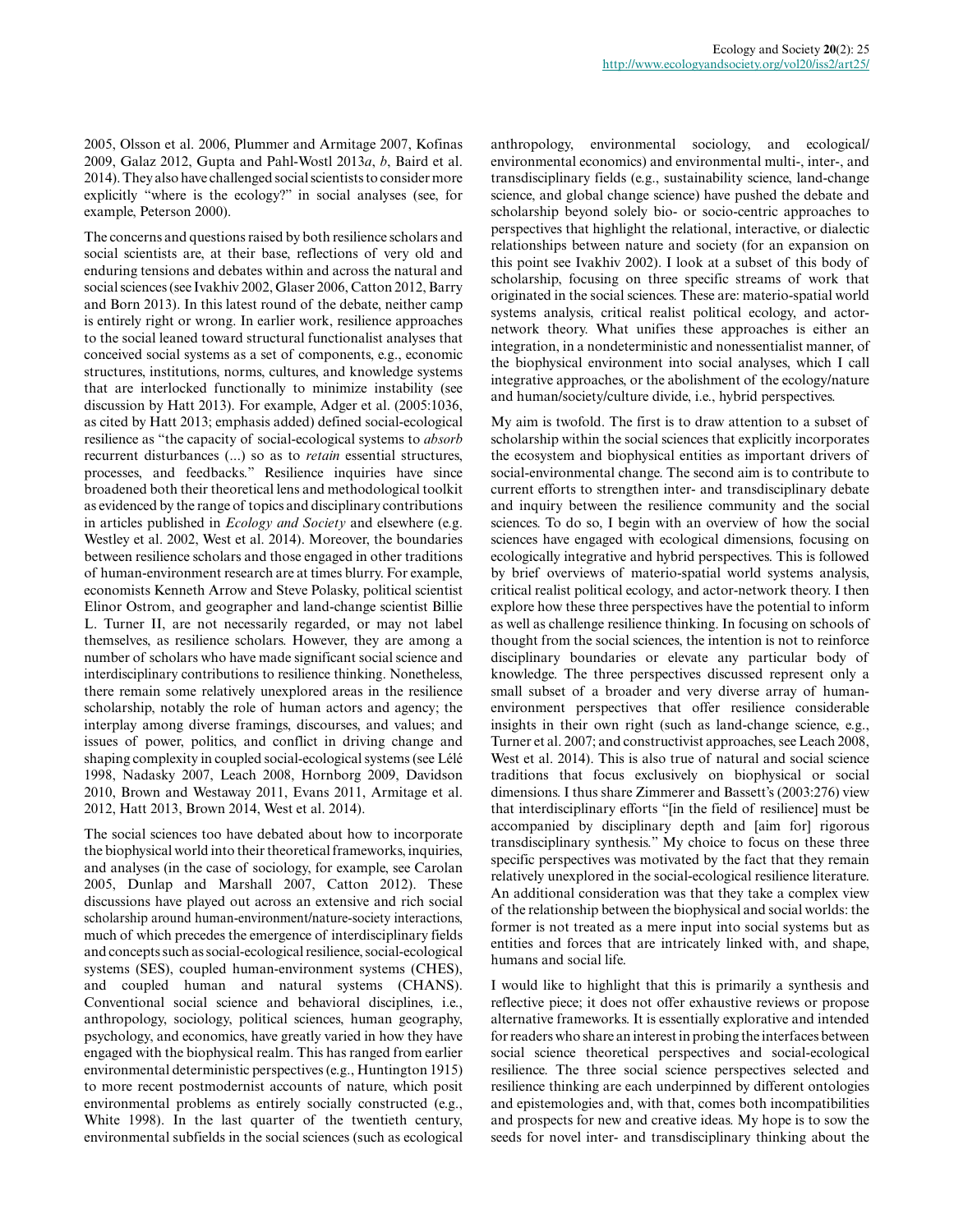dynamics and complexities of social-ecological change that can contribute to new pathways for tackling the global environmental challenges that face us.

#### **ECOLOGY AND THE SOCIAL SCIENCES: INTEGRATIVE AND HYBRID PERSPECTIVES IN THE SOCIAL SCIENCES**

Social science perspectives on the relationships and dynamics between people and the biophysical world are wide ranging. Differences emerge primarily from divergent philosophical assumptions about what constitutes reality (i.e., ontology) and what counts as knowledge and what can be known (i.e., epistemology; see Evely et al. 2008, Moon and Blackman 2014). As such, there is significant and in some instances intractable contestation around whether and how ecological systems, or the biophysical world, should be integrated into social theories, frameworks, and analyses. Space limits me from delving into these in more detail, but there are numerous overviews of the compatibilities and tensions among the diversity of naturehuman perspectives in the social sciences (for example, with regards to sociology, see Woodgate and Redclift 1998, Belsky 2002, Buttel 2002, White 2006, Dunlap and Marshall 2007, McLaughlin and Dietz 2008, Mol 2010, Catton 2012). Over the past two decades, in partial reaction to some strands of constructivism and to postmodernist perspectives, a contingent of social scientists have argued for bringing nature back in the social sciences (Catton 1992) and for "more engagement with ecological theory and ecological processes as they articulate with social processes in contingent, dynamic ways" (Nightingale 2002:1; see also Ivakhiv 2002, Zimmerer 2003, Carolan 2005, White 2006, Whatmore 2013).

Social scientists have responded to this call in multiple ways. One approach has been to integrate biophysical dimensions into existing social theoretical frameworks. Through empirical studies, these studies delineate the complex and dynamic ways in which diverse nonhuman and human dimensions of our world, each with their unique characteristics and dynamics, contingently and recursively drive and shape each other. For lack of a better word, I call these "integrative" approaches. In contrast to "hybrid" perspectives, an ontological and conceptual separation of the social and nonhuman biophysical worlds is retained. Examples of such scholarship include Norgaard's (1984) concept of coevolution, Bunker's (1985, 2003) and Bunker and Ciccantell's (1999) materio-spatial world systems/new historical materialist approach, Nauser and Steiner's (1993) human ecology, Crumley's (1994) historical ecology, Woodgate and Redclift's (1998) coevolution/social construction framework, Escobar's (1999) antiessentialist political ecology, Forsyth's (2001, 2003) and Forsyth and Evans' (2013) critical realist political ecology, Prew's (2003) notion of world-ecosystem, and Carolan's (2005) ecologically embedded sociology (regarding the nature-human dualism underpinning some of these works, see Ivakhiv 2002). Much of the postpositivist traditions in environmental subfields of the social sciences, e.g., ecological/environmental economics, and interdisciplinary fields, such as sustainability science, landchange sciences, global-change sciences, natural-hazards research, and vulnerability studies, can also be said to generally adopt an integrative approach (e.g., Burton et al. 1978, Ostrom 1990, Blaikie et al. 1994, Turner et al. 2003, 2007, Sen 2004, Clark 2007, Dasgupta 2010, Kates 2011, Levin et al. 2013).

Another strand of social science scholarship has adopted hybrid perspectives that attempt to blur the lines between the "social" and "nature" (see Albertsen and Diken 2006, as cited in Dolwick 2009, Barry and Born 2013, Rudy and White 2014). The terms hybrid and hybridity have a long and complex history and have been applied across a variety of conceptualizations of the relationship between humans, the social sphere, and the biophysical environment (see Braun and Castree 1998, Curry et al. 2012, Rudy and White 2014). For example, political ecologist Piers Blaikie's research has been referred to as hybrid because of its effort to reach across social and biophysical domains (see Rocheleau 2008). In its strictest sense, however, hybrid science refers to theoretical strands that reject the dualist categories of human/culture/society and environment/ecology/nature (Ivakhiv 2002, Rudy and White 2014). It highlights the role of nonhumans in shaping social life. To overcome "the modern constitution whereby nature is over there and society is around here and never the twain shall meet" (Rudy and White 2014:124), this scholarship typically adopts metaphors such as actor-networks, natureculture hybrids, quasi-objects (Latour 1993), assemblages (Latour 1996), hybrid collectif (Callon and Law 1995), cyborgs (Haraway 1991), and rhizomes (Deleuze and Guattari 1980), among others. Rudy and White (2014) credit Bruno Latour and Donna Haraway, both Science and Technology Studies scholars, as the pioneers of the discussion and application of hybridity in the natural and social sciences over the past couple of decades. Latour's actornetwork theory (1993, 1996, 2005), Haraway's (1991) cyborgs, and Whatmore's (2002, 2008) more-than-human and hybrid geography are examples of hybrid perspectives coming from the social sciences.

I first review two integrative perspectives: materio-spatial world systems analysis and critical realist political ecology. I follow this with a synthesis of actor-network theory, a hybrid perspective. All three perspectives share with social-ecological resilience thinking a focus on the interdependent and dynamic ways in which the biophysical and social shape our world. This mutual interest makes them particularly promising for fostering stronger interand transdisciplinary ties with resilience.

## **MATERIO-SPATIAL WORLD SYSTEMS ANALYSIS: BRINGING IN ECOLOGY**

World systems analysis or theory has been around for a long time, first articulated by sociologist Immanuel Wallerstein (1974) and his colleagues. Today, it encompasses a diversity of approaches and empirical studies, which span a range of social science disciplines including history, sociology, anthropology, economics, and development studies (Chase-Dunn and Lawrence 2010, Hall 2000). World systems analysis (WSA) mainly focuses on the emergence and dynamics of the capitalist world political economy over the past 500 years, which is argued to be the first social system in human history to extend across the planet (Wallerstein 2000). The main premise is that studying world system level processes and patterns are important for understanding long-term and cross-scale society-environment relations and dynamics (Chase-Dunn and Grimes 1995). As noted by Chase-Dunn and Lawrence (2010), there are very few other approaches in the social sciences that provide such a global level analytical lens. This macroscale focus does not negate the importance of studying processes at smaller scales, be they regions, nations, or communities. However, focusing singularly on the internal dynamics of particular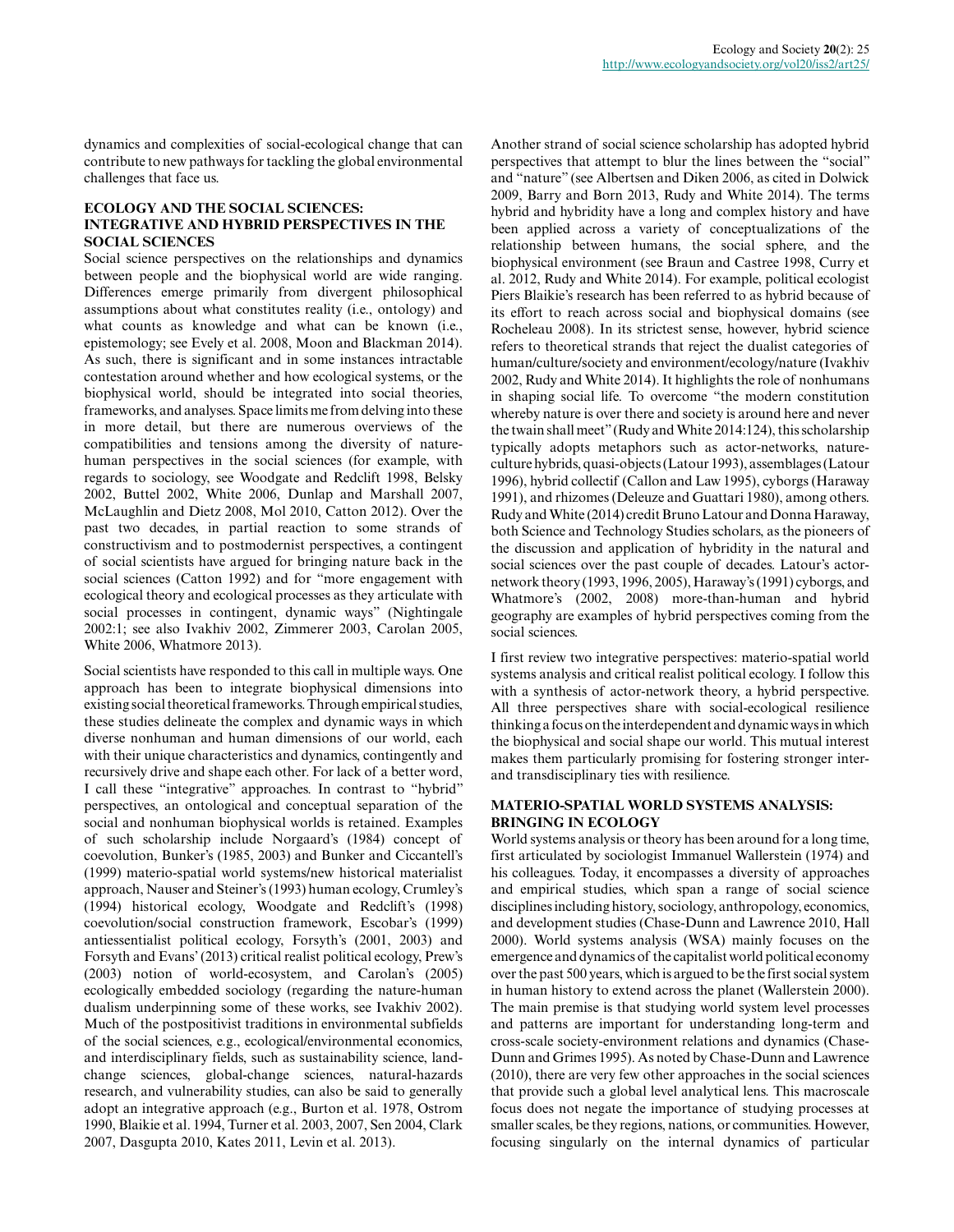societies or localities is viewed by world systems approaches as insufficient to explain dynamics of change (Mauro 2009). The underlying assumption, embedded in the notion of world system, is that the contemporary world is so interconnected that it constitutes a whole interactive system, i.e., the global and local, and everything in between, are intricately tied to each other (Chase-Dunn and Grimes 1995). As such, social-environmental dynamics, and by extension inequities and ecological degradation, cannot be adequately understood by focusing on one scale alone (Hall 2000). This multiscalar, systems perspective is well aligned with resilience thinking, particularly with the notion of panarchy (Gunderson and Holling 2002). However, with the exception of Gotts' (2007) overview of synergies with resilience ideas, world systems approaches remain relatively unexplored in the resilience literature.

World systems analysis is generally recognized for providing a useful lens for understanding the nexus between global and local processes and trends. However, among its critiques is a failure to adequately consider the role and dynamics of space, particularly its material and biological characteristics, in structuring and organizing the global political economy and its subsequent impacts on the natural environment (Bunker 2003). As noted by Mauro (2009), more recent strands of WSA have paid greater attention to biophysical features and systems. One particularly noteworthy contribution has been the work of sociologist Stephen Bunker and his collaborators. His materio-spatial perspective (Bunker 2003) explicitly considers the role of material and biogeo-physical dimensions in driving social and ecological change across spatial and temporal scales (Table 1). This particular world systems perspective merges WSA with historical materialism and is referred to as "new historical materialism" in later work (Bunker and Ciccantell 1999, 2005*a*, *b*, *c*).

Materio-spatial world systems analysis, henceforth, materiospatial WSA, is best illustrated in Bunker's (1984, 1985, 2003) inquiries into the exploitation and environmental degradation of the Amazon Basin. He delineates how physical and biological characteristics of specific natural resources, in combination with topographic and hydrological features of the landscape and climatic conditions, have structured (and continue to do so) both local and global dimensions of the world system, which has driven the environmental destruction of the Amazonian rainforest. He shows, for example, how during the rubber boom in the late 1800s the biological characteristics of rubber trees, the course and flow of the rivers, and the seasonal patterns of rainfall and flooding "constrained and molded" the local organization of rubber extraction and "limited and destabilized supplies to an industrializing world increasingly dependent on and enriched by rubber's role in production" (Bunker 2003:232-233). This mix of material and social dynamics in the periphery of the world system ultimately set the conditions for powerful actors in core nations to transform what was a wild plant "where British capital 'controlled neither land nor labor'" (Brockway 1979, as cited in Bunker 2003:233) into a highly controlled and environmentally damaging plantation crop in Asia.

At the heart of materio-spatial WSA is the notion of "flows of energy." The main premise is that the demand for raw materials from the core, i.e., nation states and, increasingly, transnational networks of organizations and people, has led to "accelerated flows of energy" from extractive to productive economies (Bunker 1985:33). Global inequities and environmental degradation are seen as the product of this transfer of materials and the values embedded in them. In particular, these continuous flows of energy have enabled the core to develop, or increase its complexity, laying the institutional foundations for wealth accumulation, concentration of power, and technological innovation (Bunker 1985). This "hypercoherence" at the core (Bunker 1985:253) has come at the expense of peripheral regions, which, as their resource bases become more and more depleted, their capacity to become more complex and influential in global patterns of exchange, is constrained. And, herein lies the "fatal contradiction" (Mauro 2009:120) of the modern (capitalist) world system (see also O'Connor 1997). Although these flows of energy are central to sustaining the modern world political economy, they are accelerating global environmental degradation and, thus, are a fundamental threat to the very existence of dominant global political-economic-regulatory-ideological systems. This cursory summary highlights some of the general world system level processes and trends elaborated in WSA and in Bunker and colleagues' materio-spatial perspective. As noted by Prew (2003), among others, the dynamics and consequences of these flows of energy vary within peripheral regions, shaped differentially by historical and other social and biophysical contextual factors.

Materio-spatial WSA is one example of a structuralist social science perspective that combines an understanding of multiscalar and complex social dynamics while also explicitly integrating ecology in analyses. Other examples include Moore's (2011) notion of capitalist world-ecology and structuralistoriented political ecology studies. Although their historically grounded, multiscalar, and systemic lens is valuable for understanding globalization processes and trends, WSA and related structural approaches have come under considerable critique (e.g., Chirot and Hall 1982, Navarro 1982, Giddens 1984, Granovetter 1992, Chase-Dunn and Grimes 1995, Hall 2000). The most pervasive criticism is an implicit structurally deterministic and reductionist view of people, one that assumes that human behavior is driven automatically and unconsciously by social and biophysical structures and processes. Critics argue that such a simplistic view of human and nature interactions limits our understanding of the interconnectedness and nonlinear relationship across social and ecological domains and scales of change. Scholars have suggested ways to address these limitations, including incorporating contextually rich structural fieldwork methods in WSA (Gellert and Shefner 2009) and complimenting WSA with political ecology (Mauro 2009). Others have pointed to world systems scholars' continuous refinement of core notions and expansion into new realms (Chase-Dunn and Lawrence 2010).

## **CRITICAL REALIST POLITICAL ECOLOGY: A RETURN TO ECOLOGY**

Political ecology and resilience thinking have had a relatively longstanding engagement, gaining prominence with Peterson's (2000) resilience-oriented approach to political ecology and, most recently, Turner's (2013) exploration of the resilience-political ecology alliance. The intellectual nexus between these two fields has generated a lively arena of interdisciplinarity, including empirical studies (Michon 2011, Widgren 2012), debates (Peterson and Hornborg 2012), and an online forum (G. Peterson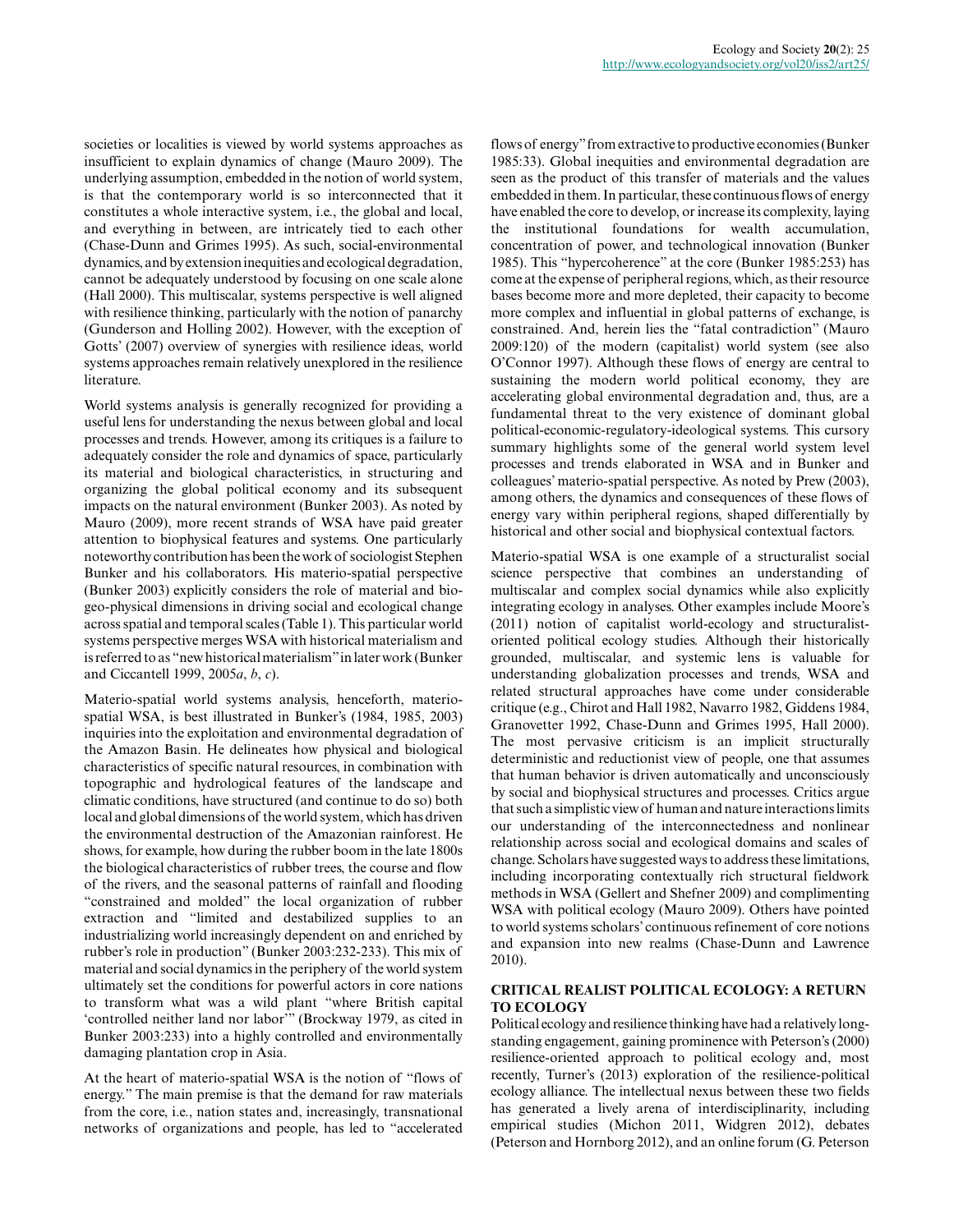|                                                           | <b>Integrative Approaches</b>                                                                        |                                                                                               | <b>Hybrid Perspectives</b>                                                                                                                    |
|-----------------------------------------------------------|------------------------------------------------------------------------------------------------------|-----------------------------------------------------------------------------------------------|-----------------------------------------------------------------------------------------------------------------------------------------------|
|                                                           | Materio-spatial world systems analysis                                                               | Critical realist political<br>ecology                                                         | Actor-network theory (ANT)                                                                                                                    |
| Disciplinary<br>foundations                               | Sociology                                                                                            | Human geography                                                                               | Sociology - Science and Technology<br>Studies                                                                                                 |
| Emergence of the<br>field                                 | 1980s                                                                                                | 1990s                                                                                         | 1980s                                                                                                                                         |
| Notable scholars                                          | Stephen Bunker, Paul Ciccantell                                                                      | Tim Forsyth                                                                                   | Bruno Latour, Michel Callon, John Law                                                                                                         |
| "Where is the<br>ecology?"                                | Integrated into the materio-spatial<br>WSA framework                                                 | Biophysical world acknowledged as<br>"real" but can never be fully objectively<br>apprehended | Human and nonhuman, including<br>biophysical, actors incorporated into<br>analyses                                                            |
| Assumptions about<br>human-environment<br>relationship    | Conceptual separation of humans/<br>society and biophysical world                                    | Conceptual separation of humans/<br>society and biophysical world                             | "Social" does not exist; relations among<br>humans are always mediated by<br>nonhuman entities, i.e., material,<br>technological, biophysical |
| Drivers of social-<br>ecological change                   | Interconnected multiscalar biophysical<br>and social structures and processes;<br>"flows of energy"  | Ecological degradation and social<br>inequities exacerbated by environmental<br>orthodoxies   | Continuous processes of change that<br>emerge from "acts of translations" in<br>actor-networks                                                |
| Primary units of<br>analysis and<br>analytical approach   | World systems structures and processes                                                               | Knowledge production and<br>contestation                                                      | Actors, humans and nonhumans, and<br>actor-networks                                                                                           |
|                                                           | Materialist, structuralist analyses                                                                  | Poststructuralist analyses, within a<br>realist ontology                                      | Material-semiotic approaches that<br>"follow the actors" and "processes of<br>networking"                                                     |
| Strengths for<br>resilience inquiries                     | Explicit consideration of biophysical<br>dimensions in understanding social-<br>environmental change | Poststructuralist analysis within a<br>realist ontology                                       | Explicit consideration of both human<br>and nonhuman entities and their role in<br>social-ecological phenomena and<br>change                  |
|                                                           | Systems approach                                                                                     | Incorporation of issues of power and<br>politics of science                                   | Transcendence of local, regional, and<br>global, and other dualism                                                                            |
|                                                           | Long-term, historical perspective                                                                    | Focus on how to improve science for<br>environmental policy and management                    | Network and process (networking)<br>approach                                                                                                  |
| Limitations and<br>challenges for<br>resilience inquiries | Somewhat deterministic and<br>reduction ist view of human behavior                                   | Limited analysis of the role of<br>biophysical dimensions in driving<br>change                | Jargon-laden language; difficult to<br>understand and apply                                                                                   |
|                                                           |                                                                                                      | Focus on local contexts may limit the<br>identification of generalizable findings             | Individual-level characteristics of<br>people; intangibles; politics/power; and<br>biophysical dimensions not well<br>incorporated            |
|                                                           |                                                                                                      |                                                                                               | Imbalances and differences among<br>actors in a network overlooked                                                                            |

**Table 1**. An overview of three bodies of social science scholarship that explicitly incorporate ecological dimensions.

2012, [http://rs.resalliance.org/2012/04/22/political-ecology-and](http://rs.resalliance.org/2012/04/22/political-ecology-and-resilience/)[resilience/](http://rs.resalliance.org/2012/04/22/political-ecology-and-resilience/)). The numerous tensions and potential synergies between political ecology and resilience have been covered thoroughly in these various outlets. What remains largely unexplored is a relatively recent strand of political ecology that explicitly engages ecology and biophysical change while

incorporating poststructuralist questions of knowledge, framings, and power: critical realist political ecology (Forsyth 2001, 2003). This "ecologically-based political ecology" perspective (Walker 2005:79) is part of, in the words of Turner (2013:4), "only a small fraction of work [...in political ecology] focused on understanding the relationship between social and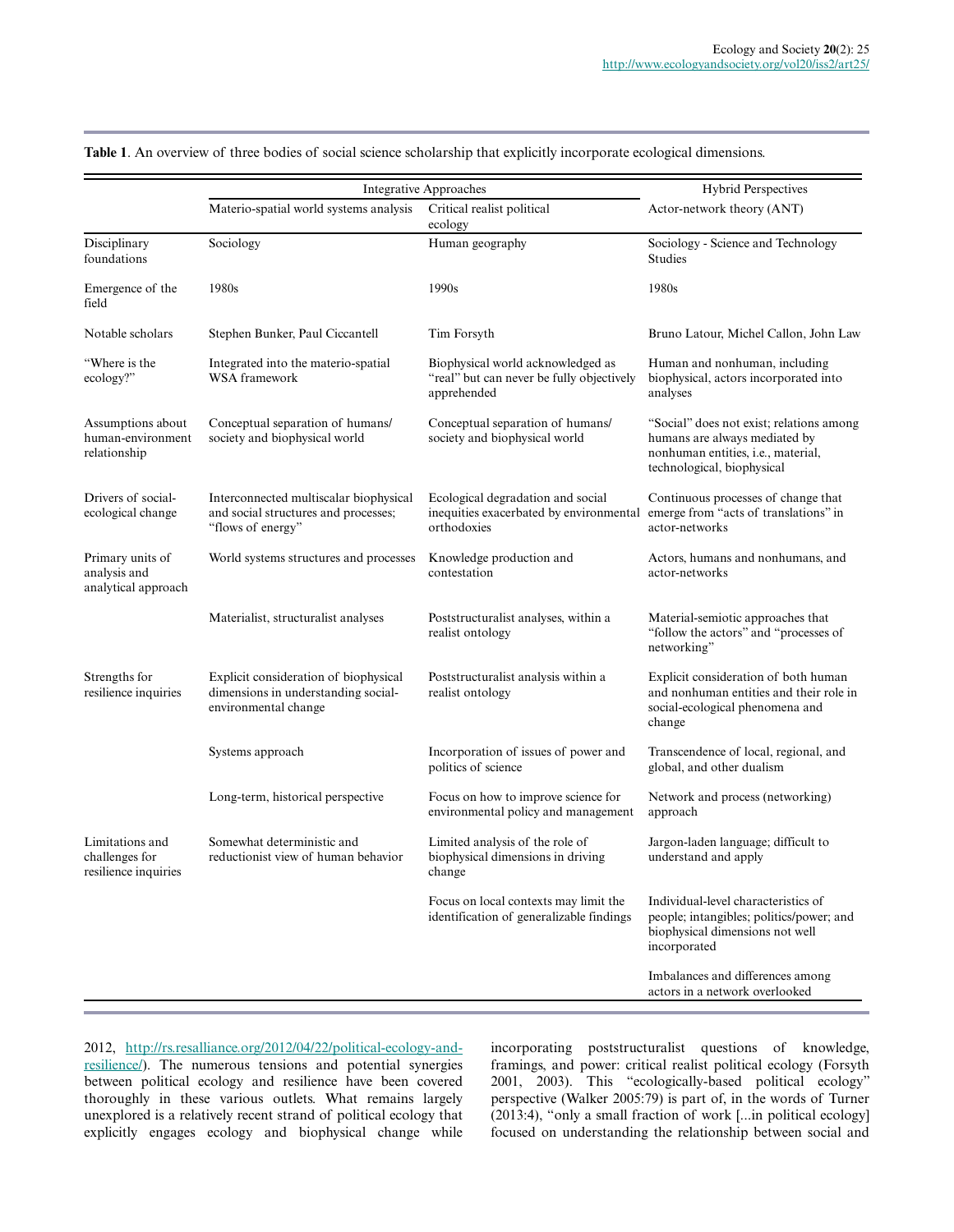environmental change [compared to poststructuralist analyses of power and knowledge]." Resilience scholars have had limited engagement with this area of political ecology, which offers potential for strengthening the interface between the two areas of scholarship.

Critical realist political ecology emerged from a series of ongoing intellectual tensions, which have marked the field since its establishment in the 1970s. As noted by numerous authors, political ecology encompasses a broad set of theoretical perspectives and analytical frameworks and approaches (see Greenberg and Park 1994, Turner 1997, Forsyth 2003, 2008, Walker 2005, Muldavin 2008, Rocheleau 2008, Turner and Robbins 2008). Nonetheless, two overarching phases can be distinguished: a structuralist phase, spanning the 1980s and early 1990s, and a poststructuralist phase in the 1990s. The former focused on the role of the political economy, including capitalism and state policies, in land degradation. In contrast, the latter turned attention to "local-level studies of environmental movements, discursive and symbolic politics, and the institutional nexus of power, knowledge and practice" (Walker 2005:75). The earlier structuralist-oriented studies gave the biophysical environment a central role in analyses (Bunker 1985, Hecht 1985, Watts 1985, Blaikie and Brookfield 1987, Turner 1993). They eventually came under criticism for being overly deterministic and "ecology without sufficient politics" (Bassett and Zimmerer 2004, Walker 2005). This paved the way for the emergence of poststructuralist approaches that paid explicit attention to nonmaterial dimensions of power, notably knowledge production (Escobar 1996, 1998, Stott 1999). The field of political ecology shifted considerably. Scholars were discouraged by journals from placing equal emphasis on biological and social dimensions of ecology; and empirical, quantitative, and ecological data became deemed unnecessary and excessive (Rocheleau 2008). This "new focus of 'political ecology' on *politics*" (Walker 2005:75; emphasis in original) or "politics without ecology" (Vayda and Walters 1999), although acknowledged for broadening the horizon of political ecology, it too eventually came under criticism for insufficiently engaging the biophysical world (Walker 2005). It spurred a return to ecology in political ecology (Walker 2005, Rocheleau 2008). Since the mid-1990s, numerous studies have reincorporated into their analyses the role of biological and material dimensions across a variety of landscapes and environmental issues, but in ways that differ from the earlier structuralist approaches (Rocheleau 2008). Most notable are the critical realist studies of Forsyth (2001, 2003) and Forsyth and Evans (2013).

Critical realist political ecology, henceforth, critical realist PE, is concerned with the complex and contingent interconnections between the biophysical and social realms in explaining environmental change (see Table 1). Critical realist PE acknowledges that there is a "biophysically real world out there" (Forsyth 2003:2) and that environmental problems are real and independent of human understanding, i.e., a realist ontology. However, it posits that this reality is never fully apprehendable, i.e., adopts a critical realist epistemology. Therefore, natural scientific explanations of environmental change and degradation are argued to provide only limited insights into actual complex biophysical processes and, as such, can exacerbate environmental crises and social injustices. This is the reason why critical realist PE integrates poststructuralist perspectives into its analyses.

This poststructuralist lens highlights the political context of science and the institutional and power dynamics that elevate certain bodies of knowledge, particularly scientific knowledge over others, and the ensuing environmental and social consequences. For example, Forsyth (1996, 2001, 2003) demonstrates, through empirically rich case studies, how primarily equilibrium-based, scientific explanations of environmental change and degradation become decontextualized "environmental orthodoxies," or undisputed truths, leading to narrow framings of problems and solutions and to social injustices. One such environmental orthodoxy was the Himalayan Environmental Degradation theory, which arose in the 1970s and claimed that population growth in Nepal was leading to soil erosion. Subsequent interdisciplinary research in the 1980s revealed a much more complex blend of biophysical and socio-political processes behind the increases in deforestation and landslides (Forsyth 2001). Although critical realist PE emphasizes that it is not possible to "uncover the 'reality' of biophysical environmental processes in any absolute or final way" (Forsyth 2001:8), it does not seek to just deconstruct scientific narratives. Rather, as Forsyth (2001:2) emphasizes, the aim is to "reconstruct new and more effective science for environmental policy that is both biophysically more accurate than existing conceptions, and socially more just." This is what was accomplished, through extensive empirical interdisciplinary research, in the Himalayan soil erosion case.

Critical realist PE is not without challenges or problems. Forsyth (2001), for example, noted that incorporating the values and experiences of local people necessary to build explanations that are more socially relevant means that they may, although not necessarily, have limited applicability outside the locality in which they are developed. This "Achilles heel of localism" (Bryant and Bailey 1997:24) is often incompatible with human-environment approaches that seek to identify generalizable principles, including in resilience research, although some approaches use case studies to generate a ground-up set of general propositions (see Anderies et al. 2006).

Critical realist analyses are not the only strand of political ecology that have sought to bring ecology back in and offer potential for productive cross-fertilization with resilience ideas. Other noteworthy studies include Ogden's (2011) and Ogden et al.'s (2013) work, best illustrated by her analysis of the Everglades in Florida, USA in which she incorporates multiple species, both human (hunters and scientists) and nonhumans (alligators and mangroves) to understand the "politics of other species" and "what constitutes the human" (L. Ogden 2012, [http://www.](http://www.aaanet.org/sections/ae/index.php/laura-ogden-engagement-interview/) [aaanet.org/sections/ae/index.php/laura-ogden-engagement-interview/](http://www.aaanet.org/sections/ae/index.php/laura-ogden-engagement-interview/)). Zimmerer's (2011) study of spate irrigation in the Bolivian Andes merges concepts from nonequilibrium ecology, political ecology, and actor-network theory. And studies in urban political ecology have drawn on hybrid perspectives and techniques to illustrate how urban environments and social change codetermine each other (Gareau 2005, Holifield 2009, Zimmer 2010, Heynen 2014).

## **ACTOR-NETWORK THEORY: HYBRIDS OF SOCIETIES-NATURES**

Actor-network theory, or ANT, offers provocative insights and challenges to the fields of both resilience and the environmental social sciences. Actor-network theory emerged in the 1980s from the realm of Science and Technology Studies. Most frequently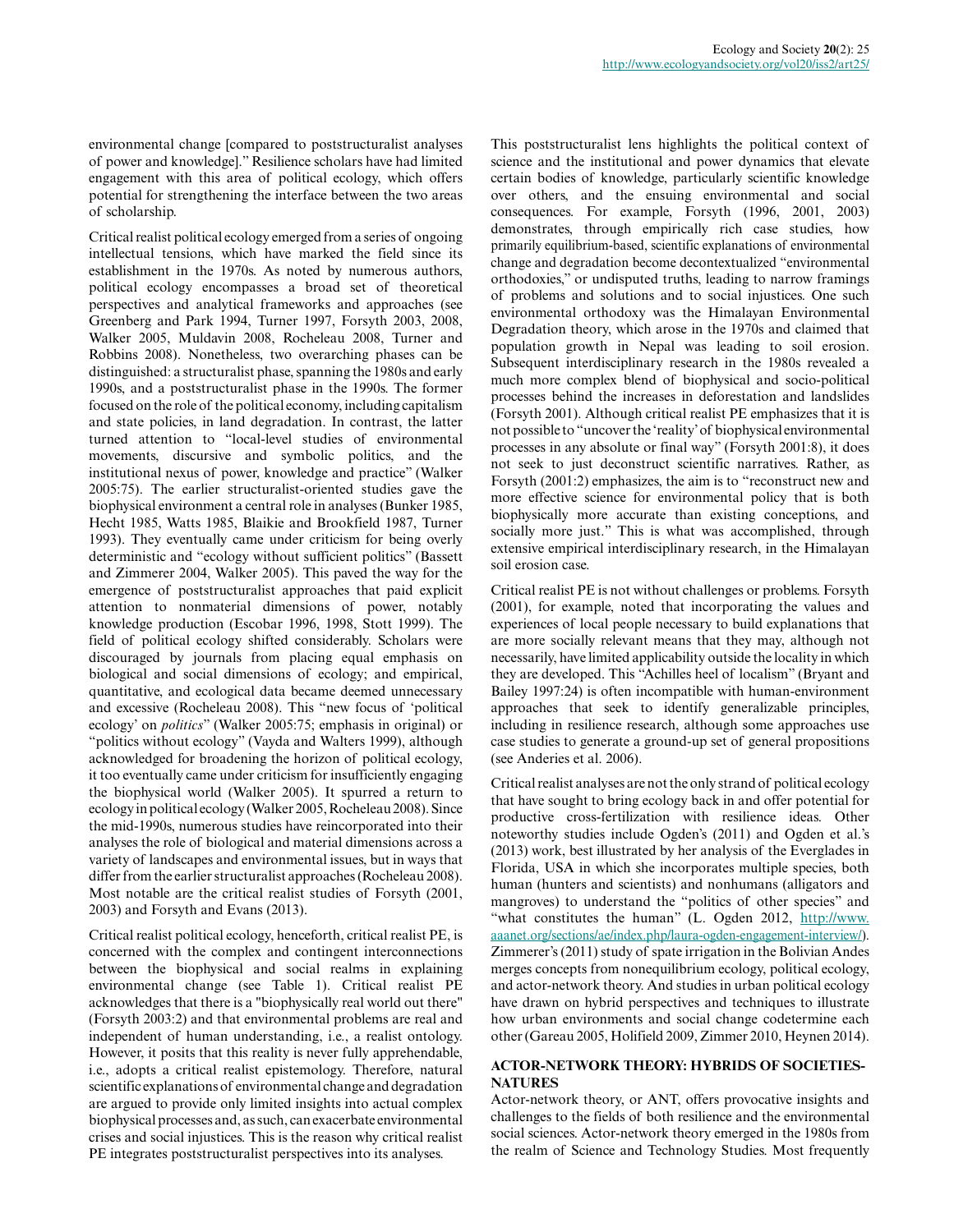associated with the sociologists and anthropologists Bruno Latour, Michel Callon, and John Law (Callon and Latour 1981, Callon 1986, 1987, Latour 1993, 1996, 2005, Law 1990, 1992, 1999, Callon and Law 1995), ANT approaches have since rapidly spread across a range of subfields in sociology, geography, management and organization studies, economics, anthropology, and philosophy (Cressman 2009). To date, the application of ANT within resilience studies has been limited. Two notable exceptions are Zimmerer's (2011) case study of spate irrigation in the Bolivian Andes, and Dwiartama and Rosin's (2014) use of ANT approaches to understand the resilience of Indonesian rice and New Zealand kiwifruit crop production systems.

Rather than a unified theory, ANT is argued to be a "disparate family of material-semiotic tools, sensibilities and methods of analysis" (Law 2007:2) meant to sensitize researchers, through empirically rich research practices, to the complexity of socialmaterial/techno-ecological realities and the role of nonhumans in social life (Law and Singleton 2013). From an ANT perspective, the domain of the social, i.e., social relations among humans, does not exist (see Table 1). Rather, ANT begins with the ontological premise that relations among humans are "always mediated and transformed and even enabled by nonhumans of diverse kinds, whether objects, materials, technologies, animals or eco-systems" (Nimmo 2011:109). The adoption of this "flat ontology" or "generalized symmetry," in which nothing or no one is privileged at the start of the analysis, means that a human is treated a priori as having no more agency than a nonhuman entity, e.g., material objects, nonhuman organisms, and physical entities. Likewise, a conventionally understood macroactor, e.g., the state, the global economic system, or climate change, is not assumed to necessarily be more important than a microactor, such as a peasant or a stream.

It thus follows that the main analytical focus of ANT is on hybrids of societies-natures or actor-networks (Latour 1993). Constituted by a heterogeneous mix of human and nonhuman actors, or actants, actor-networks differ from conceptualizations of social networks as social structures and social institutions conventionally used in the social sciences and resilience studies (Latour 1996, Bodin and Crona 2009, Crona and Hubacek 2010, Moore and Westley 2011, Rathwell and Peterson 2012). In ANT, the focus is not on the structure of networks, which according to Latour (1996:2) represent "only one of the possible final and stabilized state of an actor network." Rather, what is important is the process of networking, (i.e., how human and nonhuman actors are brought together, interact, and affect each other) and how, as they interact with each other, actors within the networks are affected, i.e., change how they act or what they do, as well as the network itself (Cressman 2009). As such, ANT approaches focus on mapping "the way in which they [actors] define and distribute roles, and mobilize or invent others to play these roles" (Law and Callon 1988:285). These actor-networks have been used to understand a range of phenomena, including: the operation of scientific laboratories and projects (Latour and Woolgar 1979); the domestication of scallops (Callon 1986); development projects (Gareau 2012, Faik et al. 2013, Heek 2013, Scott-Smith 2013); environmental conservation (Davis and Zanotti 2014); ecosystem services (Ernstson 2013*a*); sense of community (Sheehan and Vadjunec 2012); public expenditure management information systems (Stanforth 2006); diseases (Mol 2002); economic markets and organizations (Callon et al. 2007, Roberts 2012); and urban planning processes (Ruming 2008, Boelens 2010, Spinks 2011, Rydin 2013).

In actor-networks, change is more or less constant and, thus, understanding the dynamics of change is at the heart of ANT analyses. As Callon notes (1987; emphasis added), an actornetwork is "simultaneously *an actor whose activity is networking* heterogeneous elements [i.e., humans and nonhumans] and *a network that is able to redefine and transform* what it is made of." What makes some actor-networks stable or durable and others disappear is a key focus of ANT. Also central to ANT analyses is understanding how new phenomena emerge in the process of networking. Actor-networks are seen as being created and changed via an accumulation of acts of "translations." Among human actors, this is a process whereby one actor seeks to shape the thoughts and behavior of other actors by reinterpreting or displacing their interests or identities to align them with their own (Law 1992). The current struggle between climate change believers and sceptics is an example of human actors within two global actor-networks trying to persuade or translate each other, as well as those who stand on the fence, into their camp.

Methodologically and analytically, understanding these processes of change entails following and mapping the actors and the actornetworks, including ones that emerge and others that disappear "in the making" (Latour 1987). At the heart of this mapping is a material-semiotic approach, which involves tracing relations among things (i.e., material) and concepts (i.e., semiotic). Ethnographies and microlevel analyses of place-based settings have been traditionally used. However, since its emergence in the 1980s, ANT has moved from the classic ANT approach, based on participant observations and rich ethnographies, to post-ANT "sensibilities" (see Mol 1999, Baiocchi et al. 2013, Law and Singleton 2013). In doing so, ANT has extended its toolkit of methodologies to incorporate historical analyses (Law 1990, Nimmo 2011), as well as mixed qualitative-quantitative methods. These include citation analysis (scientometrics) and cooccurrence analysis, digital cartography, and ANT-specific software, such as IssueCrawler (Rogers and Marres 2002), the médialab toolkit (Venturini and Latour 2010), and actor-network text analyzer or ANTA (see discussion by Venturini and Guido 2012).

Although ANT studies tend to start with a focus on a particular location, the process of tracing the connections and relations among humans and nonhumans means that ANT analyses transcend the local, regional, and global. A farmer, for example, is almost always linked to the global market and regional climate patterns, and these connections emerge during the analysis. Without losing its foothold in place-based localities, ANT has been applied to understand processes of globalization. A classic example is Law's (1990) study of fifteenth and sixteenth century Portuguese expansion. Other related studies include Castells' (1996, 1997, 1998) and Urry's (2000, 2005) work on scapes and flows, which draws on complexity science and ANT to analyze contemporary globalization processes (see also Mol 2007). Scapes refer to "the networks of machines, technologies, organizations, texts and actors that constitute various interconnected nodes along which flows can be relayed" (Urry 2000:35). The flows, which move along and are structured by these socio-material networks or scapes, "consist of peoples, images, information, money and waste, that move within and especially across national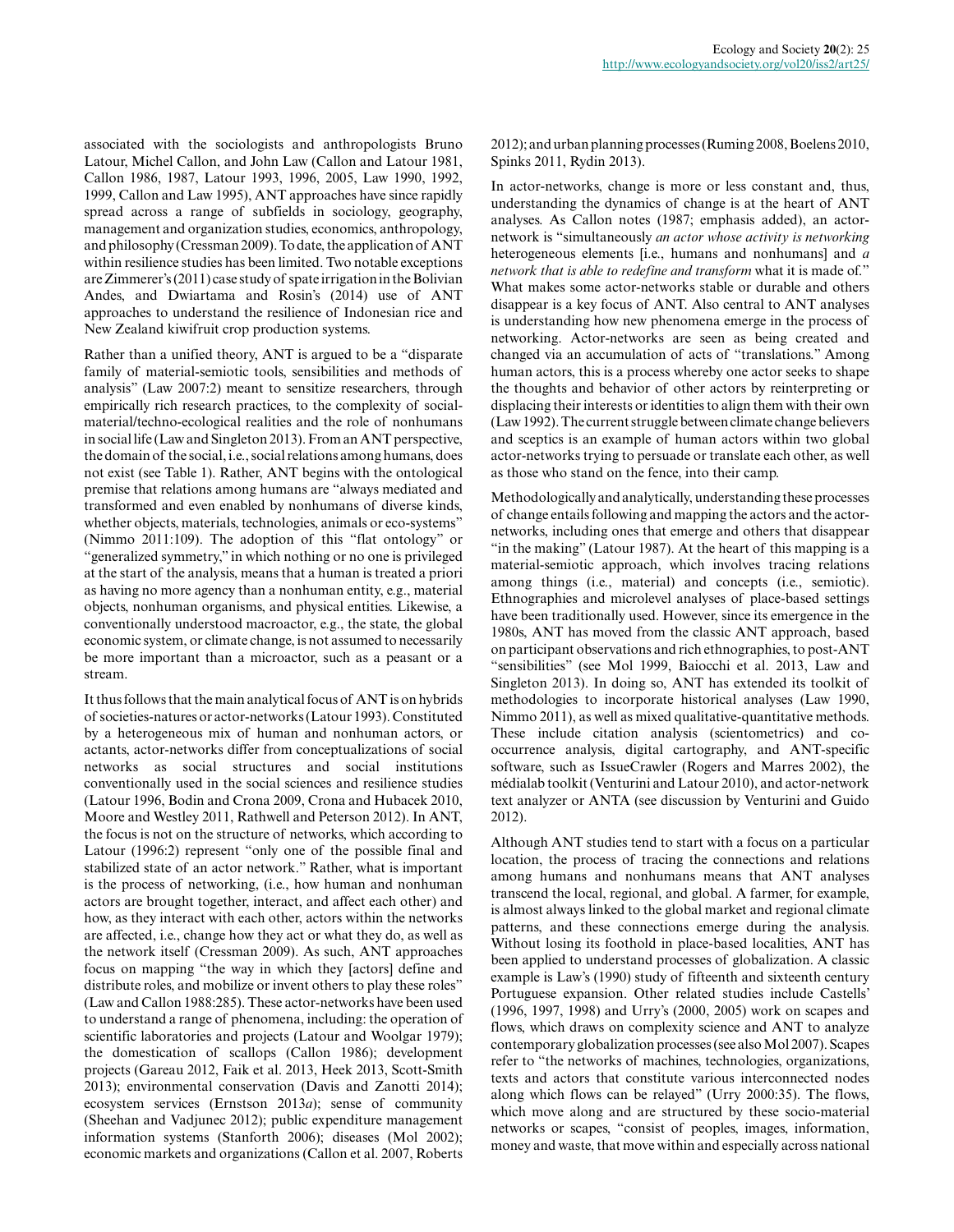borders and which individual societies are often unable or unwilling to control directly or indirectly" (Urry 2000:36). As with ANT's notion of actor-networks, scapes also can be stabilized and destabilized. Although Castells and Urry's work sits more firmly with complexity theory, the rejection of the dichotomy between the social and the material in their notions of scapes and flows reflects their assimilation of ANT concepts (Mol 2010).

Despite its growing popularity, ANT remains a controversial approach (Alcadipani and Hassard 2010). One significant challenge is ANT's highly abstract and jargon-laden language. As noted by Latour (2005) and Cressman (2009), among many others, ANT is notoriously difficult to summarize, explain, and understand without having actually attempted to apply it. This is far from insignificant but scholars are making strides in translating ANT into more accessible language and for use in applied fields (see Cresswell et al. 2010, Faik et al. 2013, Ryden 2013, Scott-Smith 2013). Actor-network theory has also been criticized for not adequately incorporating individual-level aspects and intangibles such as values, morals, culture, human intentions, and learning (Radder 1992, Miettinen 1999, McLean and Hassard 2004, Gad and Jensen 2010), and for its neglect of politics (Walsham 1997 as cited in Alcadipani and Hassard 2010). Moreover, its treatment of all actors as symmetrical is problematic on several grounds. Not only is there an analytical focus on human actors, but there is also a tendency to not acknowledge the imbalances and differences between actors within a network, such as humans' unique ability to imagine, reflect, and learn (Kirsch and Mitchell 2004, Laurier and Philo 1999 as cited by Castree 2002; G. Watson *unpublished report*). Some scholars have proposed that these shortcomings can be overcome by complementing ANT with other social theories such as political ecology (Ivakhiv 2002, Robbins 2004, Cherlet 2010). Others have applied ANT to issues of inequity and injustice (Holifield 2009, Ernstson 2013*a*, *b*) and incorporated into ANT analyses norms, values, and other intangible dimensions of the social world (Heek 2013).

There are other strands of hybrid scholarship that potentially have much to offer resilience thinking. Some of these are beginning to be explored (see, for example, Berghoefer et al. 2010). Other approaches include critical geographers Whatmore's (2008) and Braun's (2005) notion of more-than-human, as well as Whatmore's (2002) and Hinchliffe's (2007) a-modern, i.e., neither modernist nor postmodern, social science that places emphasis on "the notion that we live in lively, unstable worlds that are always 'a commotion'...always surprising, always in a state of becoming" (Rudy and White 2014:129). There are also intellectual traditions within the social sciences that neither use the term, nor are labelled as, hybrid but that reject dualistic understandings of humans and nature. These include anthropologist Strang's (2005, 2006, 2011*a*, 2011*b*) notion of fluidscapes, which emphasize the relational and comingling relationships between physiological characteristics of water, human sensory experiences, and cross-cultural meanings around water, its use, and management.

## **FOSTERING INTERDISCIPLINARY AND TRANSDISCIPLINARY RESILIENCE: SOME POTENTIAL AVENUES**

Materio-spatial world systems analysis, critical realist political ecology, and ANT perspectives have much to offer resilience ideas, both on a conceptual and on a practical level. These three ecologically integrative and hybrid perspectives can enrich and broaden resilience thinking's conceptualization and analyses of the social in social-ecological systems and dynamics, broadly, and human agency and power, more specifically. The contribution of these perspectives for resilience-in-practice is covered only indirectly because of space limitations.

## **Unpacking the social and human-environment dynamics and change**

### *Social-ecological systems and resilience through the lens of world systems and energy flows*

World systems analysis and resilience thinking are highly compatible and complimentary. They share, among other things, an analytical focus on systems, structures, and processes; attention to local-global connections, and spatial and temporal dynamics in determining environmental change and degradation; and links to complex systems thinking (Gotts 2007). Similar to resilience inquiries, world systems approaches essentially seek to uncover how "the processes of the system affect the internal dynamics and social structures of its components [and how] changes within its components affect the entire system" (Hall 2000:6). This conceptual compatibility opens the door for closer integration of WSA and resilience approaches.

One value of WSA for resilience inquiries is its emphasis on world systems, or global processes and patterns for understanding intraand multiscale human-environment dynamics and consequences. As one of several conceptual frameworks for understanding globalization, it has the potential to enrich resilience analyses of global environmental change, global governance and stewardship, planetary boundaries, and multiscale resilience, all burgeoning areas of interest and scholarship (Armitage and Johnson 2006, Rockström et al. 2009*a*, *b*, Folke and Gunderson 2010, Folke et al. 2010, Gupta and Pahl-Wostl 2013*a*, *b*, Galaz et al. 2014). World systems analysis' longitudinal lens, in particular, offers the prospect of a more nuanced, historically grounded understanding of the emergence of our globalized world, and its role in accelerating "nested and teleconnected" ecological destruction, social vulnerabilities, and associated losses of resilience (Adger et al. 2009).

Adding Bunker and colleagues' materio-spatial lens further enhances the potential of pairing WSA and resilience thinking through its explicit attention to the biophysical world and the ways in which place-based material and ecological dynamics shape the interconnectedness of the world. In particular, tracing and understanding how flows of energy have affected the socialecological resilience of local places, regions, and the planet merits further exploration. One possible avenue is linking a flows of energy perspective with the adaptive renewal cycle and panarchy heuristic models (Holling 1986, Holling and Gunderson 2002, Gunderson and Holling 2002). This combined analytical perspective offers a historically grounded response to Armitage and Johnson's (2006) call for greater empirical understanding of the "contingent relationship among slow and fast variables in the context of globalization." A materio-spatial WSA perspective draws attention to the role of movements of raw materials, from peripheral regions to core nations and transnational webs of actors, in building and sustaining the contemporary global political economy and its social and environmental consequences, i.e., the front loop or exploitation and conservation phases. It also provides insights into the prospects for a transition to a more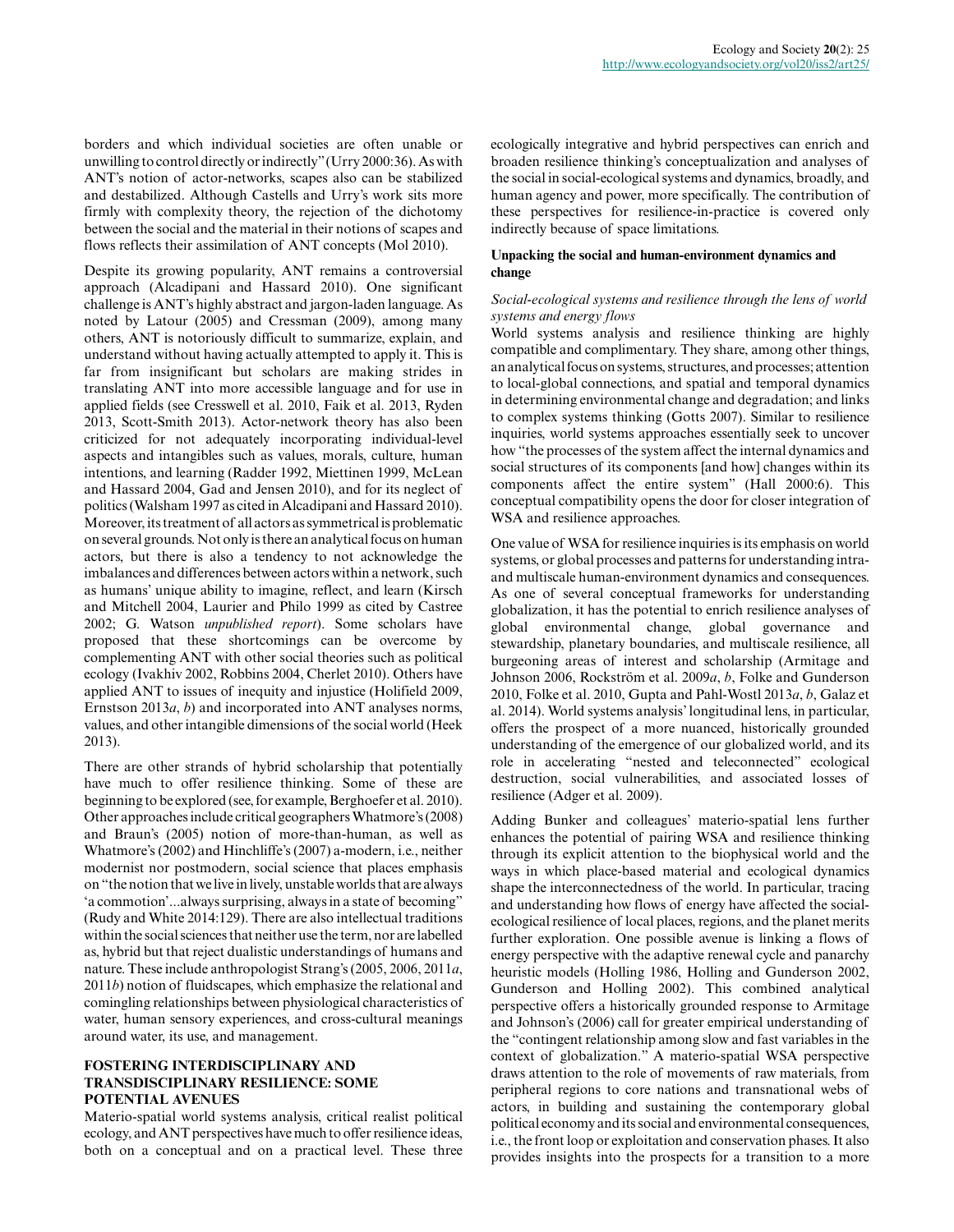sustainable global regime. In their work, Bunker and Ciccantell (1999, 2005*a*, *b*, *c*) highlight the interplay between unprecedented levels of "hypercoherence" (connectedness in adaptive renewal cycle terminology) among nation states, firms, and financial institutions; accelerated flows of energy; and escalating ecological degradation and poor labor conditions. Integrating these into the adaptive renewal framework provides an additional world systems level understanding of material and social conditions that have the potential to trigger a backloop, or creative destruction and reorganization of the global political economy. Bunker and Ciccantell (2005*a*) identify international strategic alliances that challenge current free-trade agreements and global networks between civil society and states in both consumer countries and extractive economies as potential mechanisms for triggering transformation and radical change (i.e., revolt in panarchy language).

#### *Social-ecological systems as fluid actor networks and resiliencein-the-making*

Actor-network theory offers a very different understanding of our world; one in which humans and nonhumans are intricately intertwined in hybrid networks of actors that are in constant flux. This resonates with resilience thinking's view of SESs as intrinsically coupled, dynamic, and nonlinear (Folke et al. 2004, Trosper 2005). However, ANT takes the metaphor of "coupled" a step further by proposing that there is no such thing as social phenomena or, for that matter, social subsystems. This presents resilience thinking with some interesting challenges as well as opportunities. Resilience inquiries typically use the conceptual lens of social-ecological systems, ecological and social subsystems, and notions of controlling variables, slow and fast variables, and exogenous and internal factors, among others, to explain resilience. In contrast, ANT begins with the premise that "there is no overall social, natural or conceptual framework or scale within which events take place: as webs grow they tend to grow their own metrics" (Law 2007:8).

An ANT-informed approach to resilience essentially proposes a different starting point for understanding and assessing socialecological resilience, one that goes "through the back door of [resilience] *in the making*" (Latour 1987:4; emphasis added). In the words of Law (1992:380), this entails "start[ing] with a clean state," that is, putting to the side, at least initially, commonly employed analytical concepts, frameworks, and heuristic models used in resilience research. Otherwise, our capacity to capture the complexity and "fluidity of reality" (Cresswell 2009:3, Law 2007) is constrained and there is the "risk...[of] closing off most of the interesting questions about the *origin* of [resilience]" (Law 1992:380; emphasis added). This does not imply that an ANT approach to resilience negates the existence of slow and fast variables, or external drivers and internal pressures, for example. Rather, it advocates holding off making assumptions, a priori, about what actors, or, in resilience language, what variables, structures, and subsystems, etc., of an SES constitute controlling variables, external drivers, and so forth. That is because, according to ANT, the identities, roles, and agency of the actors are never static, predictable, or controllable; they change as actors interact with each other and the actor network(s) in which they are embedded.

As such, an ANT approach to resilience would entail "follow[ing] the actors [and actor-networks] themselves" (Latour 2005:12), using a material-semiotic approach. This involves mapping all the known actors, which can be captured using conventional social network analysis tools (e.g., Rydin 2013). The focus of the analysis would be on tracing how relations or associations among human and nonhuman actors are negotiated, play out, and take shape, i.e., the moments of translation (Callon 1986). From an ANT perspective, this is argued to be essential for revealing what particular configurations of, and associations among, actors turn out to act as slow variables, for example, and whether a particular actor network, or SES in resilience terminology, is resilient or at a tipping point in a particular place, scale, and point in time. Detailed mappings of the heterogeneous actors and how their relationships are formed, negotiated, (temporarily) maintained, and reshaped can provide empirically rich understandings of how particular associations lead to comanagement arrangements; strong cross-scale networks; increased capacity for learning, adapting, and transforming; and other features that have been highlighted in the literature and practical experiences as important sources of resilience. Likewise, this material-semiotic approach can be used to better understand what types of socialmaterio/techno-ecological associations undermine socialecological resilience.

Actor-network theory thus essentially proposes a microperspective and descriptive approach to resilience, one that is founded on empirically grounded studies that tell stories about how relations assemble and uses these to build up explanations of resilience (Law 2007). This lens into the microcosm, so to speak, of resilience is capable of capturing multiscalar, including local-global, dynamics as the analysis is not a priori confined to any particular scale. Such an analysis can be complemented with Castells and Urry's (2000, 2005) notions of scapes and flows, which explicitly incorporate the global scale. Scapes and flows can be used to investigate how particular combinations and intersections of people, materials, ideas, and ecologies dispersed in specific timespace patterns give rise to different resiliencescapes (see the notion of tourismscapes by van der Duim 2005, 2007).

Additionally, as with materio-spatial WSA, there are potential synergies with resilience thinking's adaptive renewal cycle and concept of panarchy. A key aspect of ANT studies is exploring how actor networks are assembled, ordered, and reconfigured over time (Law 1992). A material-semiotic approach to analyzing the dynamics of change highlighted in the adaptive renewal cycle and panarchy model has the potential to add some complementary, as well as unique, insights to the body of work around these resilience-related frameworks. For instance, ANT's conceptualization of actor-network formation as comprising four moments of translation (Callon 1986) can be extended to analyzing periods of exploitation, or the r phase, in SESs. Similarly, ANT notions of material and strategic durability, discursive stability, ordering, normalization, punctualization, and black boxes, all of which are used to describe periods of moreor-less stability in actor networks, have the potential to offer a material-semiotic understanding of periods of growing stasis and rigidity, i.e., the conservation or K phase. Periods of readjustments and collapse, the release or  $\Omega$  phase, and reorganization and renewal, the α phase, can also be viewed through ANT notions of dissidence and discontinuities.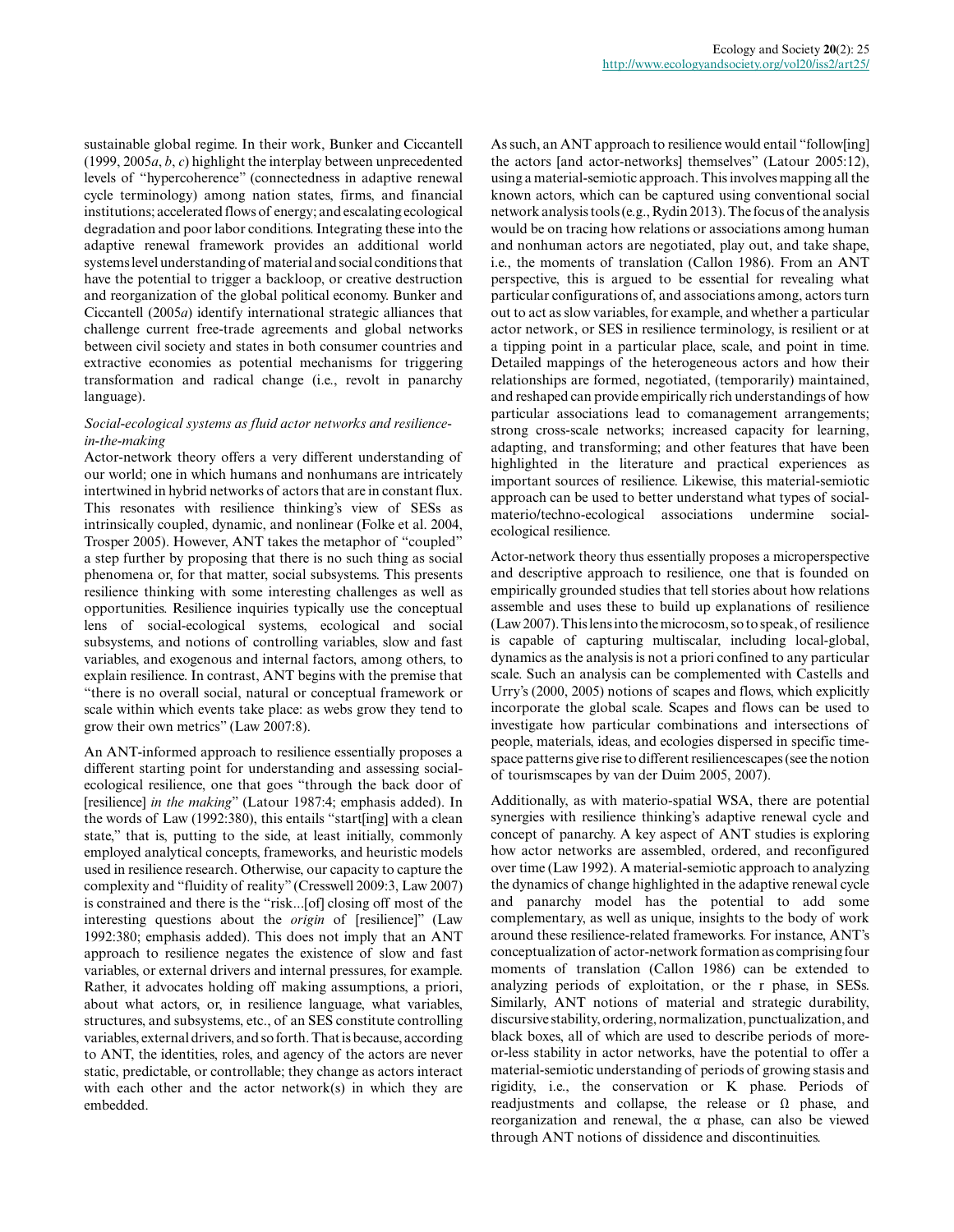In sum, an ANT approach to understanding SESs and analyzing resilience does not necessarily invalidate or replace other humanenvironment approaches, including the frameworks and heuristics conventionally used in resilience inquiries. For a comparable and more nuanced discussion of the synergies and tensions between ANT and other ontologically different approaches, see Holifield's (2009) overview of Marxist political ecology and ANT. However, it enables resilience scholars to do something different: to look at SESs, and their resilience, as fluid. This is aligned with the resilience-thinking's view of complex systems as dynamic, characterized by nonlinear feedbacks, and unpredictable. Importantly, ANT's "following the actors" approach highlights that although you may have similar actors in different SESs, such as, adequate rainfall and strong community leadership, their presence alone may not necessarily lead to resilient outcomes. Rather, it is the broader constellation of actors of which they are a part, and processes of translation and associations among these actors, that are key to understanding how and in what form resilience emerges in a particular place, time, and scale. Such contextually based analyses, carried out across a range of places and situations, have the potential to reveal common patterns or generalizable principles for resilience.

### **Broadening the lens on (human) agency**

A recurrent concern with resilience thinking has been its relative inattention to human agency, at both the individual and collective levels (Davidson 2010, Brown and Westaway 2011, Cote and Nightingale 2012). Davidson (2010:1142) argues that human agency is one of the characteristics that distinguishes social systems from their ecological counterparts and, as such, is an essential "additional conceptual layer" for enhancing our understanding of the conditions needed for resilience. Here, ANT again offers an interesting perspective.

The ANT lens on human agency differs from other social science approaches, such as structure-agency theories (Sewell 1992, Archer 2000), in that it does not a priori focus on the agency of humans. Agency is not seen as an essential characteristic of people. Rather, agency is understood as the capacity to cause an effect, i.e., to make a difference to a state of affairs (Callon 1987, Latour 2005). From this perspective, a farmer, a coastal community, global markets, social norms about conservation, a plant virus, frost events, and crops are all assumed to have the potential for agency. Ernstson (2013*b*), for example, in his ANTbased exploration of agency in a Cape Town grassroots ecological rehabilitation project demonstrates the role plants had in giving voice to memories of oppression and to the eventual emergence of an environmental movement. In addition, ANT assumes that the agency of human beings, including through their capacity to be reflective, creative, imaginative, and proactive, is tied to the agency of all the actors and the networks themselves, i.e., it is part of a distributed agency (Garud and Karnøe 2003, Rammert 2008). This understanding of a networked agency moves away from the notion of social structures, technologies, and environmental factors as external forces that have an impact upon humans' ability to act, and vice versa.

Actor-network theory thus offers resilience inquiries an approach to human agency within a broader conceptualization of agency. Its material-semiotic methodology provides resilience with a technique to identify the range of possible actors in an SES of interest and to trace their intertwined roles in shaping the world. The value of this generalized-symmetry view of agency for resilience inquiries is that it encourages the explicit consideration of a wide range of humans and nonhumans at the start of an analysis or assessment of resilience. This includes people and their creations, both material (e.g., water pumps, urban planning documents, and spatial arrangement of infrastructure) and intangibles (e.g., ideas about conservation; understandings about inequality, scale, and space; memories of floods; storylines about the origin of landscapes and seascapes; norms governing access to resources; and lessons learnt based on past mistakes). It also encompasses nonhuman organisms (e.g., plants and animals), physical entities (e.g., rocks), and biophysical dynamics and features (e.g., water flows, topographic and hydrological features of the landscape). To date, ANT studies have only superficially incorporated environmental actors. Here, resilience studies can bring to an ANT-informed analysis a more comprehensive and nuanced understanding of the role of biophysical actors, including specific components and dynamics underpinning ecosystems, in shaping humans and social life. Finally, ANT's distributed-agency perspective highlights that the status of the actors in an SES, i.e., whether they are human or not human, is not as relevant as the ways in which they interact with, are mediated by, and have an impact on their relations with each other as well as the actor networks of which they are a part.

Actor-network theory's conceptualization of agency also offers insights into different types or levels of agency. At a broad level, ANT views agency as the capacity to build networks to achieve certain ends. There is also "resistive agency: the capacity to act back, granting or refusing translation" (Fox 2000:863). Actornetwork theory further refines its notion of agency by distinguishing between intermediaries, mediators, boundary objects, and immutable mobiles (Latour 1986, 2005; see also Sayes 2014). For resilience studies, mediators are of particular interest because they are the actors that play a key role in change dynamics by "transform[ing], translat[ing], distort[ing], and modify[ing] the meaning of the elements they are supposed to carry" (Latour 2005:39). Moreover, "no matter how apparently simple a mediator may look, *it may become complex; it may lead in multiple directions* which will modify all the contradictory accounts attributed to its role" (Latour 2005:39; emphasis added). In other words, mediators can be unpredictable and may disrupt and alter the course of events, resulting in surprises. The concept of mediators thus offers a potentially interesting interpretation of resilience thinking's notions of shocks, drivers, and fast and slow variables and their role in social-ecological change and regime shifts. Actor-network theory's notion of mediator adds value because it moves conceptually beyond discrete entities, such as a particular water management authority or soil organic matter. A mediator can comprise a constellation of actors, i.e., a particular combination of ecological and social structures, processes, and variables, to use resilience terminology. This notion of mediatorsas-networks has the potential to add new insights into the conditions that underpin critical feedbacks and lead to tipping points, thresholds, and regime shifts, including innovation and new more desirable trajectories. The ANT concept of intermediaries is no less important analytically for resilience thinking. They are similar to state variables; they contribute to the formation of stable networks in which the potential for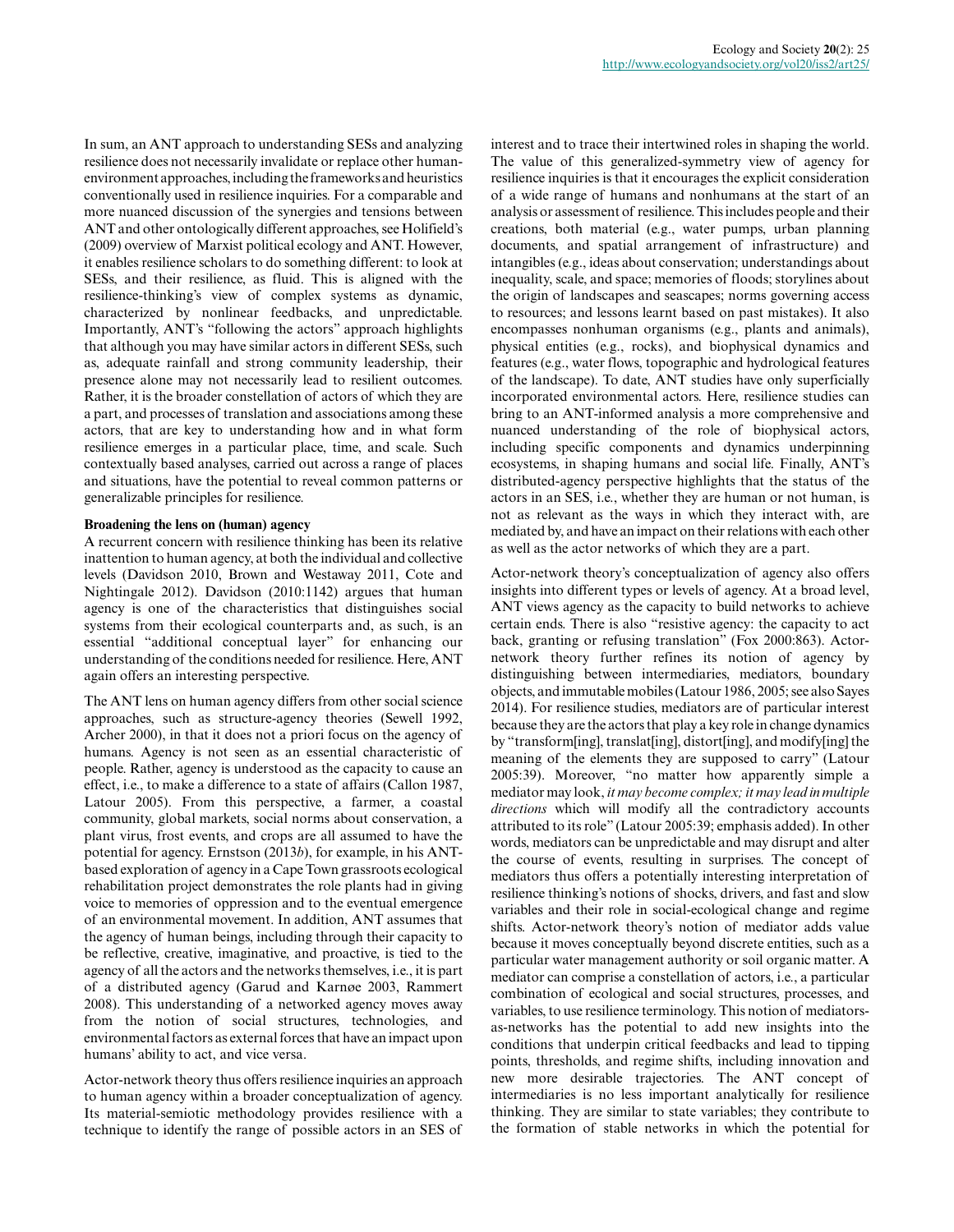significant change is dramatically reduced (Latour 2005). Importantly, however, ANT stresses that the same actor, say a species of bird or a natural resource management planning document, or a certain combination of social, material, and ecological actors, can be an intermediary in one network (or SES), time, or space, and a mediator in another (or a boundary object or immutable mobile, which are not discussed here). Space limits me from delving into these different forms of agency in more detail but what they raise for resilience thinking is the possibility of a more nuanced exploration of who/what are the actors in the SES that is of interest, what kind of agency they enact through their interactions with others and the SES as a whole, and what combinations, i.e., types of actors and types of agency, are important for building resilience.

Actor-network theory's particular perspective on coupled human/ nonhuman agency does not invalidate other analytical approaches, notably constructivist traditions, which have strong legacies in looking at the role of human agency in shaping societyenvironment relationships. These have much to offer resilience thinking (e.g., Miller and Davidson-Hunt 2013). The ANT notion of distributed agency opens a distinctive analytical lens through which to understand how people and nonhumans can influence social-ecological resilience, one that I would argue is not necessarily incompatible with constructivist perspectives on human agency.

### **Different perspectives on power**

The issue of power has been underscrutinized in resilience thinking (Lélé 1998, Nadasky 2007, Hornborg 2009, Evans 2011) but has recently emerged as an active field of debate and scholarship (Smith and Stirling 2010, Ahlborg and Nightingale 2012, Porter and Davoudi 2012, Phelan et al. 2013, Ratner et al 2013, Fabinyi et al. 2014). Materio-spatial WSA, critical realist PE, and ANT each offer additional contributions to these discussions.

#### *The world systems order and structural sources of power*

World systems analysis puts emphasis on structural sources of power within the world system order. In particular, it highlights the ways in which core nation states, and multiscalar global networks of powerful actors, seek to dominate the world's resources by gaining control over global flows of material and the energy and economic value embedded in them. Bunker and Ciccantell (1999, 2005*a*, *b*, *c*) also consider how geographically explicit hydrological, topographic, climatic, and other bio-geophysical characteristics and processes have an impact upon and determine how these global power structures and relations are exerted, and vice versa. A materio-spatial WSA lens into power thus offers resilience inquiries a historically grounded understanding of how an inherently inequitable global world system has come to structure almost all ecosystems and societies across the planet. It points to the contemporary world (capitalist) political economy and underpinning (neoliberal and modernist) ideological systems as key drivers of social and environmental change globally and in place-based localities. It thus has the potential to add value to resilience studies of globalization, such as Young et al. (2006). Materio-spatial WSA underscores how the social-ecological resilience of peripheral regions is intricately tied to, and undermined by, the resilience of powerful and wealthy core nations and transnational networks. The work of Bunker,

Ciccantell, and other world systems scholars (Prew 2003, Chase-Dunn and Lawrence 2010) provide more in-depth analyses of these power dynamics and their social and ecological origins and consequences. Among the nuances offered in their work is the recognition that the core, periphery, and semi-periphery are not static entities. As such, the shape and location of the main productive and extractive nodes of the world economy are not fixed. This means that there are no regions, ecosystems, or people exempt from potentially being impacted by ecological degradation and social disparities.

Complementing resilience inquiries with a materio-spatial lens also raises questions about the potential for alternative, more sustainable global regimes, and what may be the most effective processes of revolt and scales of intervention. By highlighting how pervasive and entrenched, or resilient, the contemporary global political economy is, WSA underscores the structural impediments to changing the current material flows of the global economy. Nonetheless, it also highlights structural interventions that have the potential to reorganize the global world system for greater social justice and environmental sustainability. These include multiscalar global networks and strategic alliances (Bunker and Ciccantell 2005*a*), and transnational social movements combined with coordinated global governance (Chase-Dunn 2013).

## *Knowledge systems, science, and power*

Critical realist PE offers resilience thinking a more critical orientation to power relations and dynamics in driving social and environmental change. The value of critical realist PE for resilience is its explicit attention to knowledge systems, in particular science. Complimenting resilience thinking with a critical realist PE perspective thus can contribute to current strands of resilience research around the role, importance, and implications of different bodies of knowledge, including local and indigenous knowledge, in building resilience in SESs (Folke 2004, Reyes-García et al. 2014). However, it also pushes the boundaries of resilience-political ecology engagement by bringing in a critical lens on the production, application, and institutionalization of dominant scientific explanations of the biophysical world. Specifically, it highlights the politics of science, power discrepancies between scientific and nonscientific explanations of environmental change, and how diverse actors at multiple scales use, interpret, question, appropriate, and rework these narratives to meet or serve their own interests and needs. This is very much in line with the broader field of political ecology and its normative commitment to social and environmental justice (Robbins 2004, Turner 2013). A critical realist PE perspective thus invites those engaged with resilience ideas to take a more critical, reflective analysis of their role and that of resilience science as a whole in the debates on, and proposed solutions for, environmental problems and social injustices.

Incorporating a critical realist PE perspective does not dismiss the role that social-ecological resilience, and nonequilibrium ecology more broadly, have had in improving both understanding and management of ecosystems (Zimmerer 2000, Forsyth 2003). However, it highlights that "the adoption of environmental science without acknowledging how it is affected by social and political factors undermines its ability to address the underlying biophysical causes of perceived environmental problems"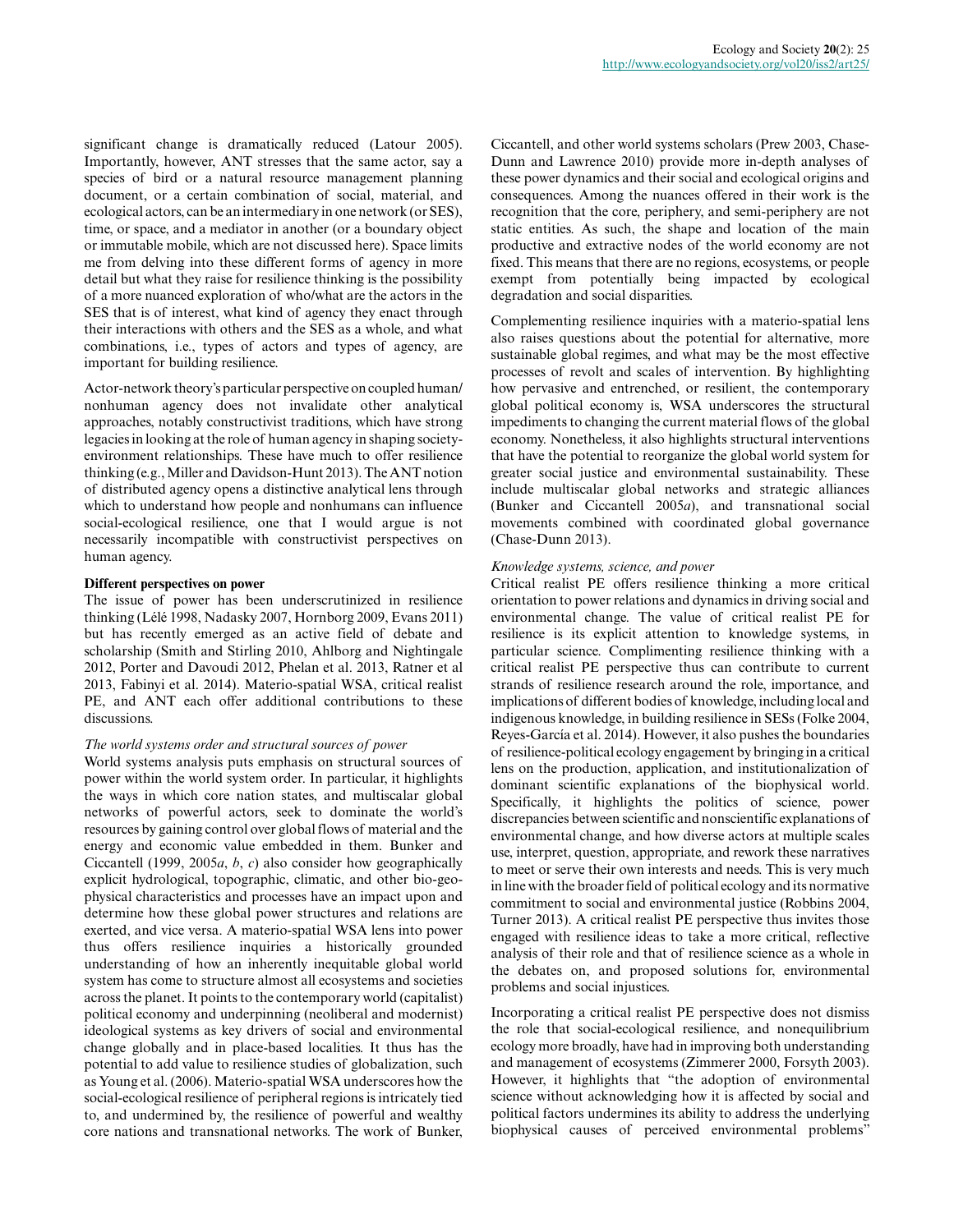(Forsyth 2003:2). Complementing resilience thinking with this critical lens thus opens up important but challenging questions, including: How have resilience-oriented understandings of SESs been influenced by, and employed within, different power struggles and political debates? Why are the concepts of nonequilibrium ecology and resilience starting to be featured so strongly in many academic and policy circles? Who/what stands to win, and who/what risks losing, as a result of an uncritical adoption of these concepts in environmental policies and management practices? Are the adaptive renewal cycle and panarchy heuristics, for example, sensitive and flexible enough to capture real-world social and ecological diversity and dynamics? Are they capable of informing both ecologically appropriate and socially just and relevant environmental policies, governance arrangements, and management practices? In essence, critical realist PE challenges resilience approaches to unpack the normative questions of resilience of what and to what (Carpenter et al. 2001), for whom (Lebel et al. 2006), and at what cost to which others (Cote and Nightingale 2012)? It brings to the fore questions around political power, justice, and fairness (Hayward 2013) and highlights that "some people gain while others lose in the process of resilience-building [and that] resilience for some people or places may lead to the loss of resilience of others" (Davoudi et al. 2012:306).

### *The emergence of power and black boxes*

Actor-network theory looks at power from a different angle: how it emerges as a result of processes of networking among human and nonhuman actors. Rather than looking at capitalist structures and knowledge systems as ways to explain power, social injustices and inequities, and environmental degradation, ANT investigates how these structures and systems "come into being" (Latour 1986, 2005, Holifield 2009, Law and Singleton 2013). Law (1997) argues that studying a specific institution, individual, or a technological apparatus as part of a network reveals that it/he/she is actually relatively powerless. For example, mining companies are not powerful in-and-of themselves; they become powerful by virtue of being "associated with" particular geological materials present in the region, technologies that enable these to be extracted, and national and state regulations that permit mining. However, ANT cautions against presuming, at the onset of an analysis, that conventionally viewed macroactors, such as mining companies, are necessarily bigger or more powerful than microactors (Callon and Latour 1981).

By being empirically based and grounded in a particular context, ANT's "following the actors" approach can provide a situated resilience approach (Cote and Nightingale 2012) to understanding power. Such an analysis provides a unique focus on the moments of translations wherein human and nonhuman actors contest and negotiate resilience of what? to what? for whom? and to what end? In other words, what states and thresholds are desirable, for whom, who gets to decide, and who/ what loses? It gives explicit consideration to the role of nonhumans, such as technologies and topography, in influencing the answers to these questions. This puts the analytical spotlight on the role of tools used in participatory resilience assessments, such as the Resilience Alliance workbook (Resilience Alliance 2011; see also Holifield's (2009) case study of the EPA risk assessment handbooks in the U.S. and Rydin's (2012) urban planning policy documents in the UK). It raises questions about how the Resilience Alliance workbook associates, or ties together, the various actors in an SES and the consequences of this for both people and the ecosystem they inhabit/use. The main value of such an analysis is not a critique of the workbook or broader participatory processes of which it is a part but, rather, bringing to light the ways in which the workbook can unintentionally create winners and losers. Such an understanding opens the door to "experiment[ing] with possibilities for reassembling [the Resilience Alliance workbook and the other human and nonhuman actors involved in a resilience assessment] in better, more just ways" (Holifield 2009:655). As emphasized by Law and Singleton (2013:500), ANT's "explor[ation of] the contingencies of power [...] generates tools for undoing the inevitability of that power."

From an ANT perspective, this analysis is effectively about keeping resilience assessment practices from being "black boxed." In ANT, black boxes consist of "knowledge which is accepted and used on a regular basis as a matter of fact" (Yonay 1994:41). Taken as fact, such bodies of knowledge are no longer scrutinized and thus can become hegemonic and "capable of defining and structuring unequal and potentially unjust configurations of society and nature" (Holifield 2009:647). An ANT-informed analysis of resilience science, and associated practical tools, thus provides a critical lens on potential processes of black boxing. One can argue this is particular timely and valuable given the mainstreaming and institutionalization of resilience thinking and practices in scientific, government, and civil society organizations.

## **CONCLUDING THOUGHTS**

Social-ecological resilience ideas have moved a long way from their ecological origins and a look at both the scientific scholarship and practical applications reveals a rich engagement with social science concepts, methodologies, and practices. At the same time, in the social sciences and related interdisciplinary fields, there exists a rich diversity of perspectives on how to bring together the social and ecological, some areas of which remain relatively unexplored in the resilience literature. My intention was to highlight a subset of this scholarship and explore the ways in which it can inform as well as broaden resilience perspectives on human-environment interactions and change. Although underpinned by different philosophies of science, materio-spatial world systems analysis, critical realist political ecology, and actornetwork theory all stress the complex, dynamic, and multiscalar characteristics of human-environment relations and dynamics. This provides an avenue for greater engagement with socialecological resilience thinking.

Specifically, materio-spatial WSA, with its materialist- and structuralist-oriented and systems-based analytical lens, is highly complementary to resilience thinking. Because of this conceptual synergy, it offers resilience inquiries an opportunity to explore in greater depth and detail the role of multiscalar political, economic, social, and bio-geo-physical forces in influencing natural-resource use and local people's livelihoods and in shaping social-environmental change across scales and over time. As such, materio-spatial WSA has the potential to contribute to the burgeoning resilience literature focused on understanding socialenvironmental dynamics within the context of globalization (Armitage and Johnson 2006, Young et al. 2006, Galaz et al. 2014).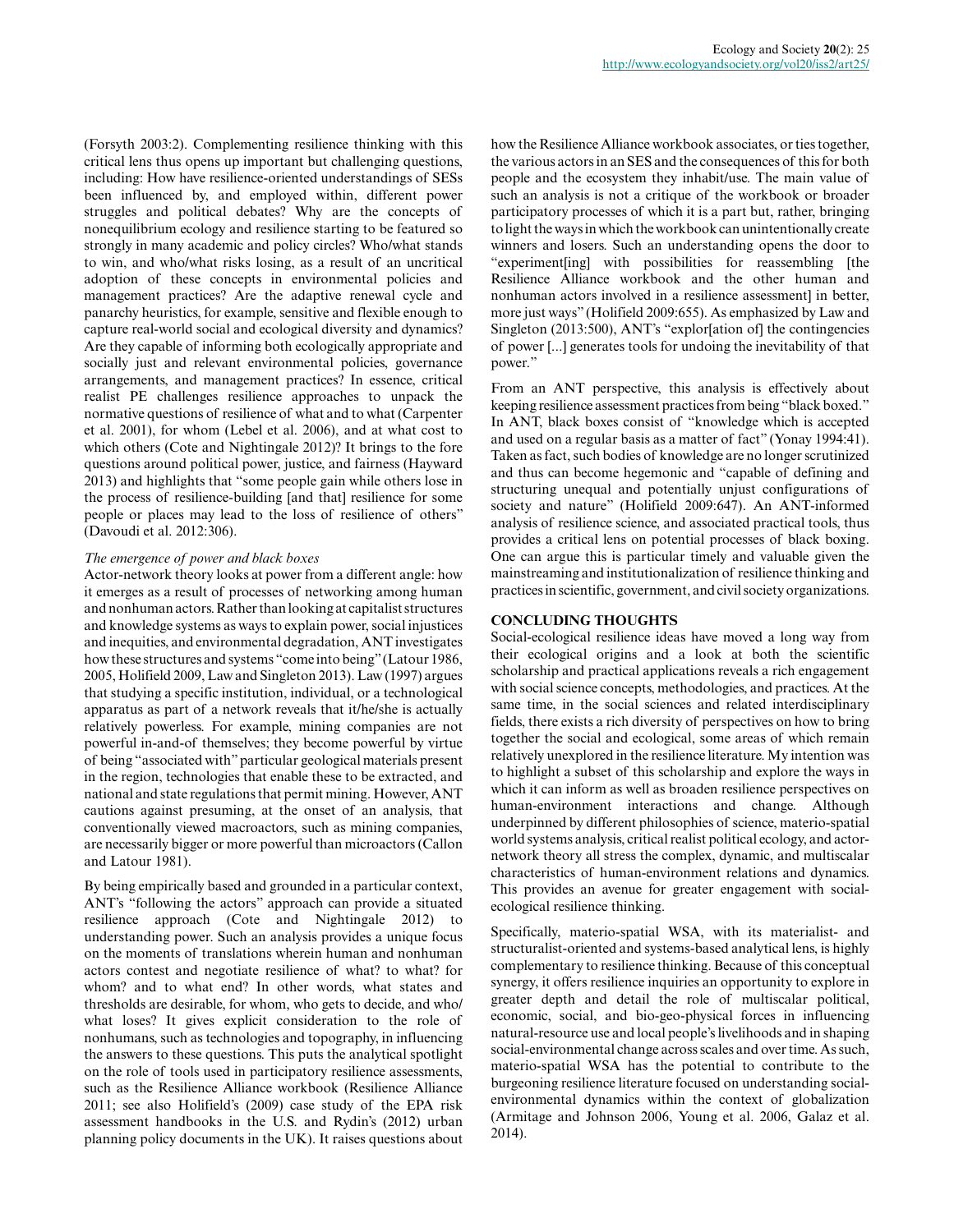Critical realist strands of political ecology offer avenues for exploring and broadening the debate on power and normative issues underpinning resilience thinking and practice. Critical realist PE's marrying of realist and poststructuralist elements, which distinguishes it from "politics without ecology" strands (Vayda and Walters 1999), provides resilience approaches with an ontological and epistemological bridge to engage with poststructuralist analyses of discourses, framings, and power (Carolan 2005). As such, a critical realist PE perspective can enrich existing resilience inquiries into local, traditional, and indigenous knowledge. It also challenges resilience scholars to take a more critical look at how resilience thinking's understandings of social-biophysical systems and dynamics, and core concepts and heuristics, have the potential to both enhance and undermine ecosystem services and human well-being. This is not an easy area of inquiry but the two fields' history of interdisciplinary engagement paves a solid base from which to explore such challenging questions.

The resilience-in-the-making approach offered by ANT entails a "conceptual 'stretching'" of resilience thinking (see related discussion by Shaw 2012:310). Some resilience scholars may be uncomfortable with this; others may find it worth exploring. At the end of the day, the compatibility and implications of ANT's actor-network perspective for resilience inquiries depends on what factions and aspects of ANT are used. As noted by Heek (2013) in his exploration of the value of ANT for development studies, ANT can be applied lightly as a methodology for rich descriptions of processes. From this position, ANT can provide resilience inquiries a set of tools for capturing and making sense of the dynamic webs of relations among people and nonhumans in influencing resilience. A stricter application of ANT, on the other hand, proposes an alternative view of the world and how we can best understand it (Heek 2013). From this conservative ANT perspective, resilience thinking's foundational theoretical and analytical concepts, although not invalid, are "of little *initial* analytical importance" (Law 2007:8; emphasis added). This may be contentious but it does offer an opportunity to bypass the analytically challenging issue of having a priori "to decide what is in and outside the (social-ecological) system" (Walker et al. 2012). It also opens the door for more transdisciplinary avenues of inquiry in resilience research.

In sum, materio-spatial world systems analysis, critical realist political ecology, ANT and social-ecological resilience thinking propose different lenses into human-environment relations and dynamics. As noted by Turner (2008:10), among others, although different approaches to human-environment interactions may not always be reconcilable, "it is possible to appreciate general lessons drawn from one for the other." This was my primary intent: to highlight some points of synergy, as well as constructive tensions, in the hope of illuminating pathways for stronger social scienceresilience engagement, novel inter- and transdisciplinary research, and more effective practices. As Carpenter and Brock (2008) remind us, "resilience is a broad, multifaceted, and loosely organized cluster of concepts...it is a changing constellation of ideas, some of which are testable through the usual practices of natural or social science. Although particular ideas may be rejected or supported, the program of research on resilience itself is evaluated in a different way. As long as resilience thinking

produces interesting research ideas, people are likely to pursue it. When it seems empty of ideas, it will be abandoned or transformed into something else."

# *Responses to this article can be read online at:* [http://www.ecologyandsociety.org/issues/responses.](http://www.ecologyandsociety.org/issues/responses.php/7347) [php/7347](http://www.ecologyandsociety.org/issues/responses.php/7347)

## **Acknowledgments:**

*The writing of this paper was made possible with the support of a CSIRO Office of the Executive Payne-Scott Award and CSIRO's Building Resilient Australian Biodiversity Assets (BRABA) theme. Thanks to Erin Bohensky and Toni Darbas for their valuable feedback on earlier versions of this manuscript. I am also grateful for the insightful comments of two anonymous reviewers and Ecology and Society editors.*

#### **LITERATURE CITED**

Adger, W. N., H. Eakin, and A. Winkels. 2009. Nested and teleconnected vulnerabilities to environmental change. *Frontiers in Ecology and the Environment* 7:150-157. [http://dx.doi.](http://dx.doi.org/10.1890%2F070148) [org/10.1890/070148](http://dx.doi.org/10.1890%2F070148)

Adger, W. N., T. P. Hughes, C. Folke, S. R. Carpenter, and J. Rockström. 2005. Social-ecological resilience to coastal disasters. *Science* 309:1036-1039. [http://dx.doi.org/10.1126/science.1112122](http://dx.doi.org/10.1126%2Fscience.1112122) 

Ahlborg, H., and A. J. Nightingale. 2012. Mismatch between scales of knowledge in Nepalese forestry: epistemology, power, and policy implications. *Ecology and Society* 17(4): 16. [http://dx.](http://dx.doi.org/10.5751%2FES-05171-170416) [doi.org/10.5751/ES-05171-170416](http://dx.doi.org/10.5751%2FES-05171-170416)

Alcadipani, R., and J. Hassard. 2010. Actor-network theory, organizations and critique: towards a politics of organizing. *Organization* 17:419-435. [http://dx.doi.org/10.1177/1350508410364441](http://dx.doi.org/10.1177%2F1350508410364441) 

Anderies, J. M., M. A. Janssen, and E. Ostrom. 2004. A framework to analyze the robustness of social-ecological systems from an institutional perspective. *Ecology and Society* 9(1): 18. [online] URL:<http://www.ecologyandsociety.org/vol9/iss1/art18/>

Anderies, J. M., B. H. Walker, and A. P. Kinzig. 2006. Fifteen weddings and a funeral: case studies and resilience-based management. *Ecology and Society* 11(1): 21. [online] URL: [http://](http://www.ecologyandsociety.org/vol11/iss1/art21/) [www.ecologyandsociety.org/vol11/iss1/art21/](http://www.ecologyandsociety.org/vol11/iss1/art21/)

Archer, M. S. 2000. Being human: the problem of agency. Cambridge University Press, Cambridge, UK. [http://dx.doi.](http://dx.doi.org/10.1017%2FCBO9780511488733) [org/10.1017/CBO9780511488733](http://dx.doi.org/10.1017%2FCBO9780511488733)

Armitage, D., and D. Johnson. 2006. Can resilience be reconciled with globalization and the increasingly complex conditions of resource degradation in Asian coastal regions? *Ecology and Society* 11(1): 2. [online] URL: [http://www.ecologyandsociety.](http://www.ecologyandsociety.org/vol11/iss1/art2/) [org/vol11/iss1/art2/](http://www.ecologyandsociety.org/vol11/iss1/art2/) 

Armitage, D., C. Béné, A. T. Charles, D. Johnson, and E. H. Allison. 2012. The interplay of well-being and resilience in applying a social-ecological perspective. *Ecology and Society* 17 (4): 15. [http://dx.doi.org/10.5751/ES-04940-170415](http://dx.doi.org/10.5751%2FES-04940-170415)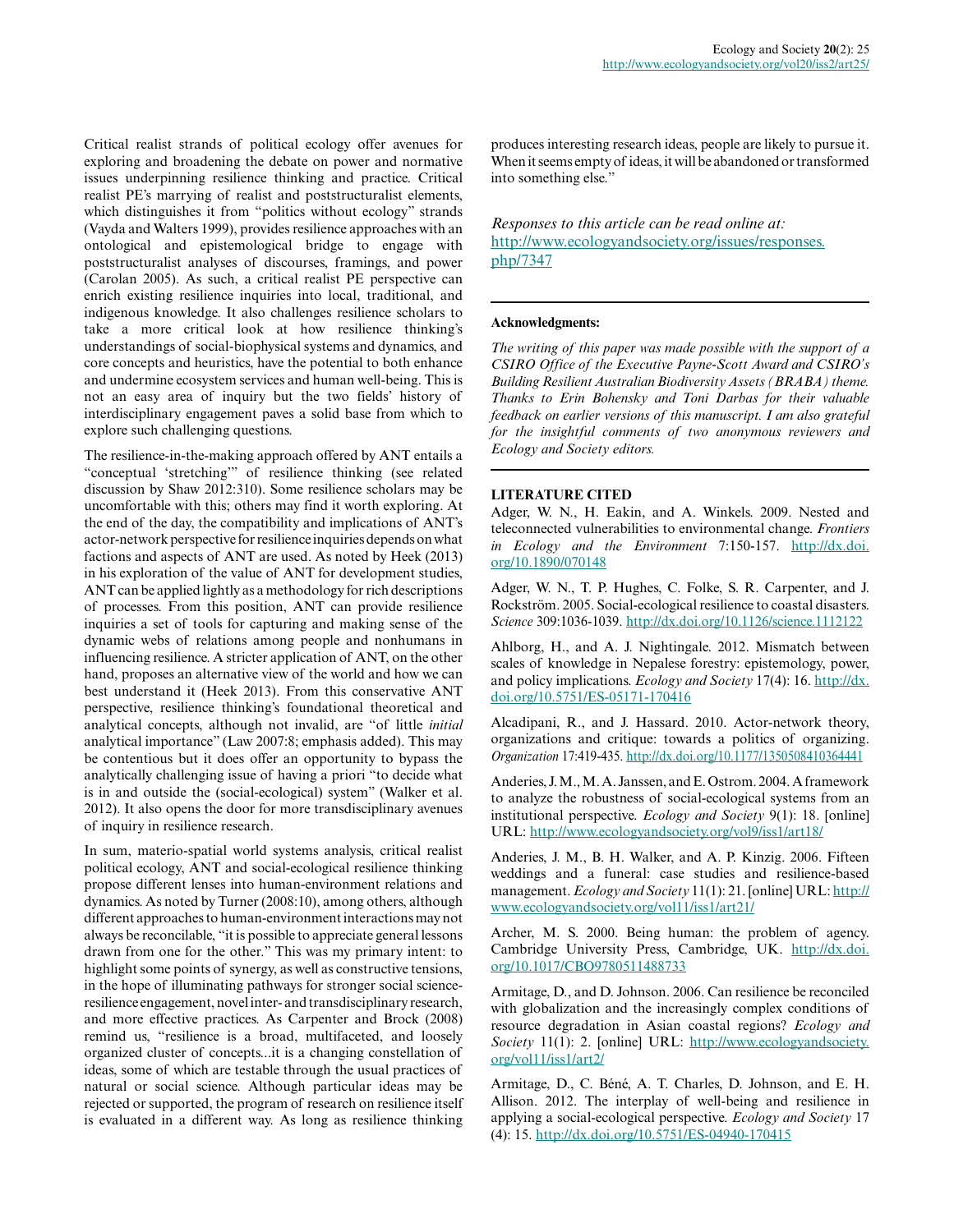Baiocchi, G., D. Graizbord, and M. Rodríguez-Muñiz. 2013. Actor-network theory and the ethnographic imagination: an exercise in translation. *Qualitative Sociology* 36:323-341. [http://](http://dx.doi.org/10.1007%2Fs11133-013-9261-9) [dx.doi.org/10.1007/s11133-013-9261-9](http://dx.doi.org/10.1007%2Fs11133-013-9261-9) 

Baird, J., R. Plummer, and K. Pickering. 2014. Priming the governance system for climate change adaptation: the application of a social-ecological inventory to engage actors in Niagara, Canada. *Ecology and Society* 19(1): 3. [http://dx.doi.org/10.5751/](http://dx.doi.org/10.5751%2FES-06152-190103) [ES-06152-190103](http://dx.doi.org/10.5751%2FES-06152-190103)

Barry, A., and G. Born. 2013. Interdisciplinarity: reconfigurations of the social and natural sciences. Pages 1-56 *in* A. Barry and G. Born, editors. *Interdisciplinarity: reconfigurations of the social and natural sciences*. Routledge, New York, New York, USA.

Bassett, T. J., and K. S. Zimmerer. 2004. Cultural ecology. Pages 97-112 *in* G. L. Gaile and C. J. Willmott, editors. *Geography in America at the dawn of the twenty-first century*. Oxford University Press, Oxford, UK.

Belsky, J. M. 2002. Beyond the natural resource and environmental sociology divide: insights from a transdisciplinary perspective. *Society and Natural Resources* 15:269-280. [http://dx.](http://dx.doi.org/10.1080%2F089419202753445106) [doi.org/10.1080/089419202753445106](http://dx.doi.org/10.1080%2F089419202753445106)

Berghoefer, U., R. Rozzi, and K. Jax. 2010. Many eyes on nature: diverse perspectives in the Cape Horn Biosphere Reserve and their relevance for conservation. *Ecology and Society* 15(1): 18. [online] URL:<http://www.ecologyandsociety.org/vol15/iss1/art18/>

Berkes, F., G. P. Kofinas, and F. S. Chapin, III. 2009. Conservation, community, and livelihoods: sustaining, renewing, and adapting cultural connections to the land. Pages 129-147 *in* C. Folke, G. P. Kofinas, and F. S. Chapin, III, editors. *Principles of ecosystem stewardship*. Springer, New York, New York, USA. [http://dx.doi.org/10.1007/978-0-387-73033-2\\_6](http://dx.doi.org/10.1007%2F978-0-387-73033-2_6) 

Biggs, R., F. R. Westley, and S. R. Carpenter. 2010. Navigating the back loop: fostering social innovation and transformation in ecosystem management. *Ecology and Society* 15(2): 9. [online] URL:<http://www.ecologyandsociety.org/vol15/iss2/art9/>

Blaikie, P., and H. Brookfield. 1987. *Land degradation and society*. Methuen, London, UK.

Blaikie, P., T. Cannon, I. Davis, and B. Wisner. 1994. *At risk: natural hazards, people's vulnerability, and disasters*. Routledge, New York, New York, USA.

Bodin, Ö., and B. I. Crona. 2009. The role of social networks in natural resource governance: what relational patterns make a difference? *Global Environmental Change* 19:366-374. [http://dx.](http://dx.doi.org/10.1016%2Fj.gloenvcha.2009.05.002) [doi.org/10.1016/j.gloenvcha.2009.05.002](http://dx.doi.org/10.1016%2Fj.gloenvcha.2009.05.002) 

Boelens, L. 2010. Theorizing practice and practising theory: outlines for an actor-relational-approach in planning. *Planning Theory* 9:28-62. [http://dx.doi.org/10.1177/1473095209346499](http://dx.doi.org/10.1177%2F1473095209346499) 

Bohensky, E. L., J. R. A. Butler, and J. Davies. 2013. Integrating indigenous ecological knowledge and science in natural resource management: perspectives from Australia. *Ecology and Society* 18(3): 20. [http://dx.doi.org/10.5751/ES-05846-180320](http://dx.doi.org/10.5751%2FES-05846-180320) 

Braun, B. 2005. Environmental issues: writing a more-thanhuman urban geography. *Progress in Human Geography* 29:635-650. [http://dx.doi.org/10.1191/0309132505ph574pr](http://dx.doi.org/10.1191%2F0309132505ph574pr)

Braun, B., and N. Castree, editors. 1998. *Remaking reality: nature at the Millenium*. Routledge, New York, New York, USA.

Brown, K. 2014. Global environmental change I: a social turn for resilience? *Progress in Human Geography* 38:107-117. [http://dx.](http://dx.doi.org/10.1177/0309132513498837) [doi.org/10.1177/0309132513498837](http://dx.doi.org/10.1177/0309132513498837)

Brown, K., and E. Westaway. 2011. Agency, capacity, and resilience to environmental change: lessons from human development, well-being, and disasters. *Annual Review of Environment and Resources* 36:321-342. [http://dx.doi.org/10.1146/](http://dx.doi.org/10.1146%2Fannurev-environ-052610-092905) [annurev-environ-052610-092905](http://dx.doi.org/10.1146%2Fannurev-environ-052610-092905)

Bryant, R. L., and S. Bailey. 1997. *Third world political ecology*. Routledge, New York, New York, USA.

Bunker, S. G. 1984. Modes of extraction, unequal exchange, and the progressive underdevelopment of an extreme periphery: the Brazilian Amazon, 1600-1980. *American Journal of Sociology* 89:1017-1064. [http://dx.doi.org/10.1086/227983](http://dx.doi.org/10.1086%2F227983)

Bunker, S. G. 1985. *Underdeveloping the Amazon: extraction, unequal exchange, and the failure of the modern state*. University of Chicago Press, Chicago, Illinois, USA.

Bunker, S. G. 2003. Matter, space, energy, and political economy: the Amazon in the world-system. *Journal of world systems Research* IX:219-258. [online] URL: [http://citeseerx.ist.psu.edu/](http://citeseerx.ist.psu.edu/viewdoc/download?doi=10.1.1.116.5009&rep=rep1&type=pdf) [viewdoc/download?doi=10.1.1.116.5009&rep=rep1&type=pdf](http://citeseerx.ist.psu.edu/viewdoc/download?doi=10.1.1.116.5009&rep=rep1&type=pdf)

Bunker, S. G., and P. Ciccantell. 1999. Economic ascent and the global environment: world systems theory and the new historical materialism. Pages 107-122 *in* W. L. Goldfrank, D. Goodman, and A. Szasz, editors. *Ecology and the world-system*. Greenwood, Westport, Connecticut, USA.

Bunker, S. G., and P. S. Ciccantell. 2005*a*. *Globalization and the race for resources*. Johns Hopkins Press, Baltimore, Maryland, USA.

Bunker, S. G., and P. Ciccantell. 2005*b*. From Amsterdam to Amazonia: how space and technology matter in the formation of the capitalist state. Pages 23-44 *in* P. S. Ciccantell, D. A. Smith, and G. Seidman, editors. *Nature, raw materials, and political economy*. JAI/Elsevier, Oxford, UK.

Bunker, S. G., and P. Ciccantell. 2005*c*. Matter, space and technology in past and future hegemonies. Pages *in* C. Chase-Dunn and E. N. Anderson, editors. *The historical evolution of world systems.* Palgrave, New York, New York, USA.

Burton, I., R. W. Kates, and G. F. White. 1978. *The environment as hazard*. Oxford University Press, Oxford, UK.

Buttel, F. H. 2002. Environmental sociology and the sociology of natural resources: institutional histories and intellectual legacies. *Society and Natural Resources* 15:205-211. [http://dx.doi.](http://dx.doi.org/10.1080%2F089419202753445043) [org/10.1080/089419202753445043](http://dx.doi.org/10.1080%2F089419202753445043)

Callon, M. 1986. Some elements of a sociology of translation: domestication of the scallops and fishermen of St. Brieuc Bay. Pages 196-233 *in* J. Law, editor. *Power, action and belief: a new sociology of knowledge*. Routledge, New York, New York, USA.

Callon, M. 1987. Society in the making: the study of technology as a tool for sociological analysis. Pages 83-103 *in* W. E. Bijker, T.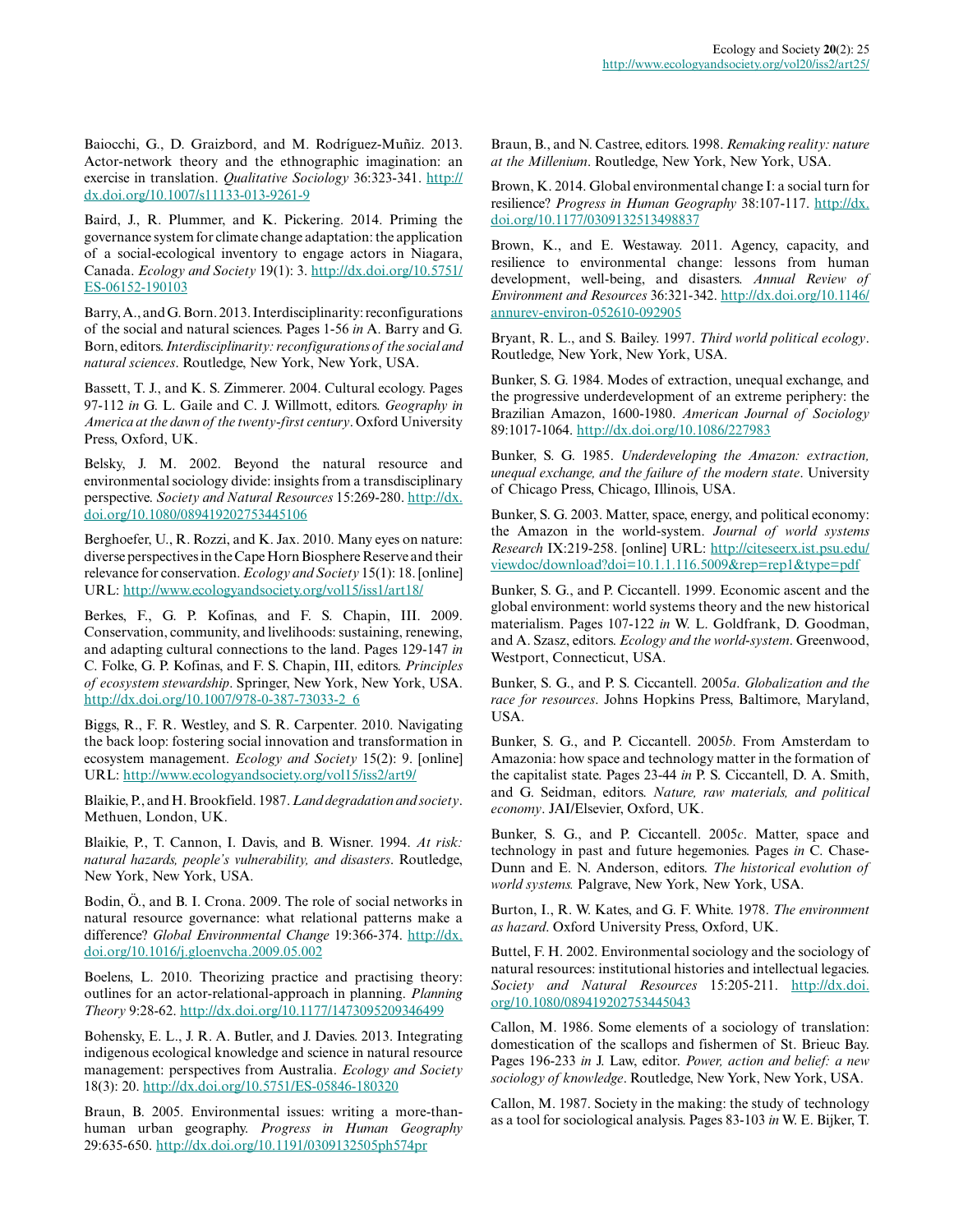P. Hughes, and T. Pinch, editors. *The social construction of technological systems*. MIT Press, Cambridge, Massachusetts, USA.

Callon, M., and B. Latour. 1981. Unscrewing the big Leviathan: how actors macro-structure reality and how sociologists help them to do so. Pages 277-303 *in* K. Knorr-Cetina and A. V. Cicouvel, editors. *Advances in social theory and methodology: towards an integration of micro and macro-sociology*. Routledge, New York, New York, USA.

Callon, M., and J. Law. 1995. Agency and the hybrid collectif. *South Atlantic Quarterly* 94:481-507.

Callon, M., Y. Millo, and F. Muniesa. 2007. *Market devices*. Blackwell, Malden, Massachusetts, USA.

Carolan, M. S. 2005. Realism without reductionism: toward an ecologically embedded sociology. *Human Ecology Review* 12:1-20. [online] URL: [http://www.humanecologyreview.org/pastissues/](http://www.humanecologyreview.org/pastissues/her121/carolan.pdf) [her121/carolan.pdf](http://www.humanecologyreview.org/pastissues/her121/carolan.pdf)

Carpenter, S. R., and W. A. Brock. 2008. Adaptive capacity and traps. *Ecology and Society* 13(2): 40. [http://www.ecologyandsociety.](http://www.ecologyandsociety.org/vol13/iss2/art40/) [org/vol13/iss2/art40/](http://www.ecologyandsociety.org/vol13/iss2/art40/)

Carpenter, S., B. Walker, J. M. Anderies, and N. Abel. 2001. From metaphor to measurement: resilience of what to what? *Ecosystems* 4:765-781. [http://dx.doi.org/10.1007/s10021-001-0045-9](http://dx.doi.org/10.1007%2Fs10021-001-0045-9) 

Castells, M. 1996. *The rise of the network society*. Blackwell, Malden, Massachusetts, USA.

Castells, M. 1997. *The power of identity*. Blackwell, Malden, Massachusetts, USA.

Castells, M. 1998. *End of Millennium*. Blackwell, Malden, Massachusetts, USA.

Castree, N. 2002. False antitheses? Marxism, nature and actornetworks. *Antipode* 34:111-146. [http://dx.doi.org/10.1111/1467-](http://dx.doi.org/10.1111%2F1467-8330.00228) [8330.00228](http://dx.doi.org/10.1111%2F1467-8330.00228) 

Catton, Jr., W. R. 1992. Separation versus unification in sociological human ecology. Pages 65-99 *in* L. Freese, editor. *Advances in human ecology*. JAI, Greenwich, UK.

Catton, Jr., W. R. 2012. Sociology's neglect of ecological context. Pages 163-174 *in* D. Erasga, editor. *Sociological landscape theories, realities and trends*. InTech, Rijeka, Croatia. [http://dx.](http://dx.doi.org/10.5772%2F37977) [doi.org/10.5772/37977](http://dx.doi.org/10.5772%2F37977) 

Chapin, III, F. S., C. Folke, and G. P. Kofinas. 2009. A framework for understanding change. Pages 3-28 *in* C. Folke, G. P. Kofinas, and F. S. Chapin, III, editors. *Principles of ecosystem stewardship*. Springer, New York, New York, USA. [http://dx.doi.](http://dx.doi.org/10.1007%2F978-0-387-73033-2_1) [org/10.1007/978-0-387-73033-2\\_1](http://dx.doi.org/10.1007%2F978-0-387-73033-2_1) 

Chase-Dunn, C. 2013. *Contemporary semiperipheral development: the regimes and the movements*. IROWS Working Paper 78. Institute for Research on world systems, Riverside, California, USA. [online] URL: [http://irows.ucr.edu/papers/irows78/irows78.](http://irows.ucr.edu/papers/irows78/irows78.htm) [htm](http://irows.ucr.edu/papers/irows78/irows78.htm)

Chase-Dunn, C., and P. Grimes. 1995. world systems analysis. *Annual Review of Sociology* 21:387-417. [http://dx.doi.](http://dx.doi.org/10.1146%2Fannurev.so.21.080195.002131) [org/10.1146/annurev.so.21.080195.002131](http://dx.doi.org/10.1146%2Fannurev.so.21.080195.002131) 

Chase-Dunn, C., and K. S. Lawrence. 2010. Alive and well: a response to Sanderson. *International Journal of Comparative Sociology* 51:470-479. [http://dx.doi.org/10.1177/0020715210387983](http://dx.doi.org/10.1177%2F0020715210387983) 

Cherlet, J. 2010. STS and political ecology in dialogue: future directions for a social study of environmental controversies. *Bologna Studies* 12:1-22. [online] URL: [https://biblio.ugent.be/](https://biblio.ugent.be/record/1062271) [record/1062271](https://biblio.ugent.be/record/1062271) 

Chirot, D., and T. D. Hall. 1982. World-system theory. *Annual Review of Sociology* 8:81-106. [http://dx.doi.org/10.1146/annurev.](http://dx.doi.org/10.1146%2Fannurev.so.08.080182.000501) [so.08.080182.000501](http://dx.doi.org/10.1146%2Fannurev.so.08.080182.000501)

Clark, W. C. 2007. Sustainability science: a room of its own. *Proceedings of the National Academy of Sciences* 104: 1737-1738. [http://dx.doi.org/10.1073/pnas.0611291104](http://dx.doi.org/10.1073%2Fpnas.0611291104)

Cote, M., and A. J. Nightingale. 2012. Resilience thinking meets social theory: situating social change in socio-ecological systems (SES) research. *Progress in Human Geography* 36:475-489. [http://](http://dx.doi.org/10.1177%2F0309132511425708) [dx.doi.org/10.1177/0309132511425708](http://dx.doi.org/10.1177%2F0309132511425708) 

Crane, T. A. 2010. Of models and meanings: cultural resilience in social-ecological systems. *Ecology and Society* 15(4): 19. [online] URL: [http://www.ecologyandsociety.org/vol15/iss4/](http://www.ecologyandsociety.org/vol15/iss4/art19/) [art19/](http://www.ecologyandsociety.org/vol15/iss4/art19/)

Cressman, D. 2009. *A brief overview of actor-network theory: punctualization, heterogeneous engineering and translation*. ACT Lab/Centre for Policy Research on Science and Technology (CPROST), School of Communication, Simon Fraser University, Burnaby, British Columbia, Canada. [online] URL: [http://blogs.](http://blogs.sfu.ca/departments/cprost/wp-content/uploads/2012/08/0901.pdf) [sfu.ca/departments/cprost/wp-content/uploads/2012/08/0901.pdf.](http://blogs.sfu.ca/departments/cprost/wp-content/uploads/2012/08/0901.pdf) 

Cresswell, K. M., A. Worth, and A. Sheikh. 2010. Actor-network theory and its role in understanding the implementation of information technology developments in healthcare. *BMC Medical Informatics and Decision Making* 10:67. [http://dx.doi.](http://dx.doi.org/10.1186%2F1472-6947-10-67) [org/10.1186/1472-6947-10-67](http://dx.doi.org/10.1186%2F1472-6947-10-67)

Crona, B., and K. Hubacek. 2010. The right connections: how do social networks lubricate the machinery of natural resource governance? *Ecology and Society* 15(4): 18. [online] URL: [http://](http://www.ecologyandsociety.org/vol15/iss4/art18/) [www.ecologyandsociety.org/vol15/iss4/art18/](http://www.ecologyandsociety.org/vol15/iss4/art18/)

Crona, B., A. Wutich, A. Brewis, and M. Gartin. 2013. Perceptions of climate change: linking local and global perceptions through a cultural knowledge approach. *Climatic Change* 119:519-531. [http://dx.doi.org/10.1007/s10584-013-0708-5](http://dx.doi.org/10.1007%2Fs10584-013-0708-5) 

Crumley, C. L. 1994. *Historical ecology: cultural knowledge and changing landscapes*. AltaMira, New York, New York, USA.

Curry, G. N., G. Koczberski, and J. Connell. 2012. Introduction: enacting modernity in the Pacific? *Australian Geographer* 43:115-125. [http://dx.doi.org/10.1080/00049182.2012.682291](http://dx.doi.org/10.1080%2F00049182.2012.682291)

Dasgupta, P. 2010. *Selected papers of Partha Dasgupta. Volume 1: institutions, innovations, and human values and Volume 2: Poverty, population, and natural resources*. Oxford University Press, Oxford.

Davidson, D. J. 2010. The applicability of the concept of resilience to social systems: some sources of optimism and nagging doubts. *Society and Natural Resources* 23:1135-1149. [http://dx.doi.](http://dx.doi.org/10.1080%2F08941921003652940) [org/10.1080/08941921003652940](http://dx.doi.org/10.1080%2F08941921003652940)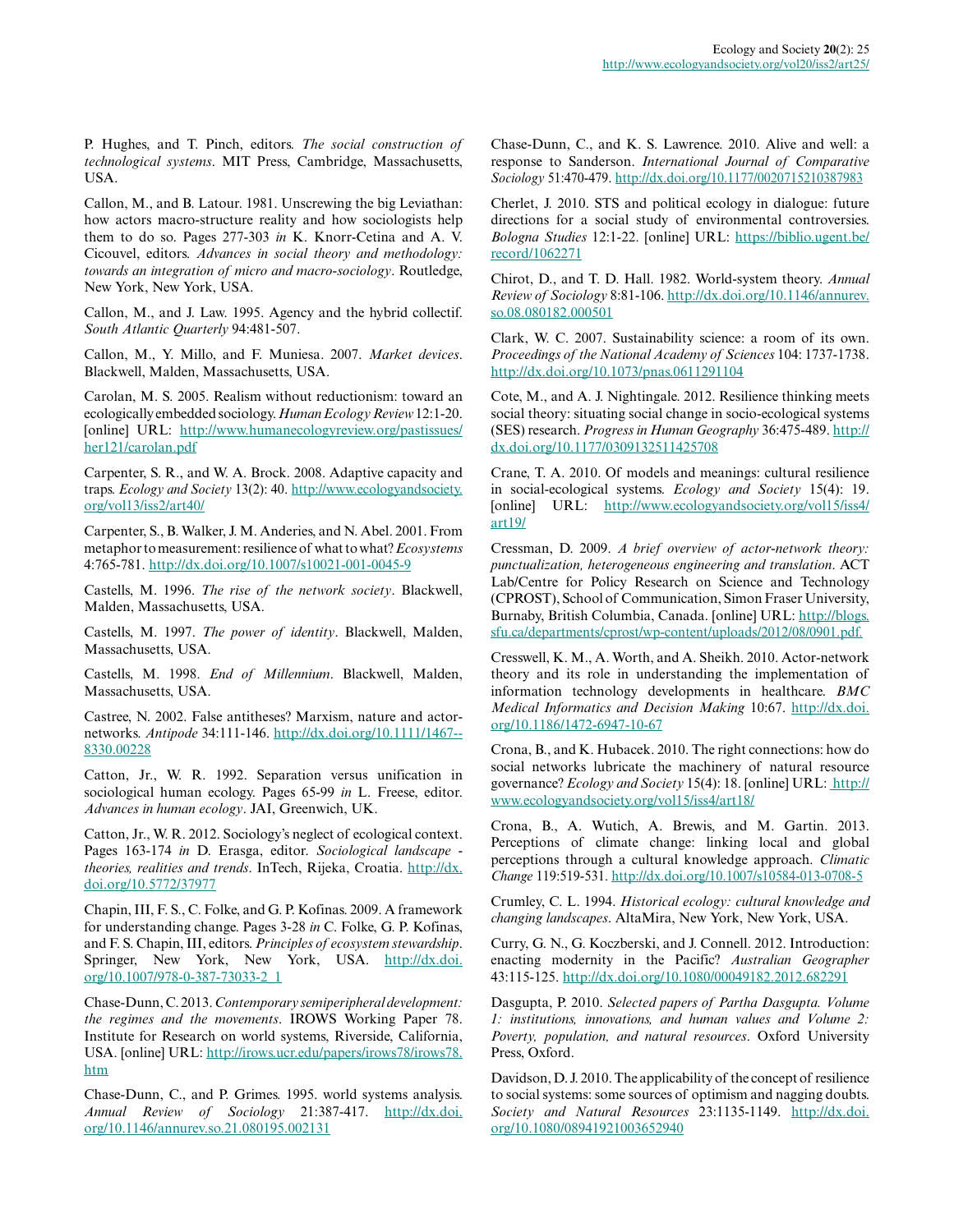Davidson-Hunt, I., and F. Berkes. 2003. Learning as you journey: Anishinaabe perception of social-ecological environments and adaptive learning. *Conservation Ecology* 8(1): 5. [online] URL: <http://www.consecol.org/vol8/iss1/art5/>

Davis, R., and L. Zanotti. 2014. Introduction: hybrid landscapes: science, conservation, and the production of nature. *Anthropological Quarterly* 87:601-611. [http://dx.doi.org/10.1353/](http://dx.doi.org/10.1353%2Fanq.2014.0032) [anq.2014.0032](http://dx.doi.org/10.1353%2Fanq.2014.0032)

Davoudi, S., K. Shaw, L. J. Haider, A. E. Quinlan, G. D. Peterson, C. Wilkinson, H. Fünfgeld, D. McEvoy, L. Porter, and S. Davoudi. 2012. Resilience: a bridging concept or a dead end? "Reframing" resilience: challenges for planning theory and practice, Interacting traps: resilience assessment of a pasture management system in Northern Afghanistan, Urban resilience: what does it mean in planning practice? Resilience as a useful concept for climate change adaptation? The politics of resilience for planning: a cautionary note. *Planning Theory and Practice* 13:299-333. [http://](http://dx.doi.org/10.1080%2F14649357.2012.677124) [dx.doi.org/10.1080/14649357.2012.677124](http://dx.doi.org/10.1080%2F14649357.2012.677124) 

Deleuze, G., and F. Guattari. 1980. *Mille plateaux*. Editions de Minuit, Paris, France.

Dolwick, J. S. 2009. 'The social' and beyond: introducing actornetwork theory. *Journal of Maritime Archaeology* 4:21-49. [http://](http://dx.doi.org/10.1007%2Fs11457-009-9044-3) [dx.doi.org/10.1007/s11457-009-9044-3](http://dx.doi.org/10.1007%2Fs11457-009-9044-3) 

Dunlap, R. E., and B. K. Marshall. 2007. Environmental sociology. Pages 329-340 *in* C. D. Bryant and D. L. Peck, editors. *21st Century sociology: a reference handbook*. Sage, Thousands Oaks, California, USA.

Dwiartama, A., and C. Rosin. 2014. Exploring agency beyond humans: the compatibility of actor-network theory (ANT) and resilience thinking. *Ecology and Society* 19(3): 28. [http://dx.doi.](http://dx.doi.org/10.5751%2FES-06805-190328) [org/10.5751/ES-06805-190328](http://dx.doi.org/10.5751%2FES-06805-190328) 

Ernstson. H. 2013*a*. *Re-translating nature in post-Apartheid Cape Town: the material semiotics of people and plants at Bottom Road*. Actor-network theory for development working paper 4. Centre for Development Informatics, Institute for Development Policy and Management, SED, University of Manchester, Manchester, UK. [online] URL: [http://www.stockholmresilience.org/21/](http://www.stockholmresilience.org/21/publications/artiklar/8-26-2013-re-translating-nature-in-post-apartheid-cape-town-the-material-semiotics-of-people-and-plants-at-bottom-road.html) [publications/artiklar/8-26-2013-re-translating-nature-in-post-apartheid](http://www.stockholmresilience.org/21/publications/artiklar/8-26-2013-re-translating-nature-in-post-apartheid-cape-town-the-material-semiotics-of-people-and-plants-at-bottom-road.html)[cape-town-the-material-semiotics-of-people-and-plants-at-bottom](http://www.stockholmresilience.org/21/publications/artiklar/8-26-2013-re-translating-nature-in-post-apartheid-cape-town-the-material-semiotics-of-people-and-plants-at-bottom-road.html)[road.html](http://www.stockholmresilience.org/21/publications/artiklar/8-26-2013-re-translating-nature-in-post-apartheid-cape-town-the-material-semiotics-of-people-and-plants-at-bottom-road.html) 

Ernstson, H. 2013*b*. The social production of ecosystem services: a framework for studying environmental justice and ecological complexity in urbanized landscapes. *Landscape and Urban Planning* 109:7-17. [http://dx.doi.org/10.1016/j.landurbplan.2012.10.005](http://dx.doi.org/10.1016%2Fj.landurbplan.2012.10.005)

Escobar, A. 1996. Constructing nature: elements for a poststructuralist political ecology. Pages 46-68 *in* R. Peet and M. Watts, editors. *Liberation ecologies: environment, development, social movements*. Routledge, New York, New York, USA.

Escobar, A. 1998 Whose knowledge, whose nature? Biodiversity, conservation, and the political ecology of social movements. *Journal of Political Ecology* 5:53-82. [online] URL: [ftp://ftp.at.](ftp://ftp.at.fcen.uba.ar/maestria/ProcesosDeIntervencion/ESCOBAR_Whose_knowledge,_whose_nature,_the_political_ecology_of_social_movements[1].pdf) [fcen.uba.ar/maestria/ProcesosDeIntervencion/ESCOBAR\\_Who](ftp://ftp.at.fcen.uba.ar/maestria/ProcesosDeIntervencion/ESCOBAR_Whose_knowledge,_whose_nature,_the_political_ecology_of_social_movements[1].pdf)[se\\_knowledge,\\_whose\\_nature,\\_the\\_political\\_ecology\\_of\\_social\\_](ftp://ftp.at.fcen.uba.ar/maestria/ProcesosDeIntervencion/ESCOBAR_Whose_knowledge,_whose_nature,_the_political_ecology_of_social_movements[1].pdf)[movements\[1\].pdf](ftp://ftp.at.fcen.uba.ar/maestria/ProcesosDeIntervencion/ESCOBAR_Whose_knowledge,_whose_nature,_the_political_ecology_of_social_movements[1].pdf)

Escobar, A. 1999. After nature: steps to an antiessentialist political ecology. *Current Anthropology* 40:1-30. [http://dx.doi.](http://dx.doi.org/10.1086%2F515799) [org/10.1086/515799](http://dx.doi.org/10.1086%2F515799)

Evans, J. P. 2011. Resilience, ecology and adaptation in the experimental city. *Transactions of the Institute of British Geographers* 36: 223-237. [http://dx.doi.org/10.1111/](http://dx.doi.org/10.1111%2Fj.1475-5661.2010.00420.x) [j.1475-5661.2010.00420.x](http://dx.doi.org/10.1111%2Fj.1475-5661.2010.00420.x)

Evely, A. C., I. Fazey, M. Pinard, and X. Lambin. 2008. The influence of philosophical perspectives in integrative research: a conservation case study in the Cairngorms National Park. *Ecology and Society* 13(2): 52. [online] URL: [http://www.](http://www.ecologyandsociety.org/vol13/iss2/art52/) [ecologyandsociety.org/vol13/iss2/art52/](http://www.ecologyandsociety.org/vol13/iss2/art52/)

Fabinyi, M., L. Evans, and S. J. Foale. 2014. Social-ecological systems, social diversity, and power: insights from anthropology and political ecology. *Ecology and Society* 19(4): 28. [http://dx.doi.](http://dx.doi.org/10.5751/ES-07029-190428) [org/10.5751/ES-07029-190428](http://dx.doi.org/10.5751/ES-07029-190428) 

Faik, I., M. Thompson, and G. Walsham. 2013. *Facing the dilemmas of development: understanding development action through actor-network theory*. Actor-network theory for development Working Paper 2. Centre for Development Informatics, Institute for Development Policy and Management, SED, University of Manchester, Manchester, UK. [online] URL: [http://www.cdi.manchester.ac.uk/resources/ant4d/documents/](http://www.cdi.manchester.ac.uk/resources/ant4d/documents/ANT4DWorkingPaper2FaikEtAl.pdf) [ANT4DWorkingPaper2FaikEtAl.pdf](http://www.cdi.manchester.ac.uk/resources/ant4d/documents/ANT4DWorkingPaper2FaikEtAl.pdf)

Folke, C. 2004. Traditional knowledge in social-ecological systems. *Ecology and Society* 9(3): 7. [online] URL: [http://www.](http://www.ecologyandsociety.org/vol9/iss3/art7/) [ecologyandsociety.org/vol9/iss3/art7/](http://www.ecologyandsociety.org/vol9/iss3/art7/)

Folke, C., S. R. Carpenter, B. Walker, M. Scheffer, T. Chapin, and J. Rockström. 2010. Resilience thinking: integrating resilience, adaptability and transformability. *Ecology and Society* 15(4): 20. [online] URL: [http://www.ecologyandsociety.org/vol15/iss4/](http://www.ecologyandsociety.org/vol15/iss4/art20/) [art20/](http://www.ecologyandsociety.org/vol15/iss4/art20/)

Folke, C., S. Carpenter, B. Walker, M. Scheffer, T. Elmqvist, L. Gunderson, and C. S. Holling. 2004. Regime shifts, resilience, and biodiversity in ecosystem management. *Annual Review of Ecology, Evolution, and Systematics* 35:557-581. [http://dx.doi.](http://dx.doi.org/10.1146%2Fannurev.ecolsys.35.021103.105711) [org/10.1146/annurev.ecolsys.35.021103.105711](http://dx.doi.org/10.1146%2Fannurev.ecolsys.35.021103.105711)

Folke, C., J. Colding, and F. Berkes. 2003. Synthesis: building resilience and adaptive capacity in social-ecological systems. Pages 352–387 *in* F. Berkes, J. Colding, and C. Folke, editors. *Navigating social-ecological systems: building resilience for complexity and change*. Cambridge University Press, Cambridge, UK.

Folke, C., and L. Gunderson. 2010. Resilience and global sustainability. *Ecology and Society* 15(4): 43. [online] URL: [http://](http://www.ecologyandsociety.org/vol15/iss4/art43/) [www.ecologyandsociety.org/vol15/iss4/art43/](http://www.ecologyandsociety.org/vol15/iss4/art43/)

Folke, C., T. Hahn, P. Olsson, and J. Norberg. 2005. Adaptive governance of social-ecological systems. *Annual Review of Environment and Resources* 30:441-473. [http://dx.doi.org/10.1146/](http://dx.doi.org/10.1146%2Fannurev.energy.30.050504.144511) [annurev.energy.30.050504.144511](http://dx.doi.org/10.1146%2Fannurev.energy.30.050504.144511) 

Forbes, B. C. 2013. Cultural resilience of social-ecological systems in the Nenets and Yamal-Nenets Autonomous Okrugs, Russia: a focus on reindeer nomads of the tundra. *Ecology and Society* 18 (4): 36. [http://dx.doi.org/10.5751/ES-05791-180436](http://dx.doi.org/10.5751%2FES-05791-180436)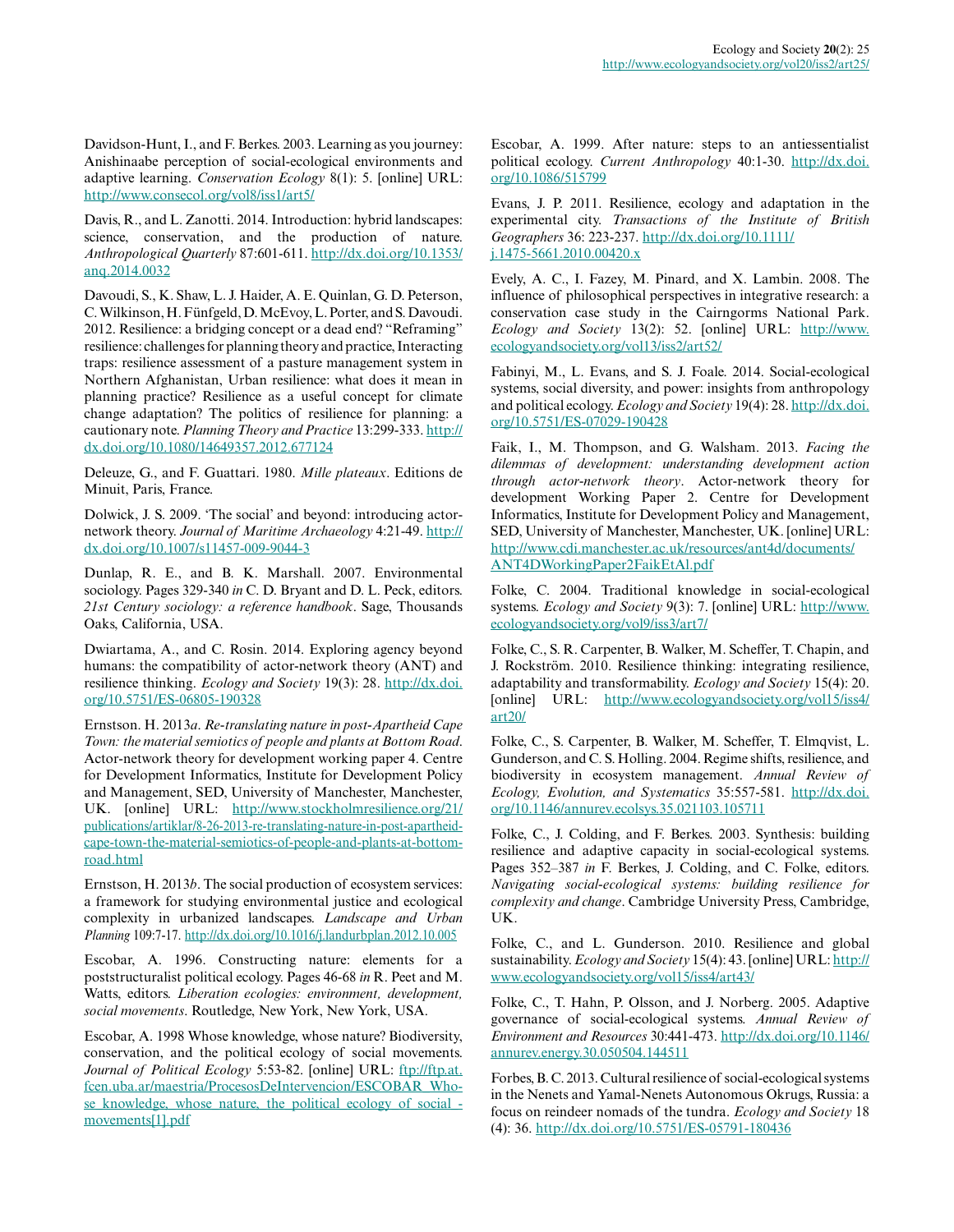Forsyth, T. 1996. Science, myth and knowledge: testing Himalayan environmental degradation in Thailand. *Geoforum* 27:375-392. [http://dx.doi.org/10.1016/S0016-7185\(96\)00020-6](http://dx.doi.org/10.1016%2FS0016-7185%2896%2900020-6)

Forsyth, T. 2001. Critical realism and political ecology. Pages 146-154 *in* A. Stainer and G. Lopez, editors. *After postmodernism: critical realism?* Athlone Press, London, UK.

Forsyth, T. 2003. *Critical political ecology: the politics of environmental science*. Routledge, New York, New York, USA.

Forsyth, T. 2008. Political ecology and the epistemology of social justice. *Geoforum* 39:756-764. [http://dx.doi.org/10.1016/j.](http://dx.doi.org/10.1016%2Fj.geoforum.2006.12.005) [geoforum.2006.12.005](http://dx.doi.org/10.1016%2Fj.geoforum.2006.12.005) 

Forsyth, T., and N. Evans. 2013. What is autonomous adaption? Resource scarcity and smallholder agency in Thailand. *World Development* 43:56-66. [http://dx.doi.org/10.1016/j.worlddev.2012.11.010](http://dx.doi.org/10.1016%2Fj.worlddev.2012.11.010)

Fox, S. 2000. Communities of practice, Foucault and actor network theory. *Journal of Management Studies* 37:853-867. [http://dx.doi.org/10.1111/1467-6486.00207](http://dx.doi.org/10.1111%2F1467-6486.00207)

Gad, C., and C. B. Jensen. 2010. On the consequences of post-ANT. *Science, Technology, and Human Values* 35:55-80. [http://dx.](http://dx.doi.org/10.1177%2F0162243908329567) [doi.org/10.1177/0162243908329567](http://dx.doi.org/10.1177%2F0162243908329567)

Galaz, V. 2012. Geo-engineering, governance, and socialecological systems: critical issues and joint research needs. *Ecology and Society* 17(1): 24. [http://dx.doi.org/10.5751/](http://dx.doi.org/10.5751%2FES-04677-170124) [ES-04677-170124](http://dx.doi.org/10.5751%2FES-04677-170124)

Galaz, V., H. Österblom, Ö. Bodin, and B. Crona. 2014. Global networks and global change-induced tipping points. *International Environmental Agreements: Politics, Law and Economics* May 2014:1573-1553. [http://dx.doi.org/10.1007/s10784-014-9253-6](http://dx.doi.org/10.1007%2Fs10784-014-9253-6)

Gareau, B. J. 2005. We have never been human: agential nature, ANT, and Marxist political ecology. *Capitalism Nature Socialism* 16:127-140. [http://dx.doi.org/10.1080/10455750500376081](http://dx.doi.org/10.1080%2F10455750500376081) 

Gareau, B. J. 2012. Worlds apart: a social theoretical exploration of local networks, natural actors, and practitioners of rural development in Southern Honduras. *Sustainability* 4:1596-1618. [http://dx.doi.org/10.3390/su4071596](http://dx.doi.org/10.3390%2Fsu4071596)

Garud, R., and P. Karnøe. 2003. Bricolage vs. breakthrough: distributed and embedded agency in technology entrepreneurship. *Research Policy* 32:277-300. [http://dx.doi.org/10.1016/S0048-7333](http://dx.doi.org/10.1016%2FS0048-7333%2802%2900100-2) [\(02\)00100-2](http://dx.doi.org/10.1016%2FS0048-7333%2802%2900100-2) 

Gellert, P. K., and J. Shefner. 2009. People, place and time: how structural fieldwork helps world systems analysis. *Journal of world systems Research* 2:193-218.

Giddens, A. 1984. *The constitution of society: outline of the theory of structuration*. University of California Press, Ewing, New Jersey, USA.

Glaser, M. 2006. The social dimension of ecosystem management: strengths and weaknesses of human-nature mind maps. *Human Ecology Review* 13:122-142. [online] URL: [http://www.](http://www.humanecologyreview.org/pastissues/her132/glaser.pdf) [humanecologyreview.org/pastissues/her132/glaser.pdf](http://www.humanecologyreview.org/pastissues/her132/glaser.pdf)

Gömez-Baggethun, E., V. Reyes-García, P. Olsson, and C. Montes. 2012. Traditional ecological knowledge and community resilience to environmental extremes: a case study in Doñana, SW Spain. *Global Environmental Change* 22:640-650. [http://dx.doi.](http://dx.doi.org/10.1016%2Fj.gloenvcha.2012.02.005) [org/10.1016/j.gloenvcha.2012.02.005](http://dx.doi.org/10.1016%2Fj.gloenvcha.2012.02.005)

Gotts, N. M. 2007. Resilience, panarchy, and world systems analysis. *Ecology and Society* 12(1): 24. [online] URL: [http://www.](http://www.ecologyandsociety.org/vol12/iss1/art24/) [ecologyandsociety.org/vol12/iss1/art24/](http://www.ecologyandsociety.org/vol12/iss1/art24/)

Granovetter, M. S. 1992. Problems of explanation in economic sociology. Pages 25-56 *in* N. Nohria and R. G. Eccles, editors. *Networks and organizations*. Harvard Business School Press, Boston, Massachusetts, USA.

Greenberg, J. B., and T. K. Park. 1994. Political ecology. *Journal of Political Ecology* 1:1-12. [online] URL: [http://jpe.library.](http://jpe.library.arizona.edu/volume_1/foreword.pdf) [arizona.edu/volume\\_1/foreword.pdf](http://jpe.library.arizona.edu/volume_1/foreword.pdf)

Gunderson, L. H., and C. S. Holling. 2002. *Panarchy: understanding transformations in human and natural systems*. Island, Washington, D.C., USA.

Gunderson, L., C. Folke, and M. Janssen. 2005. Integrating ecology and society to navigate turbulence. *Ecology and Society* 10(1): 39. [online] URL: [http://www.ecologyandsociety.org/](http://www.ecologyandsociety.org/vol10/iss1/art39/) [vol10/iss1/art39/](http://www.ecologyandsociety.org/vol10/iss1/art39/)

Gupta, J., and C. Pahl-Wostl. 2013*a*. Editorial on global water governance. *Ecology and Society* 18(4): 54. [http://dx.doi.](http://dx.doi.org/10.5751%2FES-06115-180454) [org/10.5751/ES-06115-180454](http://dx.doi.org/10.5751%2FES-06115-180454) 

Gupta, J., and C. Pahl-Wostl. 2013*b*. Global water governance in the context of global and multilevel governance: its need, form, and challenges. *Ecology and Society* 18(4): 53. [http://dx.doi.](http://dx.doi.org/10.5751%2FES-05952-180453) [org/10.5751/ES-05952-180453](http://dx.doi.org/10.5751%2FES-05952-180453) 

Hall, T. D. 2000. *A world systems reader: new perspectives on gender, urbanism, cultures, indigenous peoples, and ecology*. Rowman and Littlefield, Lanham, Maryland, USA.

Haraway, D. J. 1991. *Simians, cyborgs and women: the reinvention of nature*. Routledge, New York, New York, USA.

Hatt, K. 2013. Social attractors: a proposal to enhance "resilience thinking" about the social. *Society and Natural Resources* 26:30-43. [http://dx.doi.org/10.1080/08941920.2012.695859](http://dx.doi.org/10.1080%2F08941920.2012.695859)

Hayward, B. M. 2013. Rethinking resilience: reflections on the earthquakes in Christchurch, New Zealand, 2010 and 2011. *Ecology and Society* 18(4): 37. [http://dx.doi.org/10.5751/](http://dx.doi.org/10.5751/ES-05947-180437) [ES-05947-180437](http://dx.doi.org/10.5751/ES-05947-180437)

Hecht, S. B. 1985. Environment, development and politics: capital accumulation and the livestock sector in Eastern Amazonia. *World Development* 13:663-684. [http://dx.doi.org/10.1016/0305-750X](http://dx.doi.org/10.1016%2F0305-750X%2885%2990114-7) [\(85\)90114-7](http://dx.doi.org/10.1016%2F0305-750X%2885%2990114-7) 

Heek, R. 2013. *Development studies research and actor-network theory*. Actor-network theory for development working paper 1. Centre for Development Informatics, Institute for Development Policy and Management, SED, University of Manchester, Manchester, UK. [online] URL: [http://www.cdi.manchester.ac.](http://www.cdi.manchester.ac.uk/resources/ant4d/documents/ANT4DPaper1Heeks.pdf) [uk/resources/ant4d/documents/ANT4DPaper1Heeks.pdf](http://www.cdi.manchester.ac.uk/resources/ant4d/documents/ANT4DPaper1Heeks.pdf)

Heynen, N. 2014. Urban political ecology I: the urban century. *Progress in Human Geography* 38:598-604. [http://dx.doi.](http://dx.doi.org/10.1177%2F0309132513500443) [org/10.1177/0309132513500443](http://dx.doi.org/10.1177%2F0309132513500443)

Hinchliffe, S. 2007. *Geographies of nature: societies, environments, ecologies*. Sage, Thousand Oaks, California, USA.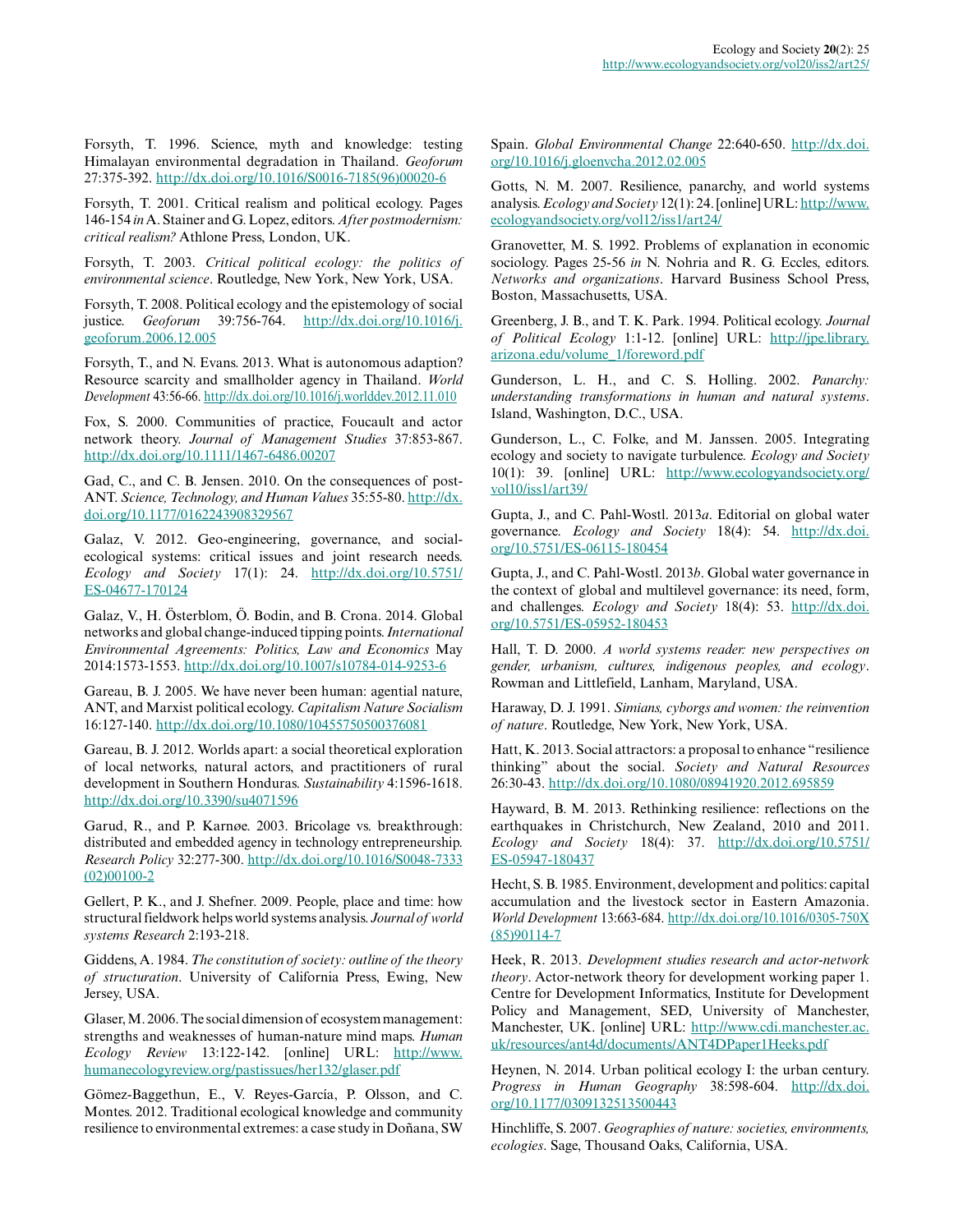Holifield, R. 2009. Actor-network theory as a critical approach to environmental justice: a case against synthesis with urban political ecology. *Antipode* 41:637-658. [http://dx.doi.org/10.1111/](http://dx.doi.org/10.1111%2Fj.1467-8330.2009.00692.x) [j.1467-8330.2009.00692.x](http://dx.doi.org/10.1111%2Fj.1467-8330.2009.00692.x)

Holling, C. S. 1986. The resilience of terrestrial ecosystems: local surprise and global change. Pages 292-317 *in* W. C. Clark and R. E. Munn, editors. *Sustainable development of the biosphere*. Cambridge University Press, London, UK.

Holling, C. S., and L. Gunderson. 2002. Resilience and adaptive cycles. Pages 25-62 *in* L. Gunderson and C. S. Holling, editors. *Panarchy: understanding transformations in human and natural systems*. Island, Washington, D.C., USA.

Hornborg, A. 2009. Zero-sum world: challenges in conceptualizing environmental load displacement and ecologically unequal exchange in the world-system. *International Journal of Comparative Sociology* 50:237-262. [http://dx.doi.](http://dx.doi.org/10.1177%2F0020715209105141) [org/10.1177/0020715209105141](http://dx.doi.org/10.1177%2F0020715209105141)

Huntington, E. 1915. *Civilization and climate*. Yale University Press, New Haven, Connecticut, USA.

Ivakhiv, A. 2002. Toward a multicultural ecology. *Organization and Environment* 15:389-409. [http://dx.doi.org/10.1177/1086026602238169](http://dx.doi.org/10.1177%2F1086026602238169)

Jones, N. A., H. Ross, T. Lynam, P. Perez, and A. Leitch. 2011. Mental models: an interdisciplinary synthesis of theory and methods. *Ecology and Society* 16(1): 46. [online] URL: [http://](http://www.ecologyandsociety.org/vol16/iss1/art46/) [www.ecologyandsociety.org/vol16/iss1/art46/](http://www.ecologyandsociety.org/vol16/iss1/art46/)

Kates, R. W.. *From the unity of nature to sustainability science: ideas and practice*. CID Working Paper No. 218. Center for International Development, Harvard University, Cambridge, Massachusetts, USA. [online] URL: [http://www.hks.harvard.](http://www.hks.harvard.edu/centers/cid/publications/faculty-working-papers/cid-working-paper-no.-218) [edu/centers/cid/publications/faculty-working-papers/cid-working](http://www.hks.harvard.edu/centers/cid/publications/faculty-working-papers/cid-working-paper-no.-218)[paper-no.-218](http://www.hks.harvard.edu/centers/cid/publications/faculty-working-papers/cid-working-paper-no.-218) 

Kirsch, S., and D. Mitchell. 2004. The nature of things: dead labor, nonhuman actors, and the persistence of Marxism. *Antipode* 36:687-705. [http://dx.doi.org/10.1111/j.1467-8330.2004.00443.x](http://dx.doi.org/10.1111%2Fj.1467-8330.2004.00443.x)

Kofinas, G. P. 2009. Adaptive co-management in social-ecological governance. Pages 77-101 *in* C. Folke, G. P. Kofinas, and F. S. Chapin, III, editors. *Principles of ecosystem stewardship: resilience-based natural resource management in a changing world*. Springer, New York, New York, USA. [http://dx.doi.](http://dx.doi.org/10.1007%2F978-0-387-73033-2_4) [org/10.1007/978-0-387-73033-2\\_4](http://dx.doi.org/10.1007%2F978-0-387-73033-2_4) 

Latour, B. 1987. *Science in action: how to follow scientists and engineers through society*. Harvard University Press, Cambridge, Massachusetts, USA.

Latour, B. 1993. *We have never been modern*. Harvard University Press, Cambridge, Massachusetts, USA.

Latour, B. 1996. On actor-network theory: a few clarifications plus more than a few complications. *Soziale Welt* 47:369-381. [online] URL: [http://faculty.georgetown.edu/irvinem/theory/](http://faculty.georgetown.edu/irvinem/theory/Latour-clarifications.pdf) [Latour-clarifications.pdf](http://faculty.georgetown.edu/irvinem/theory/Latour-clarifications.pdf)

Latour, B. 2005. *Reassembling the social: an introduction to actornetwork theory*. Oxford University Press, Oxford, UK.

Latour, B. and S. Woolgar. 1979. *Laboratory life: the social construction of scientific facts*. Sage, Thousand Oaks, California, USA.

Law, J. 1990. Technology and heterogeneous engineering: the case of Portuguese expansion. Pages 111-134 *in* T. J. Pinch, editor. *The social construction of technological systems: new directions in the sociology and history of technology*. MIT Press, Cambridge, Massachusetts, USA.

Law, J. 1992. Notes on the theory of the actor-network: ordering, strategy, and heterogeneity. *Systems Practice* 5:379-393. [http://dx.](http://dx.doi.org/10.1007%2FBF01059830) [doi.org/10.1007/BF01059830](http://dx.doi.org/10.1007%2FBF01059830)

Law, J. 1997.*The manager and his powers*. Centre for Science Studies, Lancaster University, Lancaster, UK. [online] URL: [http://www.lancaster.ac.uk/fass/sociology/research/publications/papers/](http://www.lancaster.ac.uk/fass/sociology/research/publications/papers/law-manager-and-his-powers.pdf) [law-manager-and-his-powers.pdf](http://www.lancaster.ac.uk/fass/sociology/research/publications/papers/law-manager-and-his-powers.pdf)

Law, J. 1999. After ANT: complexity, naming and topology. Pages 1-14 *in* J. Law and J. Hassard, editors. *Actor network theory and after*. Blackwell, Oxford, UK.

Law, J. 2007. *Actor network theory and material semiotics.* Centre for Science Studies and Department of Sociology, Lancaster University, Lancaster, UK. [online] URL: [http://hwww.](http://hwww.heterogeneities.net/publications/Law2007ANTandMaterialSemiotics.pdf) [heterogeneities.net/publications/Law2007ANTandMaterialSemiotics.](http://hwww.heterogeneities.net/publications/Law2007ANTandMaterialSemiotics.pdf) [pdf](http://hwww.heterogeneities.net/publications/Law2007ANTandMaterialSemiotics.pdf)

Law, J., and M. Callon. 1988. Engineering and sociology in a military aircraft project: a network analysis of technological change. *Social Problems* 35:284-297. [http://dx.doi.org/10.2307/800623](http://dx.doi.org/10.2307%2F800623) 

Law, J., and V. Singleton. 2013. ANT and politics: working in and on the world. *Qualitative Sociology* 36:485-502. [http://dx.doi.](http://dx.doi.org/10.1007%2Fs11133-013-9263-7) [org/10.1007/s11133-013-9263-7](http://dx.doi.org/10.1007%2Fs11133-013-9263-7)

Leach, M. 2008, editor. *Re-framing resilience: a symposium report*. STEPS Working Paper 13. STEPS Centre, Brighton, UK. [online] URL: [http://steps-centre.org/publication/re-framing-resilience](http://steps-centre.org/publication/re-framing-resilience-trans-disciplinarity-reflexivity-and-progressive-sustainability-%E2%80%93-a-symposium-report/)[trans-disciplinarity-reflexivity-and-progressive-sustainability-%E2%](http://steps-centre.org/publication/re-framing-resilience-trans-disciplinarity-reflexivity-and-progressive-sustainability-%E2%80%93-a-symposium-report/) [80%93-a-symposium-report/](http://steps-centre.org/publication/re-framing-resilience-trans-disciplinarity-reflexivity-and-progressive-sustainability-%E2%80%93-a-symposium-report/) 

Leach, M., J. Rockström, P. Raskin, I. Scoones, A. C. Stirling, A. Smith, J. Thompson, E. Millstone, A. Ely, E. Arond, C. Folke, and P. Olsson. 2012. Transforming innovation for sustainability. *Ecology and Society* 17(2): 11. [http://dx.doi.org/10.5751/](http://dx.doi.org/10.5751%2FES-04933-170211) [ES-04933-170211](http://dx.doi.org/10.5751%2FES-04933-170211)

Leach, M., I. Scoones, and A. Stirling. 2010. Governing epidemics in an age of complexity: narratives, politics and pathways to sustainability. *Global Environmental Change* 20:369-377. [http://](http://dx.doi.org/10.1016%2Fj.gloenvcha.2009.11.008) [dx.doi.org/10.1016/j.gloenvcha.2009.11.008](http://dx.doi.org/10.1016%2Fj.gloenvcha.2009.11.008) 

Lebel, L., J. M. Anderies, B. Campbell, C. Folke, S. Hatfield-Dodds, T. P. Hughes, and J. Wilson. 2006. Governance and the capacity to manage resilience in regional social-ecological systems. *Ecology and Society* 11(1): 19. [online] URL: [http://www.](http://www.ecologyandsociety.org/vol11/iss1/art19/) [ecologyandsociety.org/vol11/iss1/art19/](http://www.ecologyandsociety.org/vol11/iss1/art19/)

Lélé, S. 1998. Resilience, sustainability, and environmentalism. *Environment and Development Economics* 69:1228-1236.

Levin, S., T. Xepapadeas, A.-S. Crépin, J. Norberg, A. de Zeeuw, C. Folke, T. Hughes, K. Arrow, S. Barrett, G. Daily, P. Ehrlich, N. Kautsky, K. G. Mäler, S. Polasky, M. Troell, J. R. Vincent, and B. Walker. 2013. Social-ecological systems as complex adaptive systems: modeling and policy implications. *Environment and Development Economics* 18:111-132. [http://dx.doi.org/10.1017/](http://dx.doi.org/10.1017%2FS1355770X12000460) [S1355770X12000460](http://dx.doi.org/10.1017%2FS1355770X12000460)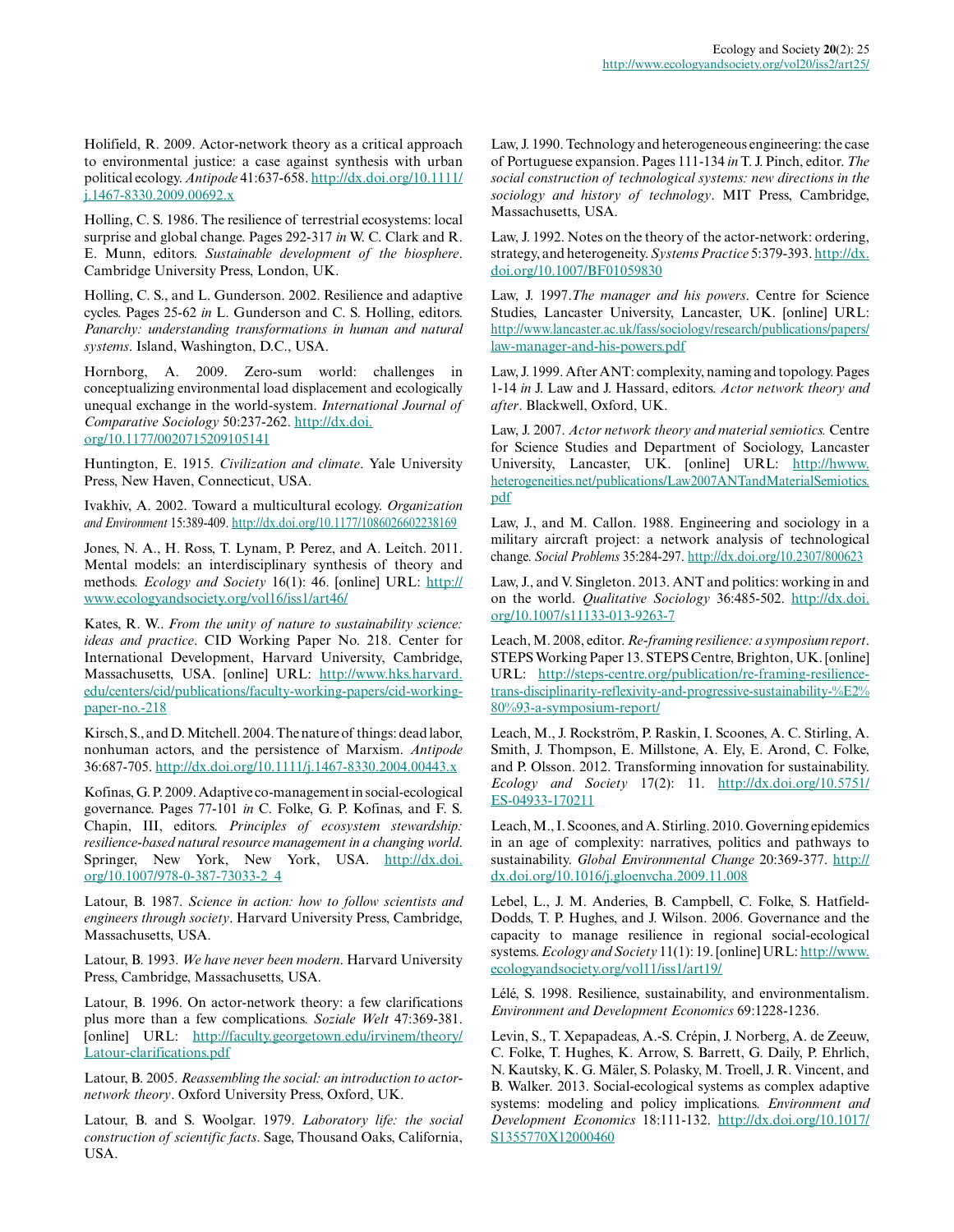Long, J., A. Tecle, and B. Burnette. 2003. Cultural foundations for ecological restoration on the White Mountain Apache Reservation. *Ecology and Society* 8(1): 4. [online] URL: [http://](http://www.ecologyandsociety.org/vol8/iss1/art4/) [www.ecologyandsociety.org/vol8/iss1/art4/](http://www.ecologyandsociety.org/vol8/iss1/art4/)

Lundholm, C., and R. Plummer. 2010. Resilience and learning: a conspectus for environmental education. *Environmental Education Research* 16:475-491. [http://dx.doi.org/10.1080/13504](http://dx.doi.org/10.1080%2F13504622.2010.505421) [622.2010.505421](http://dx.doi.org/10.1080%2F13504622.2010.505421)

Lynam, T., R. Mathevet, M. Etienne, S. Stone-Jovicich, A. Leitch, N. Jones, H. Ross, D. Du Toit, S. Pollard, H. Biggs, and P. Perez. 2012. Waypoints on a journey of discovery: mental models in human-environment interactions. *Ecology and Society* 17(3): 23. [http://dx.doi.org/10.5751/ES-05118-170323](http://dx.doi.org/10.5751%2FES-05118-170323) 

Mauro, S. E.-D. 2009. Seeing the local in the global: political ecologies, world systems, and the question of scale. *Geoforum* 40:116-125. [http://dx.doi.org/10.1016/j.geoforum.2008.09.004](http://dx.doi.org/10.1016%2Fj.geoforum.2008.09.004)

McLaughlin, P., and T. Dietz. 2008. Structure, agency and environment: toward an integrated perspective on vulnerability. *Global Environmental Change* 18:99-111. [http://dx.doi.org/10.1016/](http://dx.doi.org/10.1016%2Fj.gloenvcha.2007.05.003) [j.gloenvcha.2007.05.003](http://dx.doi.org/10.1016%2Fj.gloenvcha.2007.05.003) 

McLean, C., and J. Hassard. 2004. Symmetrical absence/ symmetrical absurdity: critical notes on the production of actornetwork accounts. *Journal of Management Studies* 41:493-519. [http://dx.doi.org/10.1111/j.1467-6486.2004.00442.x](http://dx.doi.org/10.1111%2Fj.1467-6486.2004.00442.x) 

Michon, G. 2011. Revisiting the resilience of chestnut forests in Corsica: from social-ecological systems theory to political ecology. *Ecology and Society* 16(2): 5. [online] URL: [http://www.](http://www.ecologyandsociety.org/vol16/iss2/art5/) [ecologyandsociety.org/vol16/iss2/art5/](http://www.ecologyandsociety.org/vol16/iss2/art5/) 

Miettinen, R. 1999. The riddle of things: activity theory and actornetwork theory as approaches to studying innovations. *Mind, Culture, and Activity* 6:170-195. [http://dx.doi.org/10.1080/10749](http://dx.doi.org/10.1080%2F10749039909524725) [039909524725](http://dx.doi.org/10.1080%2F10749039909524725)

Miller, A. M., and I. Davidson-Hunt. 2013. Agency and resilience: teachings of Pikangikum First Nation elders, northwestern Ontario. *Ecology and Society* 18(3): 9. [http://dx.doi.org/10.5751/](http://dx.doi.org/10.5751%2FES-05665-180309) [ES-05665-180309](http://dx.doi.org/10.5751%2FES-05665-180309)

Miller, F., H. Osbahr, E. Boyd, F. Thomalla, S. Bharwani, G. Ziervogel, B. Walker, J. Birkmann, S. van der Leeuw, J. Rockström, J. Hinkel, T. Downing, C. Folke, and D. Nelson. 2010. Resilience and vulnerability: complementary or conflicting concepts? *Ecology and Society* 15(3): 11. [online] URL: [http://www.](http://www.ecologyandsociety.org/vol15/iss3/art11/) [ecologyandsociety.org/vol15/iss3/art11/](http://www.ecologyandsociety.org/vol15/iss3/art11/)

Mol, A. 1999. Ontological politics. A word and some questions. Pages 123-162 *in* J. Law and J. Hassard, editors. *Actor network theory and after*. Blackwell, Oxford, UK.

Mol, A. 2002. *The body multiple: ontology in medical practice*. Duke University Press, Durham, North Carolina, USA. [http://](http://dx.doi.org/10.1215%2F9780822384151) [dx.doi.org/10.1215/9780822384151](http://dx.doi.org/10.1215%2F9780822384151)

Mol, A. P. J. 2007. Boundless biofuels? Between environmental sustainability and vulnerability. *Sociologia Ruralis* 47:297-315. [http://dx.doi.org/10.1111/j.1467-9523.2007.00446.x](http://dx.doi.org/10.1111%2Fj.1467-9523.2007.00446.x) 

Mol, A. P. J. 2010. Social theories of environmental reform: towards a third generation. Pages 19-38 *in* M. Gross and H. Heinrichs, editors. *Environmental sociology: European perspectives and interdisciplinary challenges*. Springer, New York, New York, USA. [http://dx.doi.org/10.1007/978-90-481-8730-0\\_2](http://dx.doi.org/10.1007%2F978-90-481-8730-0_2) 

Moller, H., F. Berkes, P. O. Lyver, and M. Kislalioglu. 2004. Combining science and traditional ecological knowledge: monitoring populations for co-management. *Ecology and Society* 9(3): 2. [online] URL: [http://www.ecologyandsociety.org/vol9/](http://www.ecologyandsociety.org/vol9/iss3/art2/) [iss3/art2/](http://www.ecologyandsociety.org/vol9/iss3/art2/)

Moloney, G., Z. Leviston, T. Lynam, J. Price, S. Stone-Jovicich, and D. Blair. 2014. Using social representations theory to make sense of climate change: what scientists and nonscientists in Australia think. *Ecology and Society* 19(3): 19. [http://dx.doi.](http://dx.doi.org/10.5751%2FES-06592-190319) [org/10.5751/ES-06592-190319](http://dx.doi.org/10.5751%2FES-06592-190319) 

Moon, K., and D. Blackman. 2014. A guide to understanding social science research for natural scientists. *Conservation Biology* 28:1167-1177. [http://dx.doi.org/10.1111/cobi.12326](http://dx.doi.org/10.1111%2Fcobi.12326) 

Moore, J. 2011. Ecology, capital, and the nature of our times: accumulation and crisis in the capitalist world-ecology. *Journal of world systems Research* 17:108-147. [online] URL: [http://www.](http://www.jasonwmoore.com/uploads/Moore__Ecology_Capital_and_the_Origins_of_Our_Times__JWSR__2011_.pdf) jasonwmoore.com/uploads/Moore\_Ecology\_Capital\_and\_the\_ Origins of Our\_Times\_JWSR\_2011\_.pdf

Moore, M.-L., and F. Westley. 2011. Surmountable chasms: networks and social innovation for resilient systems. *Ecology and Society* 16(1): 5. [online] URL: [http://www.ecologyandsociety.](http://www.ecologyandsociety.org/vol16/iss1/art5/) [org/vol16/iss1/art5/](http://www.ecologyandsociety.org/vol16/iss1/art5/) 

Muldavin, J. 2008. The time and place for political ecology: an introduction to the articles honoring the life-work of Piers Blaikie. *Geoforum* 39:687-697. [http://dx.doi.org/10.1016/j.geoforum.2007.07.003](http://dx.doi.org/10.1016%2Fj.geoforum.2007.07.003)

Nadasdy, P. 2007. Adaptive co-management and the gospel of resilience. Pages 208-227 *in* D. Armitage, F. Berkes, and N. Doubleday, editors. *Adaptive co-management: collaboration, learning, and multi-level governance.* University of British Columbia Press, Vancouver, British Columbia, Canada.

Nauser, M., and D. Steiner. 1993. *Human ecology: fragments of anti-fragmentary views of the world*. Routledge, New York, New York, USA. [http://dx.doi.org/10.4324/9780203414989](http://dx.doi.org/10.4324%2F9780203414989)

Navarro, V. 1982. The limits of the world systems theory in defining capitalist and socialist formations. *Science and Society* 46:77-90.

Nelson, D. R., W. N. Adger, and K. Brown. 2007. Adaptation to environmental change: contributions of a resilience framework*. Annual Review of Environment and Resources* 32:395-419. [http://](http://dx.doi.org/10.1146%2Fannurev.energy.32.051807.090348) [dx.doi.org/10.1146/annurev.energy.32.051807.090348](http://dx.doi.org/10.1146%2Fannurev.energy.32.051807.090348) 

Nightingale, A. J. 2002. *Can social theory adequately address nature-society issues? Do political ecology and science studies in geography incorporate ecological change?* Third International Critical Geography Conference, Békéscsaba, Hungary, June 25-30, 2002. [online] URL: [https://www.era.lib.ed.ac.uk/](https://www.era.lib.ed.ac.uk/handle/1842/1437) [handle/1842/1437](https://www.era.lib.ed.ac.uk/handle/1842/1437) 

Nimmo, R. 2011. Actor-network theory and methodology: social research in a more-than-human world. *Methodological Innovations Online* 63:108-119. [online] URL: [http://www.](http://www.methodologicalinnovations.org.uk/wp-content/uploads/2013/11/MIO63Paper33.pdf) [methodologicalinnovations.org.uk/wp-content/uploads/2013/11/](http://www.methodologicalinnovations.org.uk/wp-content/uploads/2013/11/MIO63Paper33.pdf) [MIO63Paper33.pdf](http://www.methodologicalinnovations.org.uk/wp-content/uploads/2013/11/MIO63Paper33.pdf)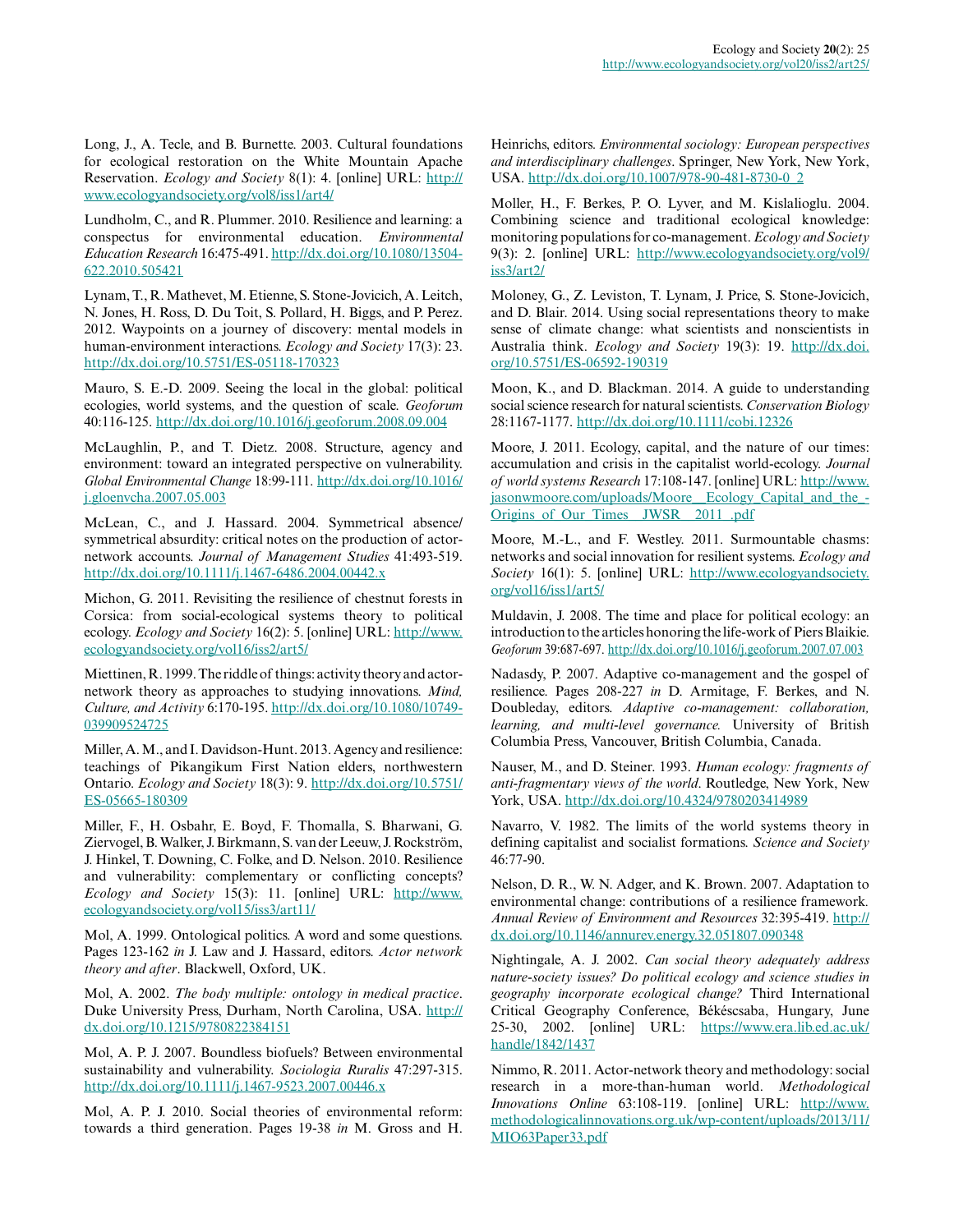Norgaard, R. B. 1984. Coevolutionary agricultural development. *Economic Development and Cultural Change* 32:525-546. [http://](http://dx.doi.org/10.1086%2F451404) [dx.doi.org/10.1086/451404](http://dx.doi.org/10.1086%2F451404) 

Norgaard, R. B. 2010. Ecosystem services: from eye-opening methaphor to complexity blinder. *Ecological Economics* 69:1219-1227. [http://dx.doi.org/10.1016/j.ecolecon.2009.11.009](http://dx.doi.org/10.1016%2Fj.ecolecon.2009.11.009)

O'Connor, J. 1997. *Natural causes: essays in ecological Marxism*. Guilford, New York, New York, USA.

Ogden, L. A. 2011. *Swamplife: people, gators, and mangroves entangled in the Everglades*. University of Minnesota Press, Minneapolis, Minnesota, USA.

Ogden, L., N. Heynen, U. Oslender, P. West, K.-A. Kassam, and P. Robbins. 2013. Global assemblages, resilience, and Earth stewardship in the Anthropocene. *Frontiers in Ecology and the Environment* 11:341-347. [http://dx.doi.org/10.1890/120327](http://dx.doi.org/10.1890%2F120327) 

Olsson, P., L. H. Gunderson, S. R. Carpenter, P. Ryan, L. Lebel, C. Folke, and C. S. Holling. 2006. Shooting the rapids: navigating transitions to adaptive governance of social-ecological systems. *Ecology and Society* 11(1): 18. [online] URL: [http://www.](http://www.ecologyandsociety.org/vol11/iss1/art18/) [ecologyandsociety.org/vol11/iss1/art18/](http://www.ecologyandsociety.org/vol11/iss1/art18/)

Ostrom, E. 1990. *Governing the commons: the evolution of institutions for collective action*. Cambridge University Press, Cambridge, UK. [http://dx.doi.org/10.1017/CBO9780511807763](http://dx.doi.org/10.1017%2FCBO9780511807763)

Pahl-Wostl, C., G. Becker, C. Knieper, and J. Sendzimir. 2013. How multilevel societal learning processes facilitate transformative change: a comparative case study analysis on flood management. *Ecology and Society* 18(4): 58. [http://dx.doi.org/10.5751/](http://dx.doi.org/10.5751%2FES-05779-180458) [ES-05779-180458](http://dx.doi.org/10.5751%2FES-05779-180458)

Peterson, G. 2000. Political ecology and ecological resilience: an integration of human and ecological dynamics. *Ecological Economics* 35:323-336. [http://dx.doi.org/10.1016/S0921-8009\(00\)](http://dx.doi.org/10.1016%2FS0921-8009%2800%2900217-2) [00217-2](http://dx.doi.org/10.1016%2FS0921-8009%2800%2900217-2) 

Peterson, G., and A. Hornborg. 2012. *Grasping sustainability: a debate on resilience theory versus political ecology*. Video. Centre for Sustainable Development, CDS Uppsala, Uppsala University, Uppsala, Sweden. [online] URL: [http://www.csduppsala.uu.](http://www.csduppsala.uu.se/2012/video-and-slides-from-grasping-sustainability/) [se/2012/video-and-slides-from-grasping-sustainability/](http://www.csduppsala.uu.se/2012/video-and-slides-from-grasping-sustainability/) 

Phelan, L., A. Henderson-Sellers, and R. Taplin. 2012. The political economy of addressing the climate crisis in the Earth system: undermining perverse resilience. *New Political Economy* 18:198-226. [http://dx.doi.org/10.1080/13563467.2012.678820](http://dx.doi.org/10.1080%2F13563467.2012.678820)

Plummer, R., and D. Armitage. 2007. A resilience-based framework for evaluating adaptive co-management: linking ecology, economics and society in a complex world. *Ecological Economics* 61:62-74. [http://dx.doi.org/10.1016/j.ecolecon.2006.09.025](http://dx.doi.org/10.1016%2Fj.ecolecon.2006.09.025) 

Porter, L., and S. Davoudi. 2012. The politics of resilience for planning: a cautionary note. *Planning Theory and Practice* 13:329-333.

Prew, P. 2003. The 21<sup>st</sup> century world-ecosystem: systematic collapse or transition to a new dissipative structure? Pages 203-219 *in* W. A. Dunaway, editor. *Emerging issues in the 21st century world-system: new theoretical directions for the 21st century world systems*. Praeger, Westport, Connecticut, USA.

Radder, H. 1992. Normative reflexions on constructivist approaches to science and technology. *Social Studies of Science* 22:141-173. [http://dx.doi.org/10.1177/0306312792022001009](http://dx.doi.org/10.1177%2F0306312792022001009) 

Rammert, W. 2008. *Where the action is: distributed agency between humans, machines, and programs*. Technology Studies working paper, TUTS-WP-4-2008. Technische Universität, Berlin, Germany. [online] URL: [https://www.ts.tu-berlin.de/fileadmin/](https://www.ts.tu-berlin.de/fileadmin/fg226/TUTS/TUTS_WP_4_2008.pdf) [fg226/TUTS/TUTS\\_WP\\_4\\_2008.pdf](https://www.ts.tu-berlin.de/fileadmin/fg226/TUTS/TUTS_WP_4_2008.pdf)

Rathwell, K. J., and G. D. Peterson. 2012. Connecting social networks with ecosystem services for watershed governance: a social-ecological network perspective highlights the critical role of bridging organizations. *Ecology and Society* 17(2): 24. [http://](http://dx.doi.org/10.5751%2FES-04810-170224) [dx.doi.org/10.5751/ES-04810-170224](http://dx.doi.org/10.5751%2FES-04810-170224)

Ratner, B. D., P. Cohen, B. Barman, K. Mam, J. Nagoli, and E. H. Allison. 2013. Governance of aquatic agricultural systems: analyzing representation, power, and accountability. *Ecology and Society* 18(4): 59. [http://dx.doi.org/10.5751/ES-06043-180459](http://dx.doi.org/10.5751%2FES-06043-180459) 

Resilience Alliance. 2011. *Assessing resilience in social-ecological systems: workbook for practitioners*. Version 2.0. Resilience Alliance. [online] URL: <http://www.resalliance.org/3871.php>

Reyes-García, V., L. Aceituno-Mata, L. Calvet-Mir, T. Garnatje, E. Gömez-Baggethun, J. J. Lastra, R. Ontillera, M. Parada, M. Rigat, J. Vallès, S. Vila, and M. Pardo-de-Santayana. 2014. Resilience of traditional knowledge systems: the case of agricultural knowledge in home gardens of the Iberian Peninsula. *Global Environmental Change* 24:223-231 [http://dx.doi.](http://dx.doi.org/10.1016%2Fj.gloenvcha.2013.11.022) [org/10.1016/j.gloenvcha.2013.11.022](http://dx.doi.org/10.1016%2Fj.gloenvcha.2013.11.022)

Roberts, J. M. 2012. Poststructuralism against poststructuralism: actor-network theory, organizations and economic markets. *European Journal of Social Theory* 15:35-53. [http://dx.doi.](http://dx.doi.org/10.1177%2F1368431011423573) [org/10.1177/1368431011423573](http://dx.doi.org/10.1177%2F1368431011423573)

Robbins, P. 2004. *Political ecology: a critical introduction*. Blackwell, Oxford, UK.

Rocheleau, D. E. 2008. Political ecology in the key of policy: from chains of explanation to webs of relation. *Geoforum* 39:716-727. [http://dx.doi.org/10.1016/j.geoforum.2007.02.005](http://dx.doi.org/10.1016%2Fj.geoforum.2007.02.005) 

Rockström, J., W. Steffen, K. Noone, Å. Persson, F. S. Chapin, III, E. F. Lambin, T. M. Lenton, M. Scheffer, C. Folke, H. J. Schellnhuber, B. Nykvist, C. A. de Wit, T. Hughes, S. van der Leeuw, H. Rodhe, S. Sörlin, P. K. Snyder, R. Costanza, U. Svedin, M. Falkenmark, L. Karlberg, R. W. Corell, V. J. Fabry, J. Hansen, B. Walker, D. Liverman, K. Richardson, P. Crutzen, and J. A. Foley. 2009*a*. A safe operating space for humanity. *Nature* 461:472-475. [http://dx.doi.org/10.1038/461472a](http://dx.doi.org/10.1038%2F461472a)

Rockström, J., W. Steffen, K. Noone, Å. Persson, F. S. Chapin, III, E. Lambin, T. M. Lenton, M. Scheffer, C. Folke, H. Schellnhuber, B. Nykvist, C. A. de Wit, T. Hughes, S. van der Leeuw, H. Rodhe, S. Sörlin, P. K. Snyder, R. Costanza, U. Svedin, M. Falkenmark, L. Karlberg, R. W. Corell, V. J. Fabry, J. Hansen, B. Walker, D. Liverman, K. Richardson, P. Crutzen, and J. Foley. 2009*b*. Planetary boundaries: exploring the safe operating space for humanity. *Ecology and Society* 14(2): 32. [online] URL: [http://](http://www.ecologyandsociety.org/vol14/iss2/art32/) [www.ecologyandsociety.org/vol14/iss2/art32/](http://www.ecologyandsociety.org/vol14/iss2/art32/)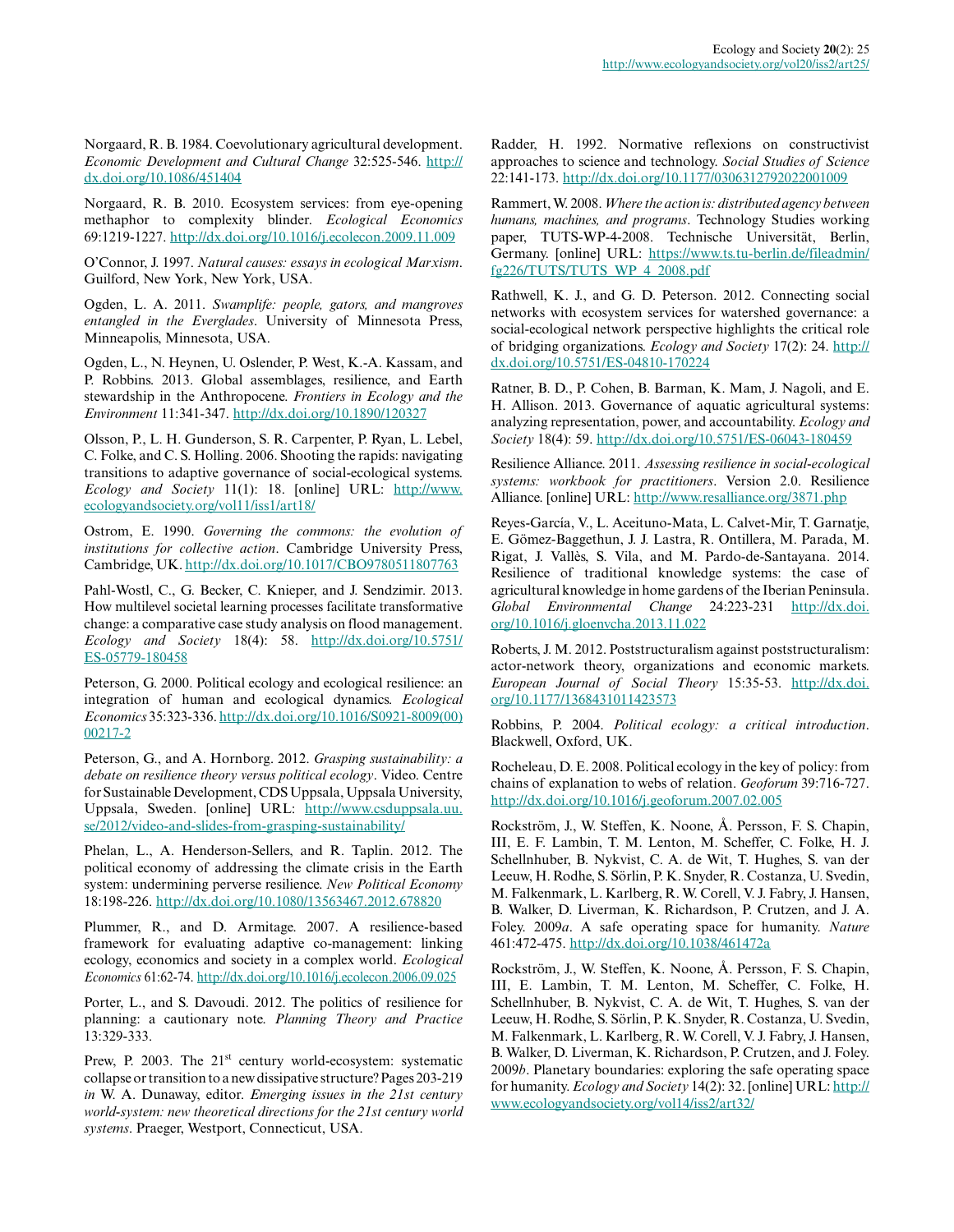Rogers, R., and N. Marres. 2002 French scandals on the Web, and on the streets: a small experiment in stretching the limits of reported reality. *Asian Journal of Social Science* 30:339-353 [http://](http://dx.doi.org/10.1163%2F156853102320405898) [dx.doi.org/10.1163/156853102320405898](http://dx.doi.org/10.1163%2F156853102320405898) 

Roux, D. J., K. Murray, J. L. Nel, L. Hill, H. Roux, and A. Driver. 2011. From scorecard to social learning: a reflective coassessment approach for promoting multiagency cooperation in natural resource management. *Ecology and Society* 16(1): 24. [online] URL:<http://www.ecologyandsociety.org/vol16/iss1/art24/>

Rudy, A. P., and D. White. 2013. Hybridity. Pages 121-132 *in* C. Death, editor. *Critical environmental politics*. Routledge, New York, New York, USA.

Ruming, K. 2008. *Negotiating development control: using actornetwork theory to explore the creation of residential building policy*. City Futures Research Centre, Faculty of the Built Environment, University of New South Wales, Sydney, Australia. [online] URL: [http://149.171.158.96/sites/default/files/upload/negotiatingdevel](http://149.171.158.96/sites/default/files/upload/negotiatingdevelopmentcontrol.pdf)[opmentcontrol.pdf](http://149.171.158.96/sites/default/files/upload/negotiatingdevelopmentcontrol.pdf)

Ruiz-Mallén, I., and E. Corbera. 2013. Community-based conservation and traditional ecological knowledge: implications for social-ecological resilience. *Ecology and Society* 18(4): 12. [http://dx.doi.org/10.5751/ES-05867-180412](http://dx.doi.org/10.5751%2FES-05867-180412) 

Rydin, Y. 2013. Using actor-network theory to understand planning practice: exploring relationships between actants in regulating low-carbon commercial development. *Planning Theory* 12:23-45. [http://dx.doi.org/10.1177/1473095212455494](http://dx.doi.org/10.1177%2F1473095212455494)

Sayes, E. M. 2014. Actor-network theory and methodology: just what does it mean to say that nonhumans have agency? *Social Studies of Science* 44:134-149. [http://dx.doi.org/10.1177/030631](http://dx.doi.org/10.1177%2F0306312713511867) [2713511867](http://dx.doi.org/10.1177%2F0306312713511867)

Scott-Smith, T. 2013. *The least provocative path: an ANT lens on development project formation and dissolution*. Actor-network theory for development working paper 3. Centre for Development Informatics, Institute for Development Policy and Management, SED, University of Manchester, Manchester, UK. [online] URL: [http://www.rsc.ox.ac.uk/publications/the-least-provocative-path](http://www.rsc.ox.ac.uk/publications/the-least-provocative-path-an-ant-lens-on-development-project-formation-and-dissolution)[an-ant-lens-on-development-project-formation-and-dissolution](http://www.rsc.ox.ac.uk/publications/the-least-provocative-path-an-ant-lens-on-development-project-formation-and-dissolution) 

Sen, A. 2004. Development as capability expansion. Pages *in* S. Fukuda-Parr and A. K. S. Kumar, editors. *Readings in human development: concepts, measures and policies for a development paradigm.* Oxford University Press, Oxford, UK.

Sewell, Jr., W. H. 1992. A theory of structure: duality, agency, and transformation. *American Journal of Sociology* 98:1-29. [http://dx.](http://dx.doi.org/10.1086%2F229967) [doi.org/10.1086/229967](http://dx.doi.org/10.1086%2F229967)

Shaw, K. 2012. "Reframing" resilience: challenges for planning theory and practice. *Planning Theory and Practice* 13(2):308-312.

Sheehan, R., and J. M. Vadjunec. 2012. Placing community through actor-network theory in Oklahoma's 'no man's land'. Social and Cultural Geography 13:915-936. [http://dx.doi.](http://dx.doi.org/10.1080%2F14649365.2012.728616) [org/10.1080/14649365.2012.728616](http://dx.doi.org/10.1080%2F14649365.2012.728616)

Simmie, J., and R. Martin. 2010. The economic resilience of regions: towards an evolutionary approach. *Cambridge Journal of Regions, Economy and Society* 3:27-43 [http://dx.doi.](http://dx.doi.org/10.1093%2Fcjres%2Frsp029) [org/10.1093/cjres/rsp029](http://dx.doi.org/10.1093%2Fcjres%2Frsp029)

Smith, A., and A. Stirling. 2010. The politics of social-ecological resilience and sustainable socio-technical transitions. *Ecology and Society* 15(1): 11. [online] URL: [http://www.ecologyandsociety.](http://www.ecologyandsociety.org/vol15/iss1/art11/) [org/vol15/iss1/art11/](http://www.ecologyandsociety.org/vol15/iss1/art11/)

Spinks, M. 2011. Adoption of a network approach to sustainable building standard process, not product: a response column to "a political-ecology of the built environment: LEED certification for green buildings", Cidell, 2009. Local Environment, 14(7), pp. 621-633. *Local Environment* 16:87-92. [http://dx.doi.](http://dx.doi.org/10.1080%2F13549839.2010.541232) [org/10.1080/13549839.2010.541232](http://dx.doi.org/10.1080%2F13549839.2010.541232)

Stanforth, C. 2006. Using actor-network theory to analyze egovernment implementation in developing countries. *Information Technologies and International Development* 3:35-60.

Stephenson, Jr., M. O. 2011. Considering the relationships among social conflict, social imaginaries, resilience, and communitybased organization leadership. *Ecology and Society* 16(1): 34. [online] URL: [http://www.ecologyandsociety.org/vol16/iss1/](http://www.ecologyandsociety.org/vol16/iss1/art34/) [art34/](http://www.ecologyandsociety.org/vol16/iss1/art34/)

Stone-Jovicich, S. S., T. Lynam, A. Leitch, and N. A. Jones. 2011. Using consensus analysis to assess mental models about water use and management in the Crocodile River Catchment, South Africa. *Ecology and Society* 16(1): 45. [online] URL: [http://www.](http://www.ecologyandsociety.org/vol16/iss1/art45/) [ecologyandsociety.org/vol16/iss1/art45/](http://www.ecologyandsociety.org/vol16/iss1/art45/)

Stott, P. 1999. *Tropical rainforests: a political ecology of hegemonic myth making*. Institute of Economic Affairs, London, UK. [online] URL: <http://www.luxurylite.com/RainForest.pdf>

Strang, V. 2005. Common senses: water, sensory experience and the generation of meaning. *Journal of Material Culture* 10:92-120. [http://dx.doi.org/10.1177/1359183505050096](http://dx.doi.org/10.1177%2F1359183505050096)

Strang, V. 2006. Fluidscapes: water, identity and the senses. *Worldviews: Global Religions, Culture, and Ecology* 10:147-154. [http://dx.doi.org/10.1163/156853506777965802](http://dx.doi.org/10.1163%2F156853506777965802)

Strang, V. 2011*a*. Conceptual relations: water, ideologies and theoretical subversions. Pages 185-211 *in* C. Chen, J. Macleod, and A. Neimanis, editors. *Thinking with water*. McGill-Queens University Press, Montreal, Quebec, Canada.

Strang, V. 2011*b*. Elusive forms: materiality and cultural diversity in the ownership of water. Pages 195-218 *in* D. Grinlinton and P. Taylor, editors. *Property rights and sustainability: the evolution of property rights to meet ecological challenges*. Brill, Leiden. The Netherlands.

Trosper, R. L. 2005. Emergence unites ecology and society. *Ecology and Society* 10(1): 14. [online] URL: [http://www.](http://www.ecologyandsociety.org/vol10/iss1/art14/) [ecologyandsociety.org/vol10/iss1/art14/](http://www.ecologyandsociety.org/vol10/iss1/art14/)

Turner, II, B. L. 1997. Spirals, bridges and tunnels: engaging human-environment perspectives in geography. *Ecumene* 4:196-217.

Turner, II, B. L. 2008. A skeptic's comments on resilience and alternative approaches to coupled human-environment systems. Pages 9-10 *in* M. Leach, editor. *Re-framing resilience: a symposium report.* STEPS Working Paper 13. STEPS Centre, Brighton, UK.

Turner, II, B. L. 2010. Vulnerability and resilience: coalescing or paralleling approaches for sustainability science? *Global*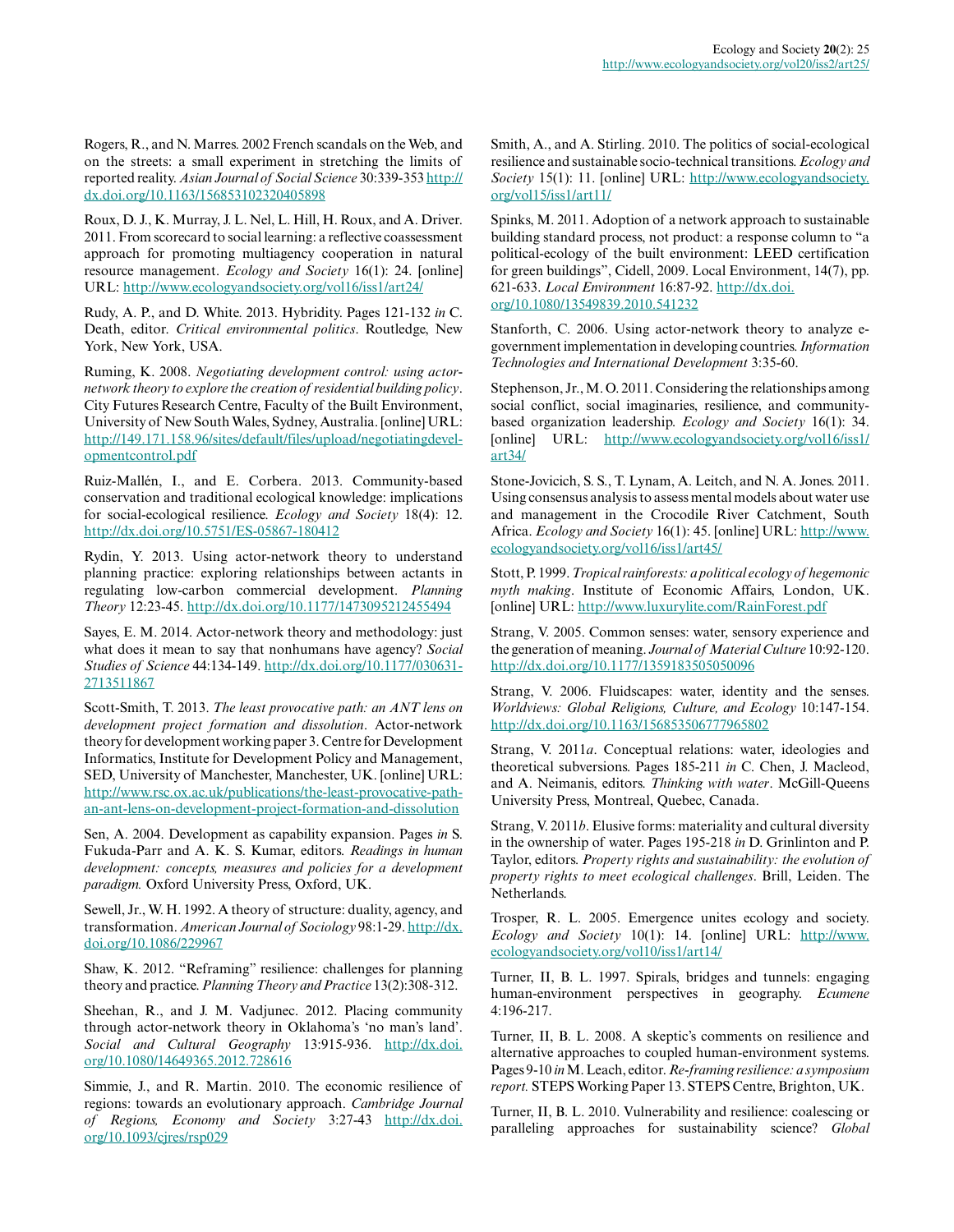*Environmental Change* 20:570-576. [http://dx.doi.org/10.1016/j.](http://dx.doi.org/10.1016%2Fj.gloenvcha.2010.07.003) [gloenvcha.2010.07.003](http://dx.doi.org/10.1016%2Fj.gloenvcha.2010.07.003)

Turner, II, B. L., E. F. Lambin, and A. Reenberg. 2007. The emergence of land change science for global environmental change and sustainability. *Proceedings of the National Academy of Sciences* 104:20666-20671. [http://dx.doi.org/10.1073/pnas.0704119104](http://dx.doi.org/10.1073%2Fpnas.0704119104)

Turner, II, B. L., P. A. Matson, J. J. McCarthy, R. W. Corell, L. Christensen, N. Eckley, G. Hovelsrud-Broda, J. X. Kasperson, R. E. Kasperson, A. Luers, M. L. Martello, S. Mathiesen, C. Polsky, A. Pulsipher, A. Schiller, and N. Tyler. 2003. Illustrating the coupled human-environment system for vulnerability analysis: three case studies. *Proceedings of the National Academy of Sciences* 100:8080-8085. [http://dx.doi.org/10.1073/pnas.1231334100](http://dx.doi.org/10.1073%2Fpnas.1231334100) 

Turner, II, B. L., and P. Robbins. 2008. Land-change science and political ecology: similarities, differences, and implications for sustainability science. *Annual Review of Environment and Resources* 33:295-316. [http://dx.doi.org/10.1146/annurev.](http://dx.doi.org/10.1146%2Fannurev.environ.33.022207.104943) [environ.33.022207.104943](http://dx.doi.org/10.1146%2Fannurev.environ.33.022207.104943) 

Turner, M. 1993. Overstocking the range: a critial analysis of the environmental science of Sahelian pastoralism. *Economic Geography* 69:402-421. [http://dx.doi.org/10.2307/143597](http://dx.doi.org/10.2307%2F143597)

Turner, M. D. 2014. Political ecology I: an alliance with resilience? *Progress in Human Geography* 38:616-623. [http://dx.doi.](http://dx.doi.org/10.1177/0309132513502770) [org/10.1177/0309132513502770](http://dx.doi.org/10.1177/0309132513502770)

Urry, J. 2000. *Sociology beyond societies: mobilities for the twentyfirst century*. Routledge, New York, New York, USA.

Urry, J. 2005. The complexities of the global. *Theory, Culture and Society* 22:235-254.

van der Duim, R. 2005. *Tourismscapes: an actor-network perspective on sustainable development*. Dissertation, Wageningen University, Wageningen, The Netherlands. [online] URL: [http://](http://www.academia.edu/3210262/Tourismscapes_An_actor-network_perspective_on_sustainable_tourism_development) [www.academia.edu/3210262/Tourismscapes\\_An\\_actor](http://www.academia.edu/3210262/Tourismscapes_An_actor-network_perspective_on_sustainable_tourism_development)[network\\_perspective\\_on\\_sustainable\\_tourism\\_development](http://www.academia.edu/3210262/Tourismscapes_An_actor-network_perspective_on_sustainable_tourism_development) 

van der Duim, R. 2007. Tourismscapes an actor-network perspective. *Annals of Tourism Research* 34:961-976. [http://dx.](http://dx.doi.org/10.1016%2Fj.annals.2007.05.008) [doi.org/10.1016/j.annals.2007.05.008](http://dx.doi.org/10.1016%2Fj.annals.2007.05.008) 

Vayda, A. P., and B. B. Walters. 1999. Against political ecology. *Human Ecology* 27:167-179. [http://dx.doi.org/10.1023/A:1018713502547](http://dx.doi.org/10.1023%2FA%3A1018713502547)

Venturini, T., and B. Latour. 2010. The social fabric: digital traces and quali-quantitative methods. Pages 87-104 *in Proceedings of futur en Seine 2009*. Cap Digital, Paris, France.

Venturini, T., and D. Guido. 2012. Once upon a text: an ANT tale in text analysis. *Sociologica* 3. [online] URL: [http://www.](http://www.medialab.sciences-po.fr/publications/Venturini_Guido-Once_Upon_A_Text.pdf) [medialab.sciences-po.fr/publications/Venturini\\_Guido-](http://www.medialab.sciences-po.fr/publications/Venturini_Guido-Once_Upon_A_Text.pdf)[Once\\_Upon\\_A\\_Text.pdf](http://www.medialab.sciences-po.fr/publications/Venturini_Guido-Once_Upon_A_Text.pdf)

Vink, M. J., A. Dewulf, and C. Termeer. 2013. The role of knowledge and power in climate change adaptation governance: a systematic literature review. *Ecology and Society* 18(4): 40. [http://](http://dx.doi.org/10.5751%2FES-05897-180446) [dx.doi.org/10.5751/ES-05897-180446](http://dx.doi.org/10.5751%2FES-05897-180446)

Walker, P. A. 2005. Political ecology: where is the ecology? *Progress in Human Geography* 29:73-82. [http://dx.doi.](http://dx.doi.org/10.1191%2F0309132505ph530pr) [org/10.1191/0309132505ph530pr](http://dx.doi.org/10.1191%2F0309132505ph530pr)

Walker, B. H., S. R. Carpenter, J. Rockström, A.-S. Crépin, and G. D. Peterson. 2012. Drivers, "slow" variables, "fast" variables, shocks, and resilience. *Ecology and Society* 17(3): 30. [http://dx.](http://dx.doi.org/10.5751%2FES-05063-170330) [doi.org/10.5751/ES-05063-170330](http://dx.doi.org/10.5751%2FES-05063-170330)

Walker, B., and D. Salt. 2006. *Resilience thinking: sustaining ecosystems and people in a changing world*. Island, Washington, D.C., USA.

Walker, B., and D. Salt. 2012. *Resilience practice: building capacity to absorb disturbance and maintain function*. Island, Washington, D.C., USA. [http://dx.doi.org/10.5822/978-1-61091-231-0](http://dx.doi.org/10.5822%2F978-1-61091-231-0)

Wallerstein, I. 1974. *The modern world system I: capitalist agriculture and the origins of the European world-economy in the sixteenth century*. Academic, New York, New York, USA.

Wallerstein, I. 2000. *The essential Wallerstein.* New Press, New York, New York, USA.

Walsh, F. J., P. V. Dobson, and J. C. Douglas. 2013. Anpernirrentye: a framework for enhanced application of indigenous ecological knowledge in natural resource management. *Ecology and Society* 18(3): 18. [http://dx.doi.](http://dx.doi.org/10.5751%2FES-05501-180318) [org/10.5751/ES-05501-180318](http://dx.doi.org/10.5751%2FES-05501-180318) 

Watts, M. J. 1985. Social theory and environmental degradation: the case of Sudano-Sahelian West Africa. Pages 14-32 *in* Y. Gradus, editor. *Desert development: man and technology in sparselands*. D. Reidel, Dordrecht, The Netherlands.

West, S., L. J. Haider, H. Sinare, and T. Karpouzoglou. 2014. *Beyond divides: prospects for synergy between resilience and pathways approaches to sustainability*. STEPS Working Paper 65. STEPS Centre, Brighton, UK. [online] URL: [http://steps-centre.](http://steps-centre.org/publication/resilience-pathways/) [org/publication/resilience-pathways/](http://steps-centre.org/publication/resilience-pathways/) 

Westley, F. 2013. Social innovation and resilience: how one enhances the other. *Stanford Social Innovation Review*. Sponsored supplement to SSIR. Summer 2013.

Westley, F., S. R. Carpenter, W. A. Brock, C. S. Holling, and L. H. Gunderson. 2002. Why systems of people and nature are not just social and ecological systems. Pages 103-120 *in* L. H. Gunderson, and C. S. Holling, editors. *Panarchy: understanding transformations in systems of humans and nature*. Island, Washington, D.C., USA.

Westley, F. R., O. Tjornbo, L. Schultz, P. Olsson, C. Folke, B. Crona, and Ö. Bodin. 2013. A theory of transformative agency in linked social-ecological systems. *Ecology and Society* 18(3): 27. [http://dx.doi.org/10.5751/ES-05072-180327](http://dx.doi.org/10.5751%2FES-05072-180327) 

Whatmore, S. J. 2002. *Hybrid geographies: natures, cultures, spaces*. Sage, Thousand Oakes, California, USA.

Whatmore, S. J. 2008. Materialist returns: practising cultural geography in and for a more-than-human world. Pages 481-490 *in* N. C. Johnson, editor. *Culture and society: critical essays in human geography*. Ashgate, Burlington, Vermont, USA.

Whatmore, S. J. 2013. Where natural and social science meet? Reflections on an experiment in geographical practice. Pages 161-177 *in* A. Barry and G. Born, editors. *Interdisciplinarity: reconfigurations of the social and natural sciences*. Routledge, New York, New York, USA.